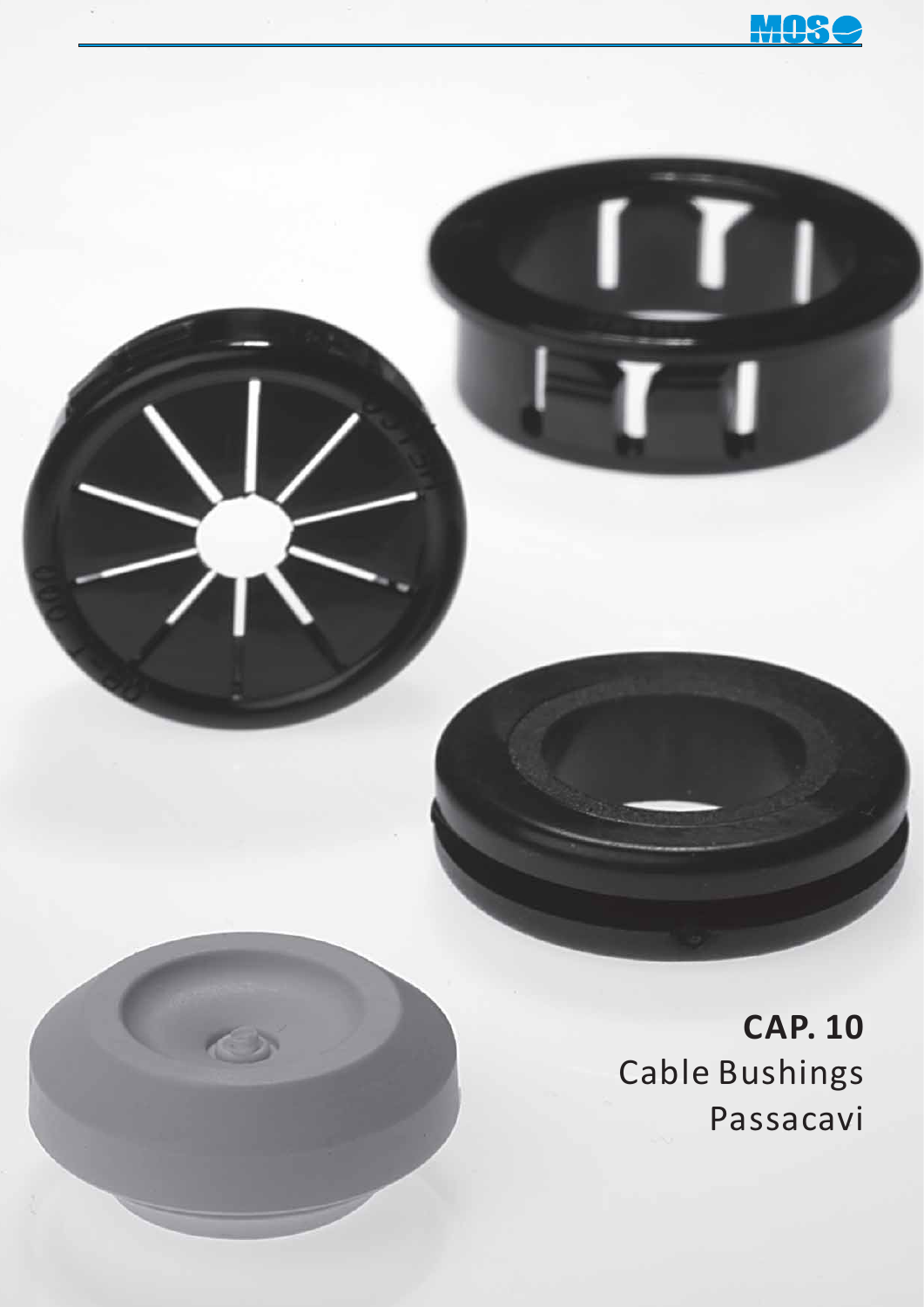



- **◆** MATERIAL:NYLON 66 (UL)
- **◆** FLAME CLASS :94V-2
- **◆** COLOR:BLACK
- **◆** UNIT:**㎜**





MOUNTING HOLE

THICKNESS: E

| <b>PART NO</b> |      | B    |      | D    |                 | PACKAGE |
|----------------|------|------|------|------|-----------------|---------|
| MOS3123        | 8.0  | 9.5  | 5.2  | 8.2  | $0.8^{\sim}1.8$ |         |
| <b>MOS3754</b> | 9.5  | 12.0 | 6.6  | 10.3 | $0.8^{\sim}3.3$ |         |
| MOS0811        | 11.1 | 13.6 | 8.4  | 10.3 | $0.8^{\sim}3.3$ | 1000    |
| MOS0813        | 13.0 | 15.1 | 9.8  | 10.3 | $0.8^{\sim}3.3$ |         |
| MOS1216        | 16.0 | 18.2 | 12.8 | 10.3 | $0.8^{\sim}3.3$ |         |

#### SNAP BUSHING



- **◆** MATERIAL:NYLON 66 (UL)
- **◆** FLAME CLASS :94V-2
- **◆** COLOR:BLACK
- **◆** UNIT:**㎜**

 $\ddagger$ 



 $-\phi$ B  $-$ 

 $\rightarrow$ 



MOUNTING HOLE

| ØС |  |
|----|--|
|    |  |

THICKNESS: E

| PART NO          | A    | B    | C    | D    | E                 | <b>PACKAGE</b> |
|------------------|------|------|------|------|-------------------|----------------|
| MOSNB1217        | 17.5 | 20.0 | 12.7 | 10.3 | $0.8^{\sim}3.3$   |                |
| MOSNB1419        | 19.0 | 21.5 | 14.3 | 11.3 | $0.8^{\sim}3.3$   | 200            |
| MOSNB1722        | 22.2 | 25.1 | 18.6 | 11.2 | $0.8^{\sim}3.3$   |                |
| <b>MOSNB1922</b> | 22.2 | 23.8 | 19.0 | 6.3  | $0.8^{\sim}1.6$   | 100            |
| <b>MOSNB1925</b> | 25.4 | 27.8 | 19.4 | 10.8 | $0.8^{\sim}3.3$   |                |
| MOSNB2428        | 28.0 | 31.5 | 24.1 | 11.3 | $1.0^{\circ}3.3$  |                |
| MOSNB2430        | 30.1 | 34.0 | 24.5 | 11.7 | $0.8^{\sim}3.3$   |                |
| MOSNB2535        | 35.0 | 37.8 | 25.8 | 11.3 | $0.8^{\sim}3.5$   |                |
| MOSNB2935        | 35.0 | 37.8 | 29.7 | 11.3 | $0.8^{\sim}3.5$   | 200            |
| MOSNB2634        | 34.2 | 38.0 | 26.2 | 11.5 | $1.0^{\sim}3.1$   |                |
| MOSNB3034        | 34.2 | 38.0 | 30.4 | 11.5 | $1.0^{\sim}3.1$   |                |
| MOSNB3338        | 38.0 | 41.2 | 33.3 | 11.6 | $1.0^{\sim}3.3$   |                |
| MOSNB4150        | 50.8 | 53.8 | 41.8 | 11.4 | $0.8^{\sim}3.2$   |                |
| MOSNB4450        | 50.8 | 53.8 | 44.3 | 11.4 | $0.8^{\sim}3.2$   |                |
| MOSNB4757        | 57.1 | 63.0 | 47.3 | 18.1 | $2.0^{\circ}6.35$ | 100            |
| MOSNB5063        | 63.5 | 67.5 | 50.5 | 18.1 | $2.0^{\circ}6.35$ |                |
| MOSNB5563        | 63.5 | 67.5 | 55.5 | 18.1 | $2.0^{\circ}6.35$ |                |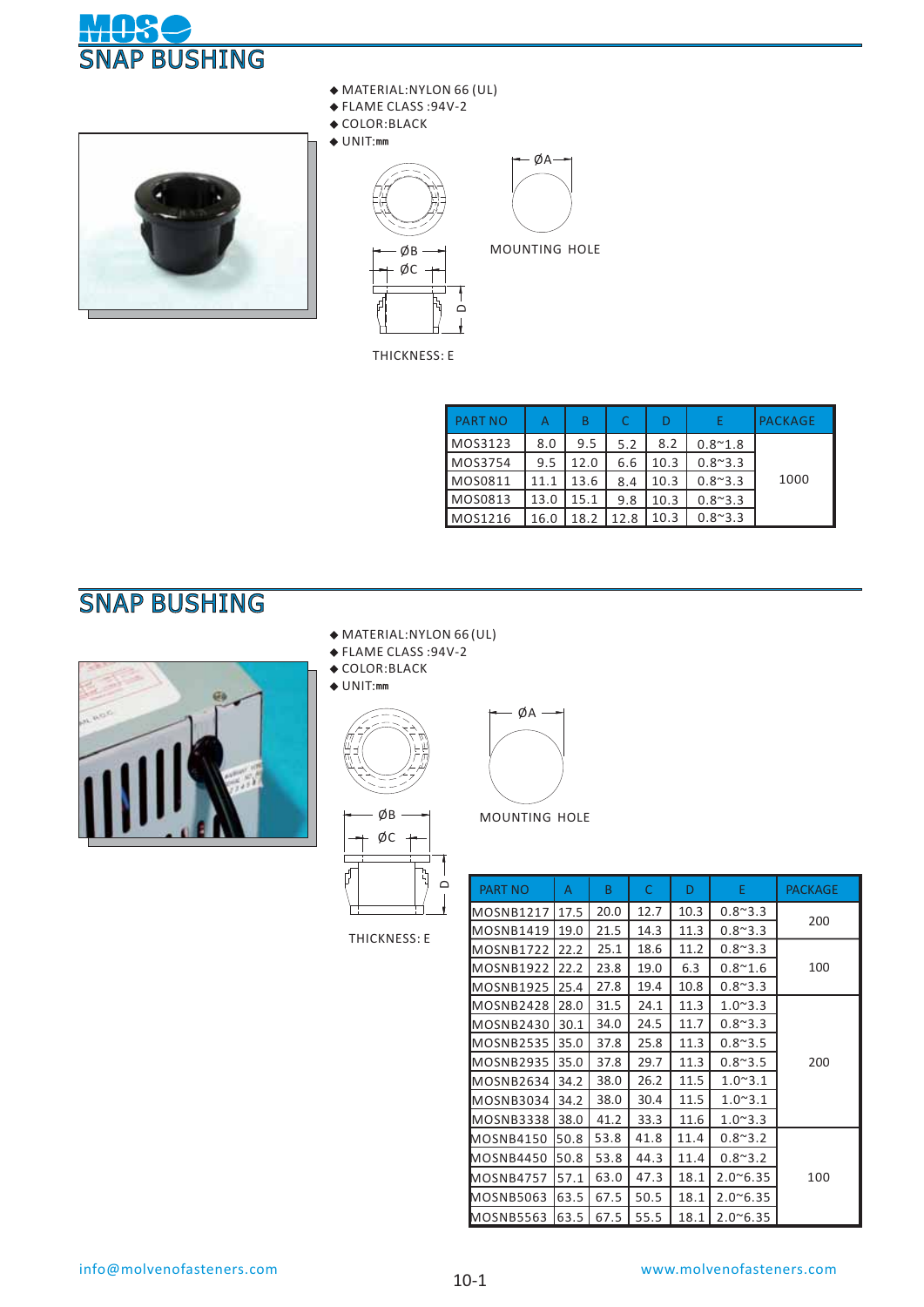#### SNAP BUSHING

NEW





- **◆** MATERIAL:NYLON 66 (UL)
- **◆** FLAME CLASS: 94V-2
- **◆** COLOR:NATURAL

**◆** UNIT:**㎜**





| Ø17.8<br>Ø12.7 | $\circ$ |   |
|----------------|---------|---|
| Ø16.6          |         | ന |

MOUNTING HOLE

| PARI      | PACKAGE |
|-----------|---------|
| MOSNB1215 | 1000    |

#### SNAP BUSHING

- **◆** MATERIAL:NYLON 66 (UL)
- **◆** FLAME CLASS :94V-2
- **◆** COLOR:BLACK









| ØA- |
|-----|
|     |
|     |
|     |

MOUNTING HOLE

| <b>PART NO</b>                       |  |  | PACKAGE |
|--------------------------------------|--|--|---------|
| MOS0813C 12.7 15.0                   |  |  |         |
| MOS1216C 15.9 18.4 12.8 10.4 0.8~3.3 |  |  | 1000    |
| MOS1419C 19.0 20.7 15.1 10.4         |  |  |         |

#### SNAP BUSHING

- **◆** MATERIAL:NYLON 66(UL)
- **◆** FLAME CLASS :94V-2/94V-0
- **◆** COLOR:BLACK

**◆** UNIT:**㎜**



 $-\phi$ c-

THICKNESS E

 $\cap$ 

 $\frac{1}{2}$ 





MOUNTING HOLE

| <b>PART NO</b> | А    | B                  |     | D   | F               | <b>PACKAGE</b> | UΙ |
|----------------|------|--------------------|-----|-----|-----------------|----------------|----|
| MOSNB09        |      | $9.5$   12.4       | 7.6 | 6.0 | $0.8^{\sim}1.2$ |                |    |
| MOSNB12        |      | 12.7   16.8   10.8 |     | 7.3 | $0.8^{\sim}1.2$ | 1000           | UI |
| MOSNB16        |      | 15.9   20.3   14.1 |     | 7.3 | $0.8^{\sim}1.0$ |                | UL |
| MOSNB19        | 19.0 | $22.5$   16.5      |     | 7.3 | $0.8^{\sim}1.0$ |                | UL |
| MOSNB22   22.0 |      | 26.0 20.0          |     | 7.3 | $0.8^{\sim}1.0$ | 500            |    |
| MOSNB25 125.4  |      | 28.6 22.0          |     | 7.9 | $0.8^{\sim}1.6$ |                |    |

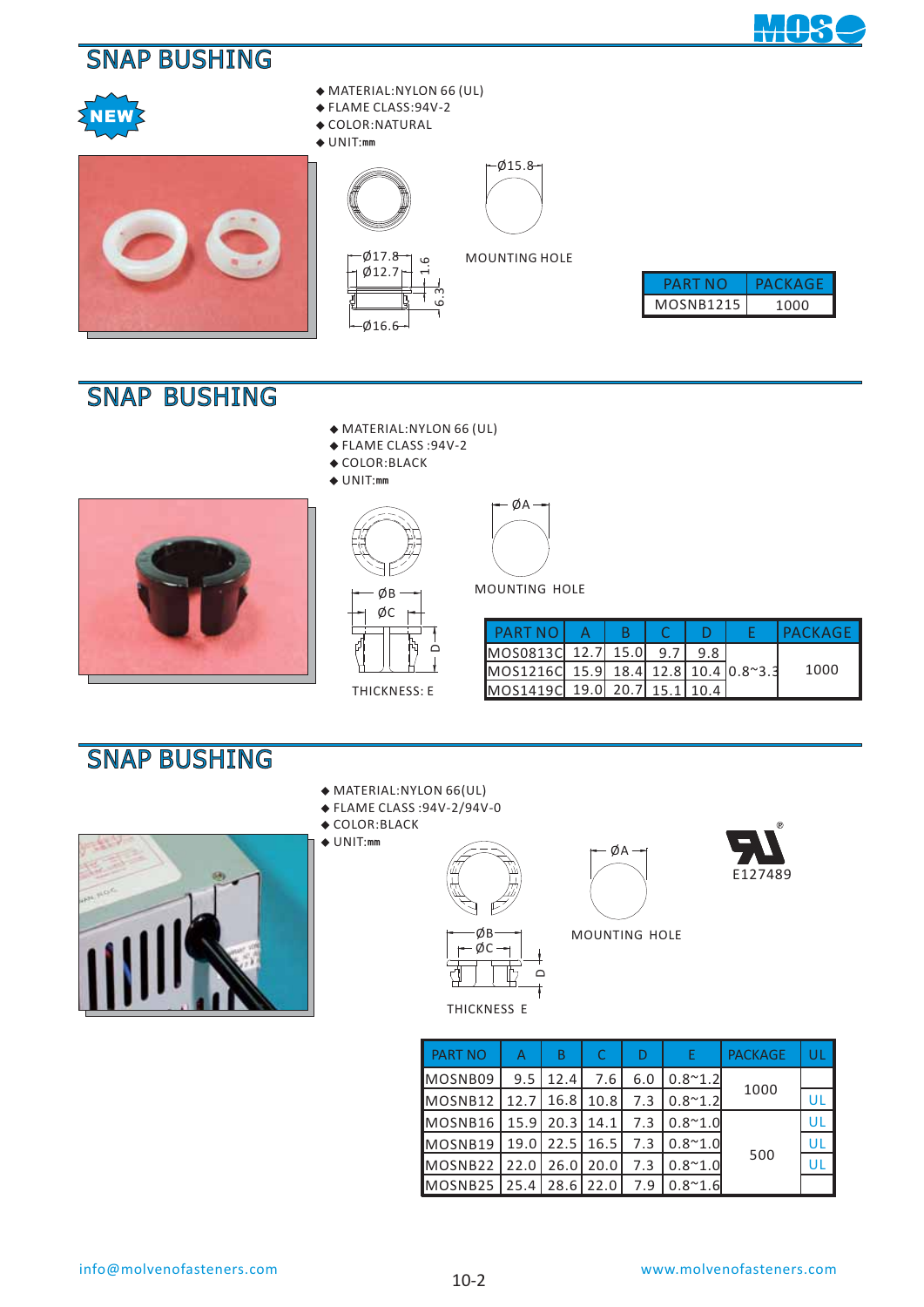

|        | $\triangle$ MATERIAL:NYLON 66(UL)<br>◆ FLAME CLASS :94V-2/94V-0<br>$\triangle$ COLOR: BLACK<br>$\triangle$ UNIT:mm |                      |      |      |        |     |                 |                |  |
|--------|--------------------------------------------------------------------------------------------------------------------|----------------------|------|------|--------|-----|-----------------|----------------|--|
|        |                                                                                                                    | <b>PART NO</b>       | A    | B    |        | D   | E               | <b>PACKAGE</b> |  |
|        |                                                                                                                    | MOSNB07A             | 7.0  | 10.4 | 6.0    | 4.8 |                 |                |  |
|        |                                                                                                                    | MOSNB12A             | 12.7 | 16.2 | 10.8   | 5.2 |                 | 1000           |  |
|        |                                                                                                                    | MOSNB16A             | 16.0 | 19.3 | 13.0   | 5.2 |                 |                |  |
|        | $\bar{t}$                                                                                                          | MOSNB19A             | 19.0 | 23.0 | 15.6   | 5.5 |                 |                |  |
|        |                                                                                                                    | MOSNB21A             | 21.0 | 25.0 | 19.0   | 5.6 |                 | 500            |  |
|        |                                                                                                                    | MOSNB22A             | 22.0 | 25.8 | 19.3   | 5.5 | $0.8^{\sim}1.0$ |                |  |
| — ØA — |                                                                                                                    | MOSNB23A             | 23.0 | 26.4 | 20.4   | 5.5 |                 |                |  |
|        |                                                                                                                    | $MOSNR2AA$ 24 0 27 0 |      |      | $20.8$ | 53  |                 |                |  |

 $\cap$ 

MOUNTING HOLE THICKNESS: E ØB ØC

| MOSNB12A | 12.7 | 16.2  | 10.8 | 5.2 |                 | TOOO |
|----------|------|-------|------|-----|-----------------|------|
| MOSNB16A | 16.0 | 19.3  | 13.0 | 5.2 |                 |      |
| MOSNB19A | 19.0 | 23.0  | 15.6 | 5.5 |                 |      |
| MOSNB21A | 21.0 | 25.0  | 19.0 | 5.6 | $0.8^{\sim}1.0$ | 500  |
| MOSNB22A | 22.0 | 25.8  | 19.3 | 5.5 |                 |      |
| MOSNB23A | 23.0 | 26.4  | 20.4 | 5.5 |                 |      |
| MOSNB24A | 24.0 | 27.0  | 20.8 | 5.3 |                 |      |
| MOSNB27A | 27.0 | 34.6  | 27.0 | 6.0 |                 | 250  |
| MOSNB29A | 29.0 | 34.0  | 26.3 | 7.0 |                 |      |
| MOSNB30A | 30.0 | 36.25 | 28.0 | 7.0 |                 | 500  |
| MOSNB32A | 32.0 | 36.9  | 30.0 | 6.7 |                 |      |
|          |      |       |      |     |                 |      |



- **◆** MATERIAL:NYLON 66 (UL)
- **◆** FLAME CLASS:94V-2



**◆** COLOR:BLACK **◆** UNIT:**㎜**

THICKNESS: E

 ØB ØC

≢न

 $\Omega$ 

┲╪



MOUNTING HOLE

| <b>PART NO</b> |      |             |      |     |                  | PACKAGE |
|----------------|------|-------------|------|-----|------------------|---------|
| MOSNB22T       | 22.0 | 26.4        | 20.3 | 5.5 | $0.6^{\circ}0.8$ |         |
| MOSNB25T       | 25.4 | $30.3$ 23.3 |      | 8.0 | $0.6^{\sim}1.6$  | 500     |
| MOSNB25TS      | 25.0 | 30.3        | 23.3 |     |                  |         |

#### SNAP BUSHING



| ØA               |
|------------------|
|                  |
|                  |
| <b>MOUNTINCL</b> |

#### MOUNTING HOLE

| <b>PART NO</b>                                |  |     | PACKAGE |  |
|-----------------------------------------------|--|-----|---------|--|
| MOSNB27C 27.0 34.6 27.0                       |  | 6 በ |         |  |
| MOSNB29C   29.0   34.6   27.0   7.0   0.8~1.2 |  |     | 500     |  |
| MOSNB32C 32.0 36.9                            |  |     |         |  |

#### SNAP BUSHING



- **◆** MATERIAL:NYLON 66 (UL)/POM
- **◆** FLAME CLASS:94V-2/94HB
- **◆** COLOR:BLACK/WHITE

THICKNESS: E



| ØA- |
|-----|
|     |
|     |
|     |

MOUNTING HOLE

| ይዐ |  |
|----|--|
| ¢. |  |
|    |  |

| MOSNC28A 28.0 30.5 25.0 7.0 |  |  |  |
|-----------------------------|--|--|--|

info@molvenofasteners.com www.molvenofasteners.com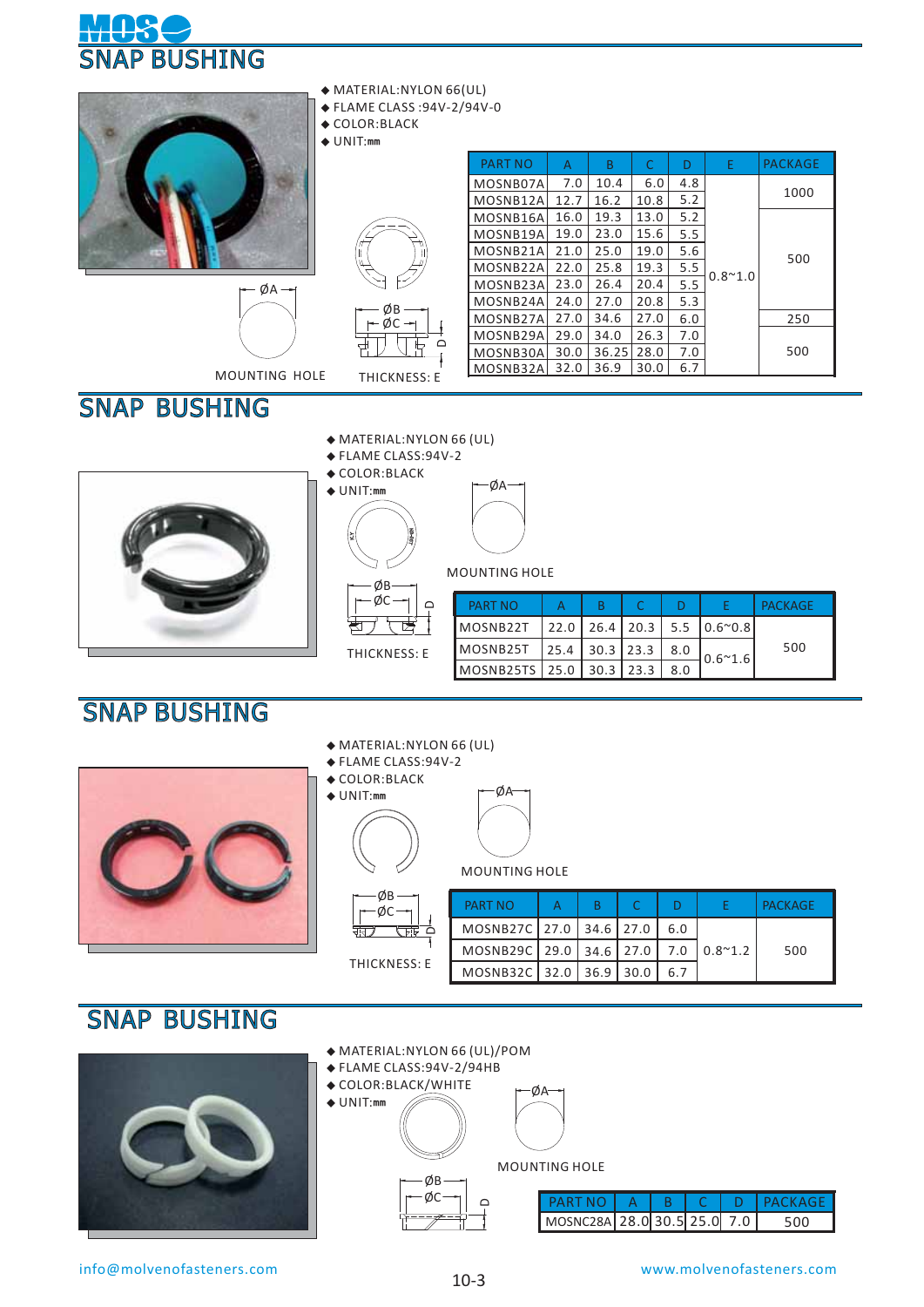#### SNAP BUSHING





- **◆** MATERIAL:NYLON 66(UL)
- **◆** FLAME CLASS :94V-2
- **◆** COLOR:BLACK



F THICKNESS: E

ØB

 $\cap$ 

ØC

MOUNTING HOLE

ØA

| <b>PART NO</b>                             |  |     |                        | PACKAGF |  |
|--------------------------------------------|--|-----|------------------------|---------|--|
| MOSSC1925S 25.4 29.0 6.0                   |  | 5.3 | $0.8^{\sim}1.0$   23.6 | 250     |  |
| MOSSC1925A 25.4 29.0 6.0 11.4              |  |     | $0.8^{\sim}3.0$   23.6 |         |  |
| MOSSC1319A 19.0 22.6 3.5 9.75 0.8~3.2 18.0 |  |     |                        | 500     |  |

#### SNAP BUSHING



- **◆** MATERIAL:NYLON 66 (UL)
- **◆** FLAME CLASS: 94V-2
- **◆** COLOR:BLACK
- **◆** UNIT:**㎜**







 $\angle$  For Largest Assembled Cable Diameter: G (Max.)



MOUMTING HOLE CHASSIS THICKNESS: E



|                |      | <b>DIMENSION</b> |     |      |                 |      |      |                |  |  |  |  |
|----------------|------|------------------|-----|------|-----------------|------|------|----------------|--|--|--|--|
| <b>PART NO</b> | Α    | B                | C   |      | Ε               | F    | G    | <b>PACKAGE</b> |  |  |  |  |
| MOSSC0712      | 12.7 | 14.7             | 1.0 | 9.8  |                 | 10.1 | 5.0  |                |  |  |  |  |
| MOSSC1115      | 15.9 | 17.9             | 0.7 |      |                 | 13.1 | 8.5  | 200            |  |  |  |  |
| MOSSC1422      | 22.2 | 24.2             | 0.5 |      |                 | 19.2 | 11.5 |                |  |  |  |  |
| MOSSC2027      | 27.8 | 29.8             | 0.5 | 10.3 | $0.8^{\sim}3.3$ | 24.6 | 16.0 |                |  |  |  |  |
| MOSSC2331      | 31.8 | 36.6             | 0.5 |      |                 | 28.3 | 19.0 | 100            |  |  |  |  |
| MOSSC2534      | 34.9 | 36.9             | 0.4 |      |                 | 31.1 | 20.0 |                |  |  |  |  |
| MOSSC2638      | 38.1 | 39.8             | 0.3 | 10.7 |                 | 34.1 | 21.0 |                |  |  |  |  |

#### SNAP BUSHING



- **◆** MATERIAL:NYLON 66(UL)
- **◆** FLAME CLASS :94V-2
- **◆** COLOR:BLACK
- **◆** UNIT:**㎜**



ØA

MOUNTING HOLE

|                                     |  |  | <b>FIPACK</b> |
|-------------------------------------|--|--|---------------|
| MOSSC1216 15.9 18.3 12.8 10.3 3.2 L |  |  |               |

THICKNESS: E

 $\Box$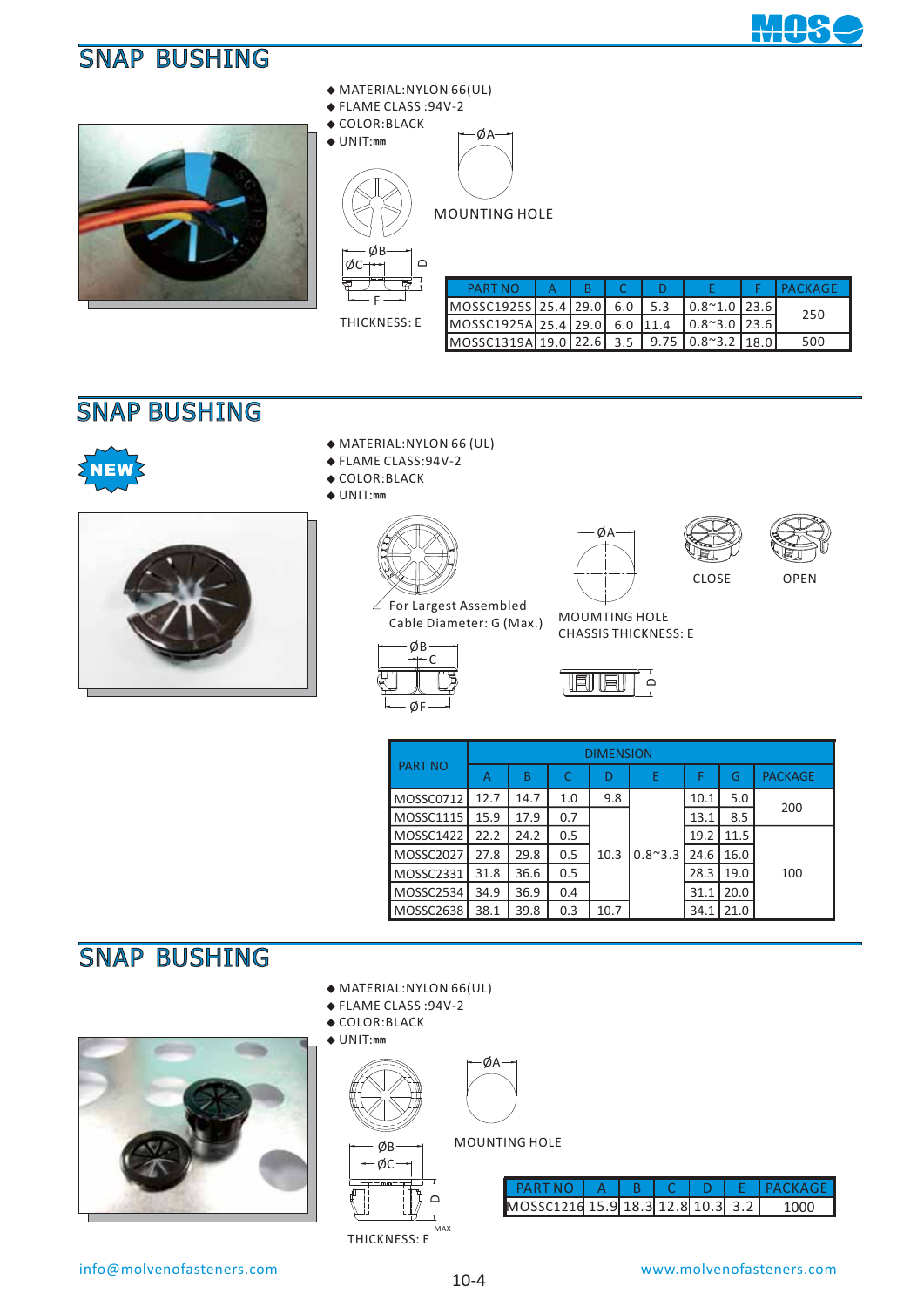



**◆** MATERIAL:NBR/RUBBER/

 SILICON RUBBER **◆** COLOR:BLACK

**◆** UNIT:**㎜**







MOUNTING HOLE



ØC

ØB

MOSGM16



MOSGM17





MOSGM49

 $\bigcap$ 

DE

E

ØC ØA

 $\emptyset$ B

ØA

ØC

Ø9 ØB ய

 $-4.5$ 

 $\overline{a}$ 

Dய

4

MOSGM38-MOSGM46 MOSGM39

 $\subset$ 



 $\emptyset$ B



MOSGM45





MOSGM64 MOSGM68 info@molvenofasteners.com www.molvenofasteners.com



B

ØC A

ØB MOSGM40-MOSGM44 MOSGM55<br>MOSGM60-MOSGM65





ØB

MOSGM53



 $\phi$ B-  $\phi$ MOSGM69



 $MOSGM5$  22.0 17.5 14.2 1.6 4.8 MOSGM6 22.0 19.0 16.0 1.6 5.5  $MOSGM6A$  25.0 19.5 18.0 1.6 6.0  $MOS$ GM7 31.4 25.2 18.5 1.6 8.0  $MOSGM8$  19.5 14.0 6.0 1.0 7.0  $MOSGM9$  15.9 12.7 9.5 1.6 6.4 MOSGM11 | 7.9 | 4.8 | 3.2 | 1.6 | 4.8 MOSGM15 10.8 8.0 5.0 1.6 4.5 MOSGM18 | 13.0 | 8.4 | 5.5 | 3.3 | 6.3 MOSGM30 13.3 9.0 5.8 2.0 6.2 1000 250 500 MOSGM42 27.0 20.8 12.7 1.6 7.8  $MOSGM43$  | 11.0 | 7.9 | 4.7 | 1.6 | 6.0  $9.5$  6.2 2.0 7.0 1.6 250 24.0 17.5 14.0 3.0 7.0 1000 2000 1.6 1.6 1.6 1.6 1.6 1.6 1.6 MOSGM38 10.4 8.1 3.6 1.15 7.15 MOSGM39  $\vert$  10.5  $\vert$  7.5  $\vert$  5.2  $\vert$  1.4  $\vert$  5.5 MOSGM14NP 17.46 11.11 7.94 2.38 8.73 MOSGM16 | 18.0 | 14.7 | 7.0 | 4.2 | 18.0  $MOSGM17$  18.0 14.6 8.0 3.8 12.0 GM35 MOS 8.0 6.0 3.4 1.0 3.0  $MOSGM44$   $|12.3$  8.0 5.0 4.0 8.0 1000  $MOSGM46$  | 7.5 | 6.0 | 3.5 | 1.0 | 5.0 MOSGM47 | 17.5 | 13.5 | 10.0 | 2.0 | 7.0 MOSGM48 | 10.8 | 8.0 | 4.5 | 1.2 | 4.5  $MOSGM49$  | 7.8 | 5.8 | 2.33 | 0.8 | 4.0 MOSGM50 | 17.5 | 12.0 | 10.0 | 2.0 | 6.8  $MOSGM51$  12.0 9.0 6.5 1.5 5.5 MOSGM53 7.5 4.5 3.5 2.0 4.0 MOSGM55 7.0 6.0 3.5 1.0 5.0 MOSGM57 | 8.8 | 6.0 | 4.1 | 2.5 | 7.0 MOSGM56 7.7 5.0 3.1 1.3 2.8 MOSGM58 | 11.0 | 9.0 | 6.0 | 2.5 | 6.6  $MOSGM60$   $7.0$  6.0 3.5 1.0 3.0 MOSGM61 | 17.5 | 12.7 | 9.0 | 1.6 | 6.8  $MOSGM62$  17.5 12.7 8.6 1.6 6.8  $MOSGM64$  12.9 10.5 9.3 0.8 2.4 MOSGM65 24.0 18.0 14.0 3.0 7.0 MOSGM68 | 15.0 | 12.1 | 6.0 | 3.0 | 5.0 MOSGM69 | 12.0 | 9.0 | 6.0 | 1.5 | 7.0

PART NO A BBCDDE

MOSGM2  $|10.8|8.0|4.5|1.6|4.5$  $MOSGM3$  | 14.4 | 9.5 | 6.3 | 1.6 | 7.0  $MOSGM3A$   $14.2$  11.0 8.0 1.6 4.8

6.4

6.4

1.6

1.6

1.6 1.6

1.6

1000

2000

PACKAGE

MOSGM1 | 8.0 | 4.8 | 3.2 MOSGM1A 9.5 6.4 4.0

E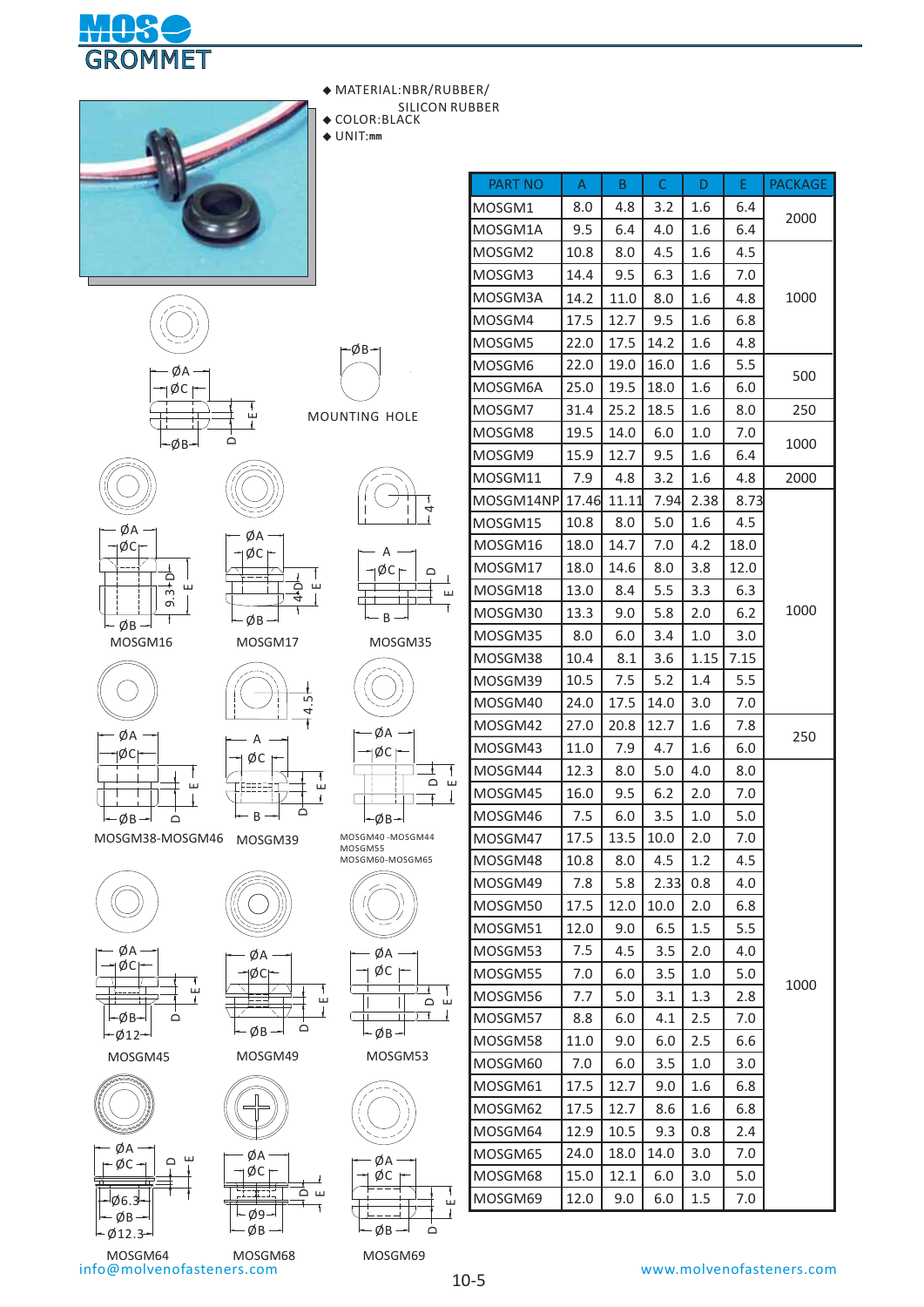



- **◆** MATERIAL:PVC
- **◆** COLOR:BLACK
- **◆** UNIT:**㎜**



| PART NO                    | A      | B                   | D              | d | H.       | <b>PACKAGE</b> | P      |
|----------------------------|--------|---------------------|----------------|---|----------|----------------|--------|
| MOS10000 11                |        | 1                   | 14             | 8 | 6        |                | M      |
| MOS100108,5                |        | 2,5                 | 14             | 6 | 7        |                | M      |
| MOS10020 <b>10</b>         |        | 2                   | 14             | 3 | 8        |                | M      |
| MOS1002110                 |        | 3                   | 14             | 3 | 9        |                | M      |
| MOS1002210                 |        | 4                   | 14             | 3 | 10       |                | M      |
| MOS1002310                 |        | $\overline{2}$      | 14             | 4 | 8        |                | M      |
| MOS1002410                 |        | 3                   | 14             | 4 | 9        |                | M      |
| MOS1002510                 |        | 4                   | 14             | 4 | 10       |                | M      |
| MOS1002610                 |        | 2                   | 14             | 5 | 8        |                | M      |
| MOS1002710                 |        | 3                   | 14             | 5 | 9        |                | M      |
| MOS1002810                 |        | 4                   | 14             | 5 | 10       |                | M      |
| MOS1002910                 |        | $\overline{2}$      | 14             | 6 | 8        |                | M      |
| MOS1003010                 |        | 3                   | 14             | 6 | 9        |                | M      |
| MOS1003110                 |        | 4                   | 14             | 6 | 10       |                | M      |
| MOS1003210                 |        | 2                   | 14             | 7 | 8        |                | M      |
| MOS1003310                 |        | 3                   | 14             | 7 | 9        |                | M      |
| MOS1003410                 |        | 4                   | 14             | 7 | 10       |                | M      |
| MOS1003510                 |        | $\overline{2}$      | 14             | 8 | 8        |                | M      |
| MOS1003610                 |        | 3                   | 14             | 8 | 9        |                | M      |
| MOS1003710                 |        | 4                   | 14             | 8 | 10       |                | M      |
| MOS10050 11,5 1,2          |        |                     | $14,5$ 8,5     |   | 8        |                | M      |
| MOS1006010                 |        | 1,5                 | 14,58          |   | 6        | 1000           | M      |
| MOS1007011                 | ,5     | $\overline{2}$      | 14,54          |   | 10       |                | M      |
| MOS1007111,                | 5      | $\overline{3}$      | 14,54          |   | 11       |                | M      |
| MOS1007211,5               |        | 4                   | $14,5$ 4       |   | 12       |                | M      |
| MOS1007311,5               |        | 2                   | 14,55          |   | 10       |                | M      |
| MOS1007411                 | 5      | 3                   | <u>14,55</u>   |   | 11       |                | M      |
| MOS1007511,                | 5<br>5 | 4<br>$\overline{2}$ | 14,55<br>14,56 |   | 12       |                | M      |
| MOS1007611,<br>MOS1007711, | 5      | 3                   | 14,56          |   | 10       |                | M<br>M |
| MOS1007811                 | 5      | 4                   | 14,56          |   | 11<br>12 |                | M      |
| MOS1007911,5               |        | 2                   | 14,57          |   | 10       |                | M      |
| MOS1008011,                | 5      | 3                   | 14,57          |   | 11       |                | M      |
| MOS1008111,                | 5      | 4                   | 14,57          |   | 12       |                | M      |
| MOS1008211                 | 5      | $\overline{2}$      | 14,58          |   | 10       |                | M      |
| MOS1008311,5               |        | 3                   | 14,58          |   | 11       |                | M      |
| MOS10084 11,5              |        | 4                   | 14,58          |   | 12       |                | M      |
| MOS10085 11,5              |        | 2                   | 14,59          |   | 10       |                | M      |
| MOS1008611                 | 5      | $\overline{3}$      | 14,59          |   | 11       |                | M      |
| MOS10088 11,5              |        | $\overline{2}$      | 14,5 10        |   | 10       |                | M      |
| MOS10089 11,5              |        | $\overline{3}$      | $14,5$ 10      |   | 11       |                | M      |
| MOS10090 11,5 4            |        |                     | 14,5 10        |   | 12       |                | M      |
| MOS1010011                 |        | $\overline{1,5}$    | 15             | 4 | 7,5      |                | M      |
| MOS1010111                 |        | $1,5$ 15            |                | 5 | 7,5      |                | M      |
| MOS1010211                 |        | $1,5$ 15            |                | 6 | 7,5      |                | MO     |
| MOS1010311                 |        | 1, 5                | 15             | 7 | 7,5      |                | M      |
| MOS1010411                 |        | 1,5                 | 15             | 8 | 7,5      |                | M      |

| 6<br>$1,5$ 15<br>9<br>7,5<br>MOS10105 <b> </b> 11<br>$\overline{2}$<br>7<br>1,5 15<br>6<br>MOS10110 <b> </b> 10<br>8<br>3<br>$1,5$   15<br>MOS10111 <b> </b> 10<br>6<br>9<br>4<br>6<br>MOS10112 <b> </b> 10<br>$1,5$ 15<br>5<br>6<br>10<br>MOS10113 <b>1</b> 0<br>1,5   15<br>6<br>8<br>MOS10114 <b>1</b> 0<br>15<br>6<br>1,5<br>9<br>6<br>1,5<br>7<br>MOS10115 <b> </b> 10<br>15<br>8<br>$1,5$ 15<br>6<br>10<br>MOS10116 <b> </b> 10<br>8<br>0,5 16<br>3<br>6<br>MOS10130 <b> </b> 11<br>9<br>3<br>MOS10131 <b> </b> 11<br>$1,5$ 16<br>7<br>MOS1013211<br>3<br>8<br>2,5   16<br>10<br>6<br>8<br>MOS10133 <b>1</b> 1<br>0, 5<br>16<br>4<br>9<br>7<br>1,5<br>4<br>MOS10134 <b> </b> 11<br>16<br>8<br>MOS10135 <b>1</b> 1<br>$2,5$ 16<br>4<br>10<br>5<br>8<br>0,5 16<br>6<br>MOS10136 <b>1</b> 1<br>5<br>9<br>MOS10137 <b> </b> 11<br>$1,5$ 16<br>7<br>5<br>8<br>10<br>MOS10138 <b>1</b> 1<br>2,5 16<br>6<br>MOS10139 <b>1</b> 1<br>0,5 16<br>6<br>8<br>9<br>7<br>6<br>MOS10140 <b>l</b> 11<br>1,5<br>16<br>6<br>8<br>10<br>$2,5$ 16<br>MOS10141 <b> </b> 11<br>7<br>6<br>MOS10142 <b> </b> 11<br>0,5   16<br>,5<br>8<br>7<br>6<br>MOS10143 <b>l</b> 11<br>1,5 16<br>7<br>1000<br>1000<br>MOS10144 <sup>11</sup><br>2,5<br>8<br>10<br>16<br>7<br>0,5<br>6<br>MOS1014511<br>16<br>8<br>11<br>7<br>1,5<br>8<br>12<br>MOS10146 <b>1</b> 1<br>16<br>8<br>8<br>10<br>MOS10147 <b>1</b> 1<br>$2,5$ 16<br>9<br>11<br>0,5<br>6<br>MOS10148 <b>1</b> 1<br>16<br>$1,5$ 16<br>9<br>12<br>MOS10149 <b> </b> 11<br>7<br>8<br>2,5<br>9<br>10<br>MOS10150 <b> </b> 11<br>16<br>7<br>7<br>5<br>16<br>11<br>MOS10151 <b> </b> 10<br>1,<br>8<br>MOS10157 11,5<br>13<br>4<br>12<br>16<br>MOS10158 11,53<br>5<br>8<br>10<br>16<br>MOS10159 11,53<br>6<br>8<br>11<br>16<br>8<br>7<br>MOS10160 11,53<br>16<br>12<br>З<br>8<br>8<br>10<br>MOS10161 <b>1</b> 1,5<br>16<br>11<br>MOS10170 <b>1</b> 2<br>17<br>4<br>7<br>1,5<br>5<br>MOS10171<br>12<br>1,5<br>17<br>7<br>12<br>10<br>MOS1017212<br>1,5<br>6<br>7<br>17<br>$1,5$ 17<br>$\overline{7}$<br>17<br>11<br>MOS1017312<br>MOS1017412<br>$1,5$ 17<br>8<br>10<br>0.<br>7<br>9<br>$1,5$ 17<br>MOS1017512<br>11<br>7<br>0<br>12<br>MOS1017612<br>$1,5$ 17<br>10<br>7<br>0<br>17,5 10<br>$\overline{7,5}$<br>MOS1018013,52<br>7<br>17,5 10<br>7,5<br>MOS1018113,53<br>8<br>7,5<br>$17,5$ 10<br>MOS10182 13,54<br>9<br>7,5<br>MOS1019015<br>$1,5$ 18,57<br>8<br>7,5<br>MOS1019115<br>2,5<br>9<br>$18,5$ 7 |   |   |                |         |   |   |   |   |   |                |
|---------------------------------------------------------------------------------------------------------------------------------------------------------------------------------------------------------------------------------------------------------------------------------------------------------------------------------------------------------------------------------------------------------------------------------------------------------------------------------------------------------------------------------------------------------------------------------------------------------------------------------------------------------------------------------------------------------------------------------------------------------------------------------------------------------------------------------------------------------------------------------------------------------------------------------------------------------------------------------------------------------------------------------------------------------------------------------------------------------------------------------------------------------------------------------------------------------------------------------------------------------------------------------------------------------------------------------------------------------------------------------------------------------------------------------------------------------------------------------------------------------------------------------------------------------------------------------------------------------------------------------------------------------------------------------------------------------------------------------------------------------------------------------------------------------------------------------------------------------------------------------------------------------------------------------------------------------------------------------------------------------------------------------------------------------------------------------------------------------------------------------------------------------------------------------------------------------------------------------------------------------------------------------------------------------------------------------------------------------------------------------------------------------------------------------|---|---|----------------|---------|---|---|---|---|---|----------------|
|                                                                                                                                                                                                                                                                                                                                                                                                                                                                                                                                                                                                                                                                                                                                                                                                                                                                                                                                                                                                                                                                                                                                                                                                                                                                                                                                                                                                                                                                                                                                                                                                                                                                                                                                                                                                                                                                                                                                                                                                                                                                                                                                                                                                                                                                                                                                                                                                                                 | d | н | <b>PACKAGE</b> | PART NO | Α | B | D | d | н | <b>PACKAGE</b> |
|                                                                                                                                                                                                                                                                                                                                                                                                                                                                                                                                                                                                                                                                                                                                                                                                                                                                                                                                                                                                                                                                                                                                                                                                                                                                                                                                                                                                                                                                                                                                                                                                                                                                                                                                                                                                                                                                                                                                                                                                                                                                                                                                                                                                                                                                                                                                                                                                                                 |   |   |                |         |   |   |   |   |   |                |
|                                                                                                                                                                                                                                                                                                                                                                                                                                                                                                                                                                                                                                                                                                                                                                                                                                                                                                                                                                                                                                                                                                                                                                                                                                                                                                                                                                                                                                                                                                                                                                                                                                                                                                                                                                                                                                                                                                                                                                                                                                                                                                                                                                                                                                                                                                                                                                                                                                 |   |   |                |         |   |   |   |   |   |                |
|                                                                                                                                                                                                                                                                                                                                                                                                                                                                                                                                                                                                                                                                                                                                                                                                                                                                                                                                                                                                                                                                                                                                                                                                                                                                                                                                                                                                                                                                                                                                                                                                                                                                                                                                                                                                                                                                                                                                                                                                                                                                                                                                                                                                                                                                                                                                                                                                                                 |   |   |                |         |   |   |   |   |   |                |
|                                                                                                                                                                                                                                                                                                                                                                                                                                                                                                                                                                                                                                                                                                                                                                                                                                                                                                                                                                                                                                                                                                                                                                                                                                                                                                                                                                                                                                                                                                                                                                                                                                                                                                                                                                                                                                                                                                                                                                                                                                                                                                                                                                                                                                                                                                                                                                                                                                 |   |   |                |         |   |   |   |   |   |                |
|                                                                                                                                                                                                                                                                                                                                                                                                                                                                                                                                                                                                                                                                                                                                                                                                                                                                                                                                                                                                                                                                                                                                                                                                                                                                                                                                                                                                                                                                                                                                                                                                                                                                                                                                                                                                                                                                                                                                                                                                                                                                                                                                                                                                                                                                                                                                                                                                                                 |   |   |                |         |   |   |   |   |   |                |
|                                                                                                                                                                                                                                                                                                                                                                                                                                                                                                                                                                                                                                                                                                                                                                                                                                                                                                                                                                                                                                                                                                                                                                                                                                                                                                                                                                                                                                                                                                                                                                                                                                                                                                                                                                                                                                                                                                                                                                                                                                                                                                                                                                                                                                                                                                                                                                                                                                 |   |   |                |         |   |   |   |   |   |                |
|                                                                                                                                                                                                                                                                                                                                                                                                                                                                                                                                                                                                                                                                                                                                                                                                                                                                                                                                                                                                                                                                                                                                                                                                                                                                                                                                                                                                                                                                                                                                                                                                                                                                                                                                                                                                                                                                                                                                                                                                                                                                                                                                                                                                                                                                                                                                                                                                                                 |   |   |                |         |   |   |   |   |   |                |
|                                                                                                                                                                                                                                                                                                                                                                                                                                                                                                                                                                                                                                                                                                                                                                                                                                                                                                                                                                                                                                                                                                                                                                                                                                                                                                                                                                                                                                                                                                                                                                                                                                                                                                                                                                                                                                                                                                                                                                                                                                                                                                                                                                                                                                                                                                                                                                                                                                 |   |   |                |         |   |   |   |   |   |                |
|                                                                                                                                                                                                                                                                                                                                                                                                                                                                                                                                                                                                                                                                                                                                                                                                                                                                                                                                                                                                                                                                                                                                                                                                                                                                                                                                                                                                                                                                                                                                                                                                                                                                                                                                                                                                                                                                                                                                                                                                                                                                                                                                                                                                                                                                                                                                                                                                                                 |   |   |                |         |   |   |   |   |   |                |
|                                                                                                                                                                                                                                                                                                                                                                                                                                                                                                                                                                                                                                                                                                                                                                                                                                                                                                                                                                                                                                                                                                                                                                                                                                                                                                                                                                                                                                                                                                                                                                                                                                                                                                                                                                                                                                                                                                                                                                                                                                                                                                                                                                                                                                                                                                                                                                                                                                 |   |   |                |         |   |   |   |   |   |                |
|                                                                                                                                                                                                                                                                                                                                                                                                                                                                                                                                                                                                                                                                                                                                                                                                                                                                                                                                                                                                                                                                                                                                                                                                                                                                                                                                                                                                                                                                                                                                                                                                                                                                                                                                                                                                                                                                                                                                                                                                                                                                                                                                                                                                                                                                                                                                                                                                                                 |   |   |                |         |   |   |   |   |   |                |
|                                                                                                                                                                                                                                                                                                                                                                                                                                                                                                                                                                                                                                                                                                                                                                                                                                                                                                                                                                                                                                                                                                                                                                                                                                                                                                                                                                                                                                                                                                                                                                                                                                                                                                                                                                                                                                                                                                                                                                                                                                                                                                                                                                                                                                                                                                                                                                                                                                 |   |   |                |         |   |   |   |   |   |                |
|                                                                                                                                                                                                                                                                                                                                                                                                                                                                                                                                                                                                                                                                                                                                                                                                                                                                                                                                                                                                                                                                                                                                                                                                                                                                                                                                                                                                                                                                                                                                                                                                                                                                                                                                                                                                                                                                                                                                                                                                                                                                                                                                                                                                                                                                                                                                                                                                                                 |   |   |                |         |   |   |   |   |   |                |
|                                                                                                                                                                                                                                                                                                                                                                                                                                                                                                                                                                                                                                                                                                                                                                                                                                                                                                                                                                                                                                                                                                                                                                                                                                                                                                                                                                                                                                                                                                                                                                                                                                                                                                                                                                                                                                                                                                                                                                                                                                                                                                                                                                                                                                                                                                                                                                                                                                 |   |   |                |         |   |   |   |   |   |                |
|                                                                                                                                                                                                                                                                                                                                                                                                                                                                                                                                                                                                                                                                                                                                                                                                                                                                                                                                                                                                                                                                                                                                                                                                                                                                                                                                                                                                                                                                                                                                                                                                                                                                                                                                                                                                                                                                                                                                                                                                                                                                                                                                                                                                                                                                                                                                                                                                                                 |   |   |                |         |   |   |   |   |   |                |
|                                                                                                                                                                                                                                                                                                                                                                                                                                                                                                                                                                                                                                                                                                                                                                                                                                                                                                                                                                                                                                                                                                                                                                                                                                                                                                                                                                                                                                                                                                                                                                                                                                                                                                                                                                                                                                                                                                                                                                                                                                                                                                                                                                                                                                                                                                                                                                                                                                 |   |   |                |         |   |   |   |   |   |                |
|                                                                                                                                                                                                                                                                                                                                                                                                                                                                                                                                                                                                                                                                                                                                                                                                                                                                                                                                                                                                                                                                                                                                                                                                                                                                                                                                                                                                                                                                                                                                                                                                                                                                                                                                                                                                                                                                                                                                                                                                                                                                                                                                                                                                                                                                                                                                                                                                                                 |   |   |                |         |   |   |   |   |   |                |
|                                                                                                                                                                                                                                                                                                                                                                                                                                                                                                                                                                                                                                                                                                                                                                                                                                                                                                                                                                                                                                                                                                                                                                                                                                                                                                                                                                                                                                                                                                                                                                                                                                                                                                                                                                                                                                                                                                                                                                                                                                                                                                                                                                                                                                                                                                                                                                                                                                 |   |   |                |         |   |   |   |   |   |                |
|                                                                                                                                                                                                                                                                                                                                                                                                                                                                                                                                                                                                                                                                                                                                                                                                                                                                                                                                                                                                                                                                                                                                                                                                                                                                                                                                                                                                                                                                                                                                                                                                                                                                                                                                                                                                                                                                                                                                                                                                                                                                                                                                                                                                                                                                                                                                                                                                                                 |   |   |                |         |   |   |   |   |   |                |
|                                                                                                                                                                                                                                                                                                                                                                                                                                                                                                                                                                                                                                                                                                                                                                                                                                                                                                                                                                                                                                                                                                                                                                                                                                                                                                                                                                                                                                                                                                                                                                                                                                                                                                                                                                                                                                                                                                                                                                                                                                                                                                                                                                                                                                                                                                                                                                                                                                 |   |   |                |         |   |   |   |   |   |                |
|                                                                                                                                                                                                                                                                                                                                                                                                                                                                                                                                                                                                                                                                                                                                                                                                                                                                                                                                                                                                                                                                                                                                                                                                                                                                                                                                                                                                                                                                                                                                                                                                                                                                                                                                                                                                                                                                                                                                                                                                                                                                                                                                                                                                                                                                                                                                                                                                                                 |   |   |                |         |   |   |   |   |   |                |
|                                                                                                                                                                                                                                                                                                                                                                                                                                                                                                                                                                                                                                                                                                                                                                                                                                                                                                                                                                                                                                                                                                                                                                                                                                                                                                                                                                                                                                                                                                                                                                                                                                                                                                                                                                                                                                                                                                                                                                                                                                                                                                                                                                                                                                                                                                                                                                                                                                 |   |   |                |         |   |   |   |   |   |                |
|                                                                                                                                                                                                                                                                                                                                                                                                                                                                                                                                                                                                                                                                                                                                                                                                                                                                                                                                                                                                                                                                                                                                                                                                                                                                                                                                                                                                                                                                                                                                                                                                                                                                                                                                                                                                                                                                                                                                                                                                                                                                                                                                                                                                                                                                                                                                                                                                                                 |   |   |                |         |   |   |   |   |   |                |
|                                                                                                                                                                                                                                                                                                                                                                                                                                                                                                                                                                                                                                                                                                                                                                                                                                                                                                                                                                                                                                                                                                                                                                                                                                                                                                                                                                                                                                                                                                                                                                                                                                                                                                                                                                                                                                                                                                                                                                                                                                                                                                                                                                                                                                                                                                                                                                                                                                 |   |   |                |         |   |   |   |   |   |                |
|                                                                                                                                                                                                                                                                                                                                                                                                                                                                                                                                                                                                                                                                                                                                                                                                                                                                                                                                                                                                                                                                                                                                                                                                                                                                                                                                                                                                                                                                                                                                                                                                                                                                                                                                                                                                                                                                                                                                                                                                                                                                                                                                                                                                                                                                                                                                                                                                                                 |   |   |                |         |   |   |   |   |   |                |
|                                                                                                                                                                                                                                                                                                                                                                                                                                                                                                                                                                                                                                                                                                                                                                                                                                                                                                                                                                                                                                                                                                                                                                                                                                                                                                                                                                                                                                                                                                                                                                                                                                                                                                                                                                                                                                                                                                                                                                                                                                                                                                                                                                                                                                                                                                                                                                                                                                 |   |   |                |         |   |   |   |   |   |                |
|                                                                                                                                                                                                                                                                                                                                                                                                                                                                                                                                                                                                                                                                                                                                                                                                                                                                                                                                                                                                                                                                                                                                                                                                                                                                                                                                                                                                                                                                                                                                                                                                                                                                                                                                                                                                                                                                                                                                                                                                                                                                                                                                                                                                                                                                                                                                                                                                                                 |   |   |                |         |   |   |   |   |   |                |
|                                                                                                                                                                                                                                                                                                                                                                                                                                                                                                                                                                                                                                                                                                                                                                                                                                                                                                                                                                                                                                                                                                                                                                                                                                                                                                                                                                                                                                                                                                                                                                                                                                                                                                                                                                                                                                                                                                                                                                                                                                                                                                                                                                                                                                                                                                                                                                                                                                 |   |   |                |         |   |   |   |   |   |                |
|                                                                                                                                                                                                                                                                                                                                                                                                                                                                                                                                                                                                                                                                                                                                                                                                                                                                                                                                                                                                                                                                                                                                                                                                                                                                                                                                                                                                                                                                                                                                                                                                                                                                                                                                                                                                                                                                                                                                                                                                                                                                                                                                                                                                                                                                                                                                                                                                                                 |   |   |                |         |   |   |   |   |   |                |
|                                                                                                                                                                                                                                                                                                                                                                                                                                                                                                                                                                                                                                                                                                                                                                                                                                                                                                                                                                                                                                                                                                                                                                                                                                                                                                                                                                                                                                                                                                                                                                                                                                                                                                                                                                                                                                                                                                                                                                                                                                                                                                                                                                                                                                                                                                                                                                                                                                 |   |   |                |         |   |   |   |   |   |                |
|                                                                                                                                                                                                                                                                                                                                                                                                                                                                                                                                                                                                                                                                                                                                                                                                                                                                                                                                                                                                                                                                                                                                                                                                                                                                                                                                                                                                                                                                                                                                                                                                                                                                                                                                                                                                                                                                                                                                                                                                                                                                                                                                                                                                                                                                                                                                                                                                                                 |   |   |                |         |   |   |   |   |   |                |
|                                                                                                                                                                                                                                                                                                                                                                                                                                                                                                                                                                                                                                                                                                                                                                                                                                                                                                                                                                                                                                                                                                                                                                                                                                                                                                                                                                                                                                                                                                                                                                                                                                                                                                                                                                                                                                                                                                                                                                                                                                                                                                                                                                                                                                                                                                                                                                                                                                 |   |   |                |         |   |   |   |   |   |                |
|                                                                                                                                                                                                                                                                                                                                                                                                                                                                                                                                                                                                                                                                                                                                                                                                                                                                                                                                                                                                                                                                                                                                                                                                                                                                                                                                                                                                                                                                                                                                                                                                                                                                                                                                                                                                                                                                                                                                                                                                                                                                                                                                                                                                                                                                                                                                                                                                                                 |   |   |                |         |   |   |   |   |   |                |
|                                                                                                                                                                                                                                                                                                                                                                                                                                                                                                                                                                                                                                                                                                                                                                                                                                                                                                                                                                                                                                                                                                                                                                                                                                                                                                                                                                                                                                                                                                                                                                                                                                                                                                                                                                                                                                                                                                                                                                                                                                                                                                                                                                                                                                                                                                                                                                                                                                 |   |   |                |         |   |   |   |   |   |                |
|                                                                                                                                                                                                                                                                                                                                                                                                                                                                                                                                                                                                                                                                                                                                                                                                                                                                                                                                                                                                                                                                                                                                                                                                                                                                                                                                                                                                                                                                                                                                                                                                                                                                                                                                                                                                                                                                                                                                                                                                                                                                                                                                                                                                                                                                                                                                                                                                                                 |   |   |                |         |   |   |   |   |   |                |
|                                                                                                                                                                                                                                                                                                                                                                                                                                                                                                                                                                                                                                                                                                                                                                                                                                                                                                                                                                                                                                                                                                                                                                                                                                                                                                                                                                                                                                                                                                                                                                                                                                                                                                                                                                                                                                                                                                                                                                                                                                                                                                                                                                                                                                                                                                                                                                                                                                 |   |   |                |         |   |   |   |   |   |                |
|                                                                                                                                                                                                                                                                                                                                                                                                                                                                                                                                                                                                                                                                                                                                                                                                                                                                                                                                                                                                                                                                                                                                                                                                                                                                                                                                                                                                                                                                                                                                                                                                                                                                                                                                                                                                                                                                                                                                                                                                                                                                                                                                                                                                                                                                                                                                                                                                                                 |   |   |                |         |   |   |   |   |   |                |
|                                                                                                                                                                                                                                                                                                                                                                                                                                                                                                                                                                                                                                                                                                                                                                                                                                                                                                                                                                                                                                                                                                                                                                                                                                                                                                                                                                                                                                                                                                                                                                                                                                                                                                                                                                                                                                                                                                                                                                                                                                                                                                                                                                                                                                                                                                                                                                                                                                 |   |   |                |         |   |   |   |   |   |                |
|                                                                                                                                                                                                                                                                                                                                                                                                                                                                                                                                                                                                                                                                                                                                                                                                                                                                                                                                                                                                                                                                                                                                                                                                                                                                                                                                                                                                                                                                                                                                                                                                                                                                                                                                                                                                                                                                                                                                                                                                                                                                                                                                                                                                                                                                                                                                                                                                                                 |   |   |                |         |   |   |   |   |   |                |
|                                                                                                                                                                                                                                                                                                                                                                                                                                                                                                                                                                                                                                                                                                                                                                                                                                                                                                                                                                                                                                                                                                                                                                                                                                                                                                                                                                                                                                                                                                                                                                                                                                                                                                                                                                                                                                                                                                                                                                                                                                                                                                                                                                                                                                                                                                                                                                                                                                 |   |   |                |         |   |   |   |   |   |                |
|                                                                                                                                                                                                                                                                                                                                                                                                                                                                                                                                                                                                                                                                                                                                                                                                                                                                                                                                                                                                                                                                                                                                                                                                                                                                                                                                                                                                                                                                                                                                                                                                                                                                                                                                                                                                                                                                                                                                                                                                                                                                                                                                                                                                                                                                                                                                                                                                                                 |   |   |                |         |   |   |   |   |   |                |
|                                                                                                                                                                                                                                                                                                                                                                                                                                                                                                                                                                                                                                                                                                                                                                                                                                                                                                                                                                                                                                                                                                                                                                                                                                                                                                                                                                                                                                                                                                                                                                                                                                                                                                                                                                                                                                                                                                                                                                                                                                                                                                                                                                                                                                                                                                                                                                                                                                 |   |   |                |         |   |   |   |   |   |                |
|                                                                                                                                                                                                                                                                                                                                                                                                                                                                                                                                                                                                                                                                                                                                                                                                                                                                                                                                                                                                                                                                                                                                                                                                                                                                                                                                                                                                                                                                                                                                                                                                                                                                                                                                                                                                                                                                                                                                                                                                                                                                                                                                                                                                                                                                                                                                                                                                                                 |   |   |                |         |   |   |   |   |   |                |
|                                                                                                                                                                                                                                                                                                                                                                                                                                                                                                                                                                                                                                                                                                                                                                                                                                                                                                                                                                                                                                                                                                                                                                                                                                                                                                                                                                                                                                                                                                                                                                                                                                                                                                                                                                                                                                                                                                                                                                                                                                                                                                                                                                                                                                                                                                                                                                                                                                 |   |   |                |         |   |   |   |   |   |                |
|                                                                                                                                                                                                                                                                                                                                                                                                                                                                                                                                                                                                                                                                                                                                                                                                                                                                                                                                                                                                                                                                                                                                                                                                                                                                                                                                                                                                                                                                                                                                                                                                                                                                                                                                                                                                                                                                                                                                                                                                                                                                                                                                                                                                                                                                                                                                                                                                                                 |   |   |                |         |   |   |   |   |   |                |
|                                                                                                                                                                                                                                                                                                                                                                                                                                                                                                                                                                                                                                                                                                                                                                                                                                                                                                                                                                                                                                                                                                                                                                                                                                                                                                                                                                                                                                                                                                                                                                                                                                                                                                                                                                                                                                                                                                                                                                                                                                                                                                                                                                                                                                                                                                                                                                                                                                 |   |   |                |         |   |   |   |   |   |                |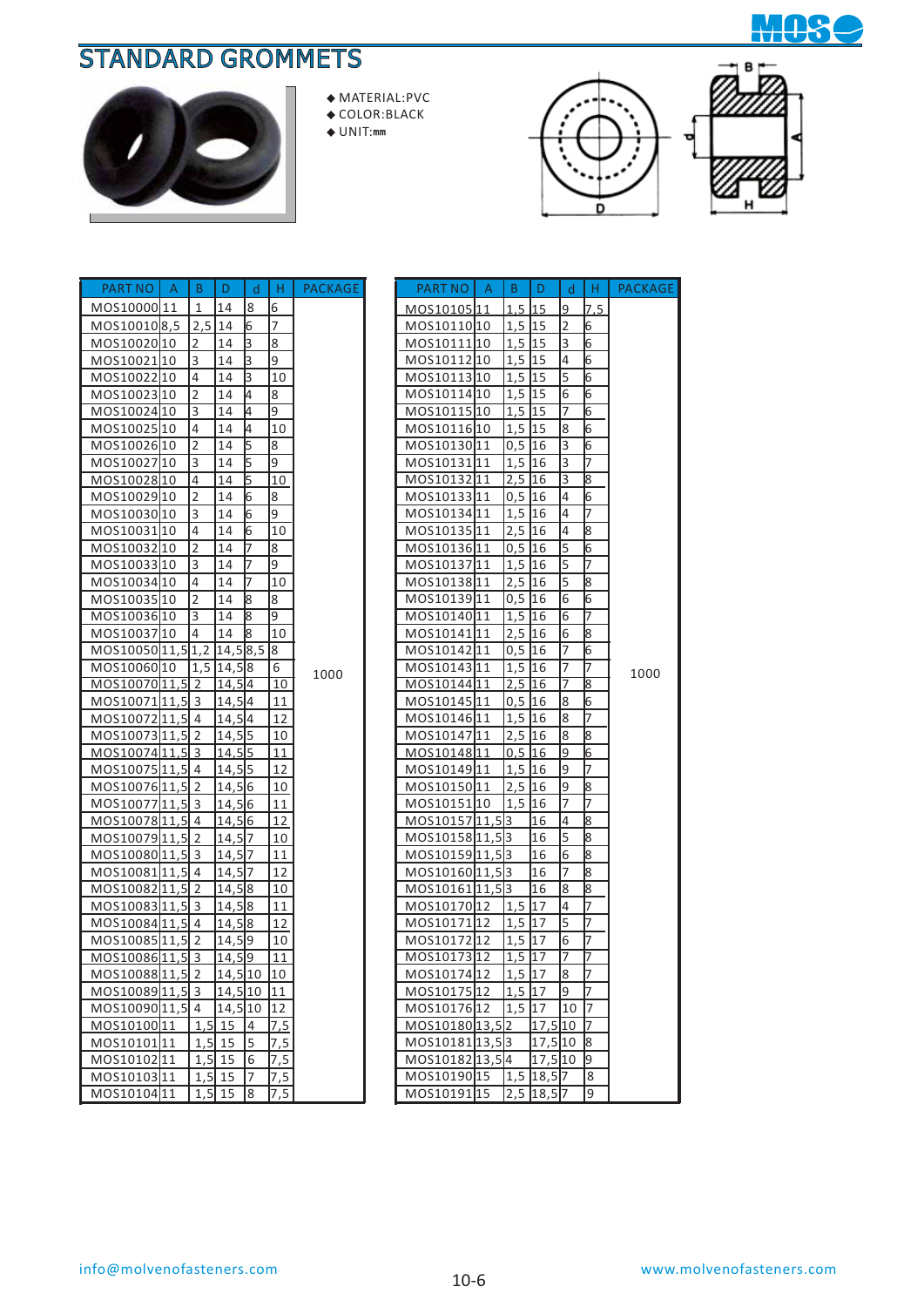



- **◆** MATERIAL:PVC
- **◆** COLOR:BLACK
- **◆** UNIT:**㎜**



| <b>PART NO</b> | $\overline{A}$ | B              | D             | d               | н  | <b>PACKAGE</b> |
|----------------|----------------|----------------|---------------|-----------------|----|----------------|
| MOS1019215     |                |                | $3,5$ 18,5    | 7               | 10 |                |
| MOS1019315     |                |                | 1,5 18,5 8    |                 | 8  |                |
| MOS1019415     |                |                | $2,5$ 18,5    | l8              | 9  |                |
| MOS10195115    |                |                | $3,5$ 18,5    | l8              | 10 |                |
| MOS1019615     |                |                | 1,5 18,5 9    |                 | 8  |                |
| MOS10197115    |                |                | 2,5 18,5 9    |                 | 9  |                |
| MOS1019815     |                |                | $3,5$ 18,5 9  |                 | 10 |                |
| MOS1019915     |                |                | 1,5 18,5 10   |                 | 8  |                |
| MOS1020015     |                |                | 2,5 18,5 10   |                 | 9  |                |
| MOS1020115     |                |                | 3,5 18,5 10   |                 | 10 |                |
| MOS1020215     |                |                | 1,5 18,5 11   |                 | 8  |                |
| MOS1020315     |                |                | 2,5 18,5 11   |                 | 9  | 1000           |
| MOS1020415     |                |                | 3,5 18,5 11   |                 | 10 |                |
| MOS10205115    |                |                | 1,5 18,5 12   |                 | 8  |                |
| MOS1020615     |                |                | 2,5 18,5 12   |                 | 9  |                |
| MOS1020715     |                |                | 3,5 18,5 12   |                 | 10 |                |
| MOS1020815     |                |                | 1,5 18,5 13   |                 | 8  |                |
| MOS1020915     |                |                | 2,5 18,8 13   |                 | 9  |                |
| MOS1021015     |                |                | $3,5$ 18,5 13 |                 | 10 |                |
| MOS1022015     |                | 1,5 19         |               | 12              | 8  |                |
| MOS1022115     |                | 2,5 19         |               | 12              | 9  |                |
| MOS1022215     |                | 3,5 19         |               | 12              | 10 |                |
| MOS1023014     |                | $\overline{3}$ | 20            | $\overline{12}$ | 9  |                |
| MOS10231114    |                | 3              | 20            | 10              | 9  |                |
| MOS1023515     |                | 3              | 22            | 10              | 9  |                |



- **◆** MATERIAL:PVC
- **◆** COLOR:BLACK **◆** UNIT:**㎜**





| <b>PART NO</b> |    |  |  | PACKAGE |  |  |
|----------------|----|--|--|---------|--|--|
| MOS102408      |    |  |  | 1000    |  |  |
| MOS102418      | ົາ |  |  |         |  |  |
| MOS102428      | 3  |  |  |         |  |  |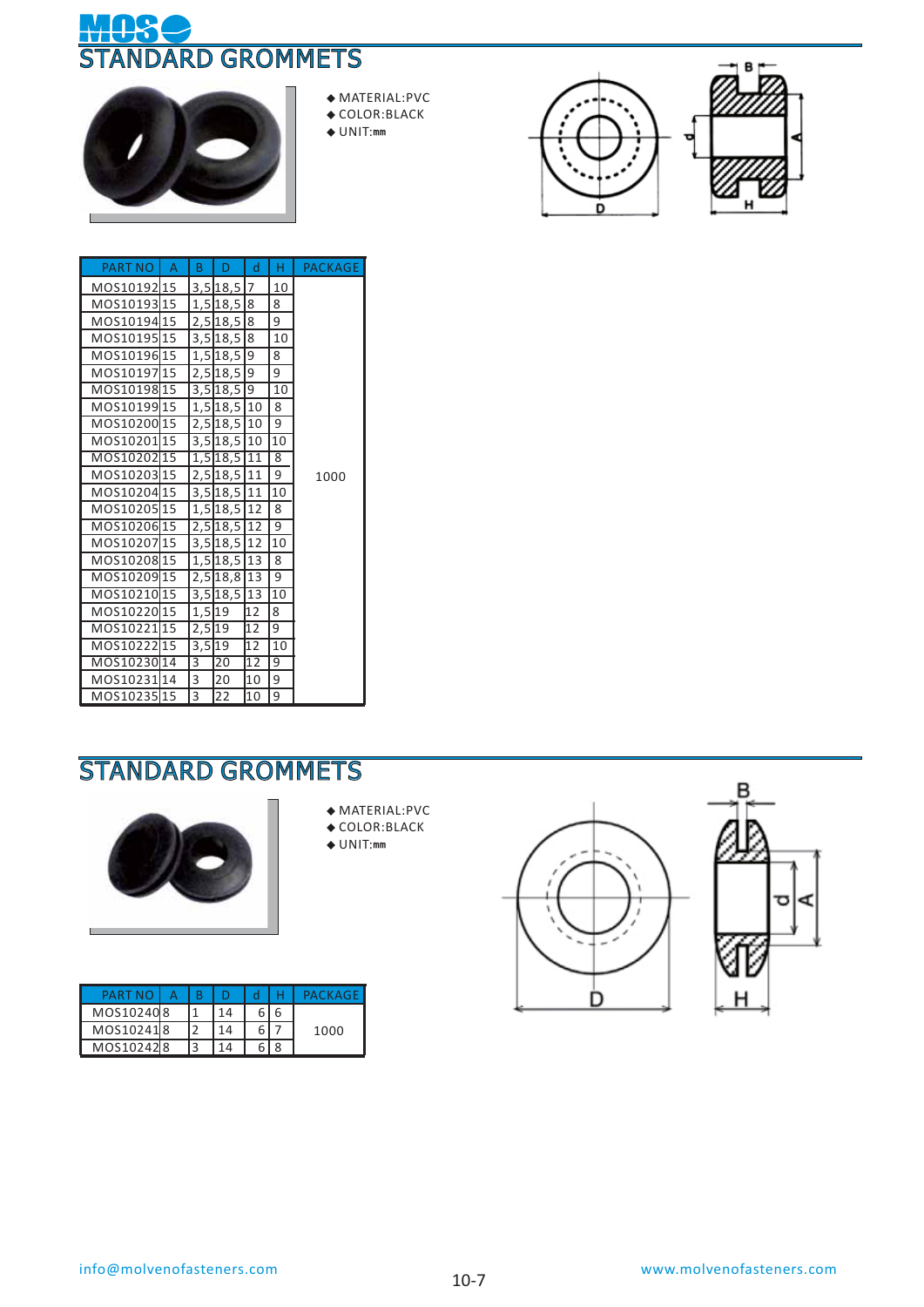



- **◆** MATERIAL:PVC
- **◆** COLOR:BLACK
- **◆** UNIT:**㎜**





| <b>PART NO</b> |    |  | PACKAGE |  |  |
|----------------|----|--|---------|--|--|
| MOS102509,5 1  |    |  |         |  |  |
| MOS102519,5 2  |    |  | 1000    |  |  |
| MOS102529.5    | I٩ |  |         |  |  |

#### STANDARD GROMMETS



- **◆** MATERIAL:PVC
- **◆** COLOR:BLACK **◆** UNIT:**㎜**



|                       |  |  |  | <b>PALKA</b> |
|-----------------------|--|--|--|--------------|
| MOS10260 10 2 12 13 7 |  |  |  |              |



- **◆** MATERIAL:PVC
- **◆** COLOR:BLACK
- **◆** UNIT:**㎜**



| PART NO   A              |  |  | B D d d1 PACKAGE |
|--------------------------|--|--|------------------|
| MOS1268 6 1,5 10 5,5 5x2 |  |  |                  |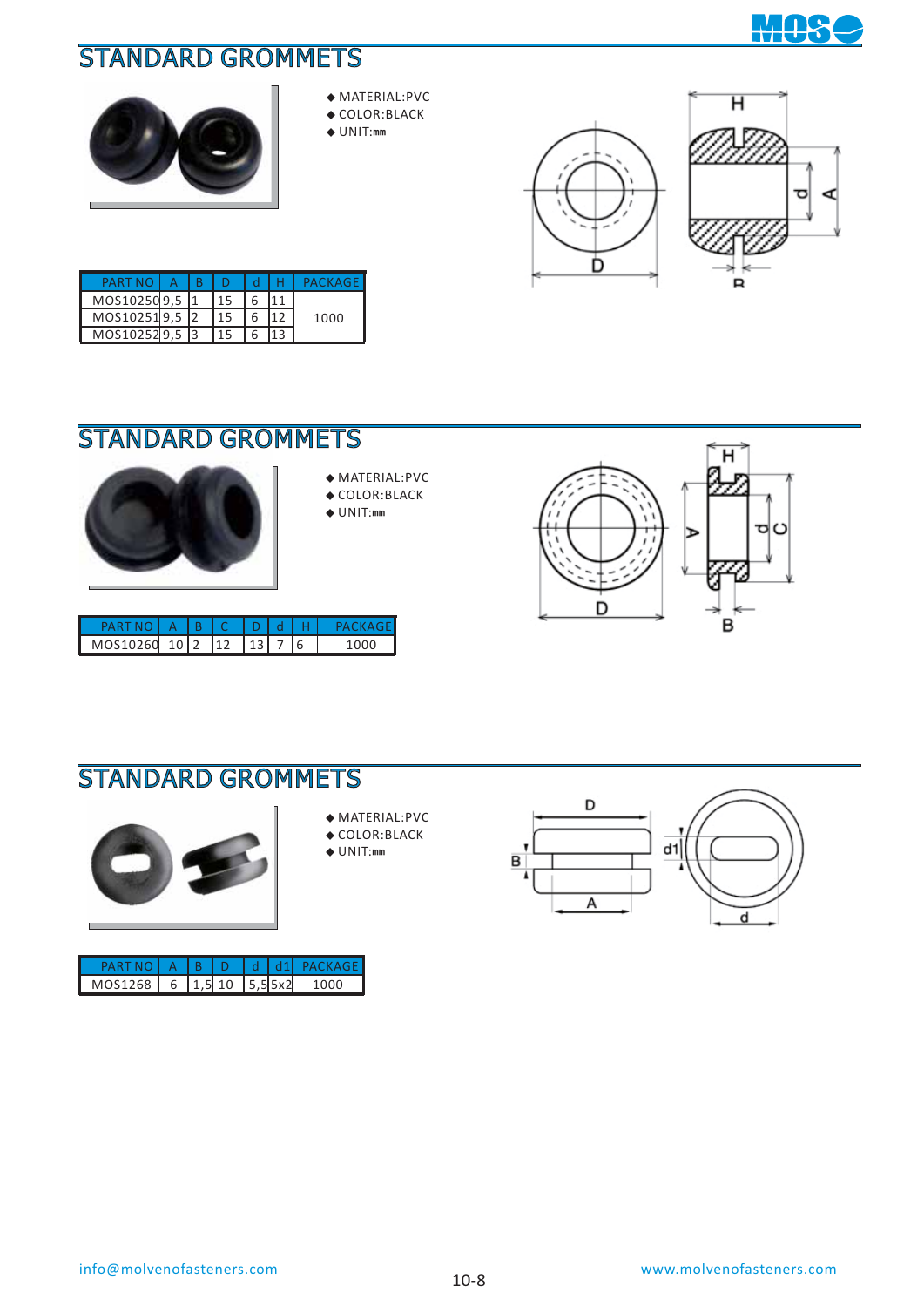



- **◆** MATERIAL:PVC
- **◆** COLOR:BLACK **◆** UNIT:**㎜**



MOS10311 8 2 12 66<br>MOS10312 9 1 12 65 MOS10312 9 1 1 12 6 5

MOS10310

 $N$ O  $A$   $B$   $D$   $d$   $H$   $P$ ACKAGE

1000

| <b>PART NO</b> | А | B              | D  | d     | н       | PACKAGE |
|----------------|---|----------------|----|-------|---------|---------|
| MOS102654,8    |   | 1.68           |    | 3.2   | 6,4     |         |
| MOS102706      |   | 1.5 10         |    | 3     | 5,5     |         |
| MOS102716      |   | 1,5 10         |    |       | 3,515,5 |         |
| MOS10272       | 6 | 1,510          |    | 45,15 |         |         |
| MOS102736      |   | 1,5 10         |    | 4,51  | 5,5     |         |
| MOS102746      |   | 1,510          |    | 55.   | 5       |         |
| MOS102756      |   | 2              | 10 | 3     | 6       |         |
| MOS102766      |   | 2              | 10 | 3,5   | 6       | 1000    |
| MOS102776      |   | 2              | 10 | 4     | 6       |         |
| MOS102786      |   | 2              | 10 | 4,5   | 6       |         |
| MOS102796      |   | $\overline{2}$ | 10 | 5     | 6       |         |
| MOS102806      |   | 3              | 10 | 3     | 7       |         |
| MOS102816      |   | 3              | 10 | 3,5   | 7       |         |
| MOS10282       | 6 | 3              | 10 | 4     | 7       |         |
| MOS102836      |   | 3              | 10 | 4,5   | 7       |         |
| MOS102848      |   | 3              | 10 | 5     | 7       |         |



- **◆** MATERIAL:PVC
- **◆** COLOR:BLACK
- **◆** UNIT:**㎜**



| PART NO  | A  | B              | D          | d  | н              | PACKAGE |
|----------|----|----------------|------------|----|----------------|---------|
| MOS10320 | 7  | $\mathbf{1}$   | $11.5$ 3.5 |    | 8              |         |
| MOS10330 | 8  | 1              | 12         | 4  | 8              |         |
| MOS10340 | 9  | 3,5            | 14         | 2  | 6,5            |         |
| MOS10341 | 9  | 3,5            | 14         | 3  | 6, 5           |         |
| MOS10342 | 9  | 3,5            | 14         | 4  | 6,5            |         |
| MOS10343 | 9  | 3,5            | 14         | 5  | 6, 5           |         |
| MOS10344 | 9  | 3,5            | 14         | 6  | 6, 5           |         |
| MOS10345 | 9  | 3,5            | 14         | 7  | 6,5            |         |
| MOS10346 | 9  | 3,5            | 14         | 8  | 6,5            |         |
| MOS10350 | 10 | $2,5$ 14       |            | 8  | 8,5            |         |
| MOS10360 | 12 | 2              | 16         | 9  | 6              |         |
| MOS10370 | 12 | 1,5            | 18         | 7  | 11,5           |         |
| MOS10380 | 12 | 3              | 18         | 7  | 10             | 1000    |
| MOS10381 | 12 | 3              | 18         | 8  | 10             |         |
| MOS10382 | 12 | 3              | 18         | 9  | 10             |         |
| MOS10383 | 12 | 3              | 18         | 10 | 7              |         |
| MOS10390 | 15 | 2              | 20,5       | 7  | 7              |         |
| MOS10391 | 15 | $\overline{2}$ | 20,5       | 8  | 7              |         |
| MOS10392 | 15 | $\overline{2}$ | 20,5       | 9  | 7              |         |
| MOS10393 | 15 | $\overline{2}$ | 20,5       | 10 | 7              |         |
| MOS10394 | 15 | $\overline{2}$ | 20,5       | 11 | $\overline{7}$ |         |
| MOS10395 | 15 | $\overline{2}$ | 20,5       | 12 | $\overline{7}$ |         |
| MOS10396 | 15 | $\overline{2}$ | 20.5       | 13 | $\overline{7}$ |         |
| MOS10410 | 18 | 2              | 23         | 10 | 8              |         |
| MOS10411 | 18 | $\overline{2}$ | 23         | 11 | 8              |         |
| MOS10412 | 18 | $\overline{2}$ | 23         | 12 | 8              |         |
| MOS10413 | 18 | $\overline{2}$ | 23         | 13 | 8              |         |
| MOS10414 | 18 | 2              | 23         | 14 | 8              |         |

| PART NO     | - A | B              | D  | d     | H   | <b>PACKAGE</b> |
|-------------|-----|----------------|----|-------|-----|----------------|
| MOS1041518  |     | 2              | 23 | 15    | 8   |                |
| MOS1041618  |     | 2              | 23 | 16    | 8   |                |
| MOS10420118 |     | $\overline{2}$ | 24 | 10    | 7,5 |                |
| MOS10421118 |     | 3              | 24 | 10    | 8,5 |                |
| MOS1042218  |     | 4              | 24 | 10    | 9,5 |                |
| MOS1042318  |     | $\overline{2}$ | 24 | 11    | 7,5 |                |
| MOS10424118 |     | 3              | 24 | 11    | 8,5 |                |
| MOS10425118 |     | 4              | 24 | 11    | 9,5 |                |
| MOS10426118 |     | $\overline{2}$ | 24 | 12    | 7,5 |                |
| MOS10427118 |     | 3              | 24 | 12    | 8,5 |                |
| MOS10428118 |     | 4              | 24 | 12    | 9,5 |                |
| MOS10429118 |     | $\overline{2}$ | 24 | 13    | 7,5 |                |
| MOS10430118 |     | 3              | 24 | 13    | 8,5 |                |
| MOS10431 18 |     | 4              | 24 | 13    | 9,5 | 1000           |
| MOS10432118 |     | $\overline{2}$ | 24 | 14    | 7,5 |                |
| MOS10433118 |     | 3              | 24 | 14    | 8,5 |                |
| MOS10434118 |     | 4              | 24 | 14    | 9,5 |                |
| MOS10435 18 |     | $\overline{2}$ | 24 | 15    | 7,5 |                |
| MOS10436118 |     | 3              | 24 | 15    | 8,5 |                |
| MOS1043718  |     | 4              | 24 | 15    | 9,5 |                |
| MOS10438118 |     | $\overline{2}$ | 24 | 16    | 7,5 |                |
| MOS10439118 |     | 3              | 24 | 16    | 8,5 |                |
| MOS10440118 |     | 4              | 24 | 16    | 9,5 |                |
| MOS1044521  |     | $\overline{2}$ | 28 | 16    | 18  |                |
| MOS1044621  |     | 3              | 28 | 16    | 9   |                |
| MOS1044721  |     | 4              | 28 | 16    | 10  |                |
| MOS1044821  |     | $\overline{2}$ | 28 | 17,58 |     |                |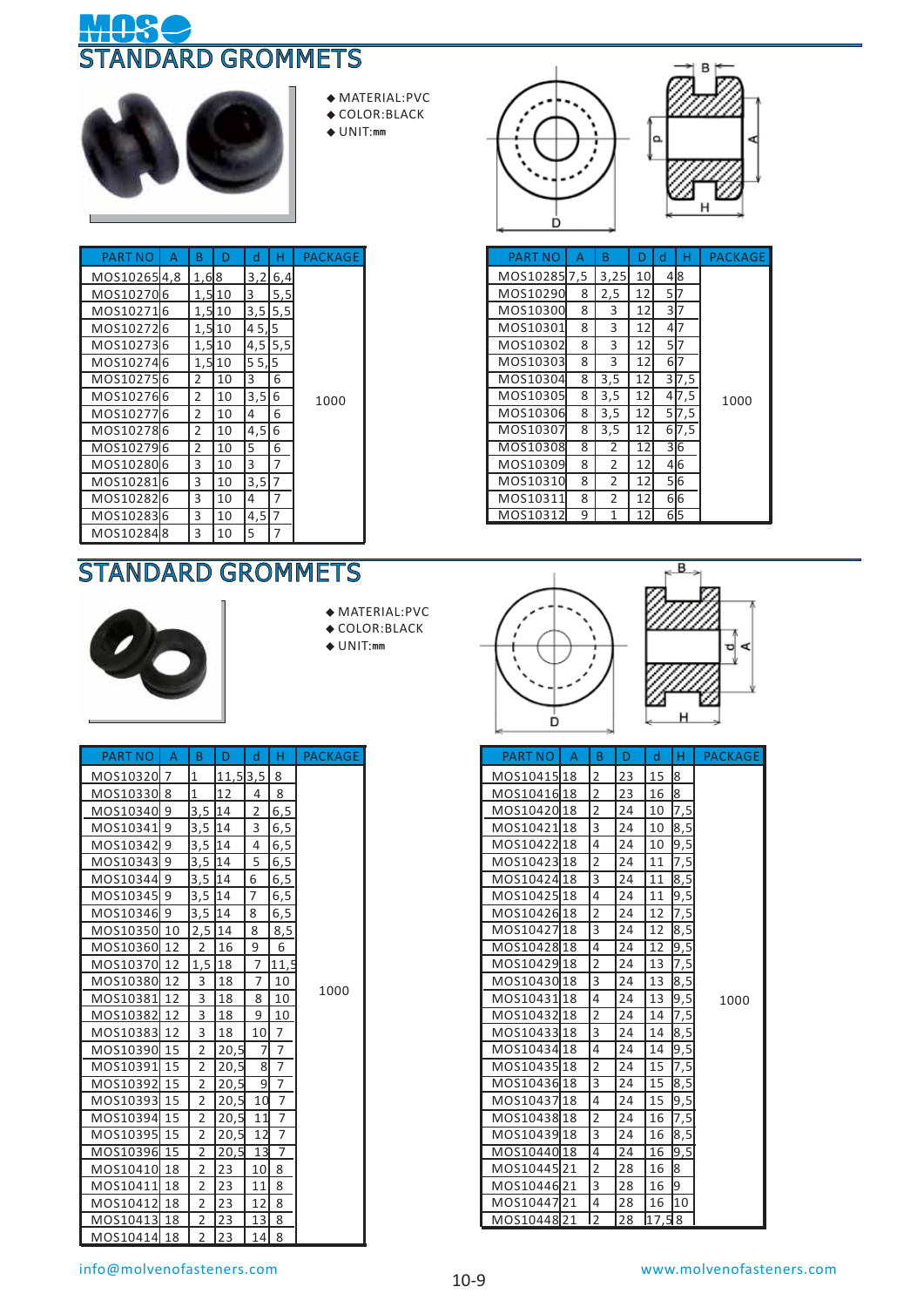



- **◆** MATERIAL:PVC
- **◆** COLOR:BLACK
- **◆** UNIT:**㎜**



| <b>PART NO</b> | А  | B              | D  | d          | н    | <b>PACKAG</b> |
|----------------|----|----------------|----|------------|------|---------------|
| MOS1045023     |    | 2              | 28 | 19         | 8    |               |
| MOS1045123     |    | 3              | 28 | 19         | 9    |               |
| MOS1045223     |    | 4              | 28 |            | 1910 |               |
| MOS1046024     |    | $\overline{2}$ | 32 | 15.5       | 8,5  |               |
| MOS1046124     |    | 3              | 32 | 15.5       | 9,5  |               |
| MOS1046224     |    | 4              | 32 | 15.5       | 10,5 |               |
| MOS1046324     |    | $\overline{2}$ | 32 | 7.5        | 8,5  | 1000          |
| MOS1046424     |    | 3              | 32 | 47.<br>5   | 9,5  |               |
| MOS1046524     |    | 4              | 32 | 11.7.<br>5 | 10,5 |               |
| MOS1046624     |    | $\overline{2}$ | 32 | 19,5       | 8,5  |               |
| MOS1046724     |    | 3              | 32 | 19,5       | 9,5  |               |
| MOS1046824     |    | 4              | 32 | 19,5       | 10,5 |               |
| MOS1047026     |    | $\overline{2}$ | 35 | 18         | 8,5  |               |
| MOS10471       | 26 | 3              | 35 | 18         | 9.5  |               |

| PART NO             | Α | B              | D  | d        | н         | <b>PACKAGE</b> | <b>PART NO</b> | А | B | D  | d  | н       | <b>PACKAGE</b> |
|---------------------|---|----------------|----|----------|-----------|----------------|----------------|---|---|----|----|---------|----------------|
| IOS1045023          |   | $\overline{2}$ | 28 | $19$ 8   |           |                | MOS1047226     |   | 4 | 35 |    | 18 10,5 |                |
| IOS10451 23         |   | 3              | 28 | $19$   9 |           |                | MOS1047326     |   | 2 | 35 |    | 208,5   |                |
| IOS1045223          |   | 4              | 28 |          | 1910      |                | MOS1047426     |   | 3 | 35 |    | 209,5   |                |
| IOS1046 <b>0</b> 24 |   | 2              | 32 | 15,58,5  |           |                | MOS1047526     |   | 4 | 35 |    | 2010,5  |                |
| IOS10461 <i>24</i>  |   | 3              | 32 | 15,59,5  |           |                | MOS1047626     |   | 2 | 35 |    | 228,5   |                |
| IOS1046 <b>2</b> 24 |   | 4              | 32 |          | 15,510,5  |                | MOS1047726     |   | 3 | 35 |    | 229,5   |                |
| IOS1046324          |   | 2              | 32 | 17,58,5  |           | 1000           | MOS1047826     |   | 4 | 35 |    | 22 10,5 | 1000           |
| IOS1046424          |   | 3              | 32 | 17,59,5  |           |                | MOS1049034     |   | 2 | 39 | 28 | 7       |                |
| IOS10465 24         |   | 4              | 32 |          | 17,5 10,5 |                | MOS1049134     |   | 3 | 39 | 28 | 8       |                |
| IOS1046624          |   | 2              | 32 | 19,58,5  |           |                | MOS1049234     |   | 4 | 39 | 28 | 9       |                |
| IOS1046724          |   | 3              | 32 | 19,59,5  |           |                | MOS1050039     |   | 2 | 45 | 35 | 7       |                |
| IOS1046824          |   | 4              | 32 |          | 19,5 10,5 |                | MOS1050139     |   | 3 | 45 | 35 | 8       |                |
| IOS1047 <b>0</b> 26 |   | 2              | 35 | 18       | 8,5       |                | MOS1050239     |   | 4 | 45 | 35 | 9       |                |
| IOS1047126          |   | 3              | 35 |          | 18 9,5    |                | MOS1074660     |   | 6 | 72 |    | 55 13   |                |



- **◆** MATERIAL:PVC
- **◆** COLOR:BLACK
- **◆** UNIT:**㎜**



| <b>PART NO</b> | А  | B |           | d |      | <b>PACKAGE</b> |
|----------------|----|---|-----------|---|------|----------------|
| MOS10510       | 11 | 9 | 14        | 5 | 15   |                |
| MOS10511       | 11 | 9 | 14        | 6 | 15   |                |
| MOS10512       | 11 | 9 | 14        | 7 | 15   |                |
| MOS10513       | 11 | 9 | 14        | 8 | 15   |                |
| MOS10520       | 10 | 6 | 15        | 8 | 12   |                |
| MOS10521       | 10 | 6 | 15        | 6 | 12   |                |
| MOS1053011.58  |    |   | 17,54     |   | 13,5 | 1000           |
| MOS1053111.58  |    |   | 17,55     |   | 13,5 |                |
| MOS10532111.58 |    |   | 17,56     |   | 13,5 |                |
| MOS1053311.58  |    |   | 17,57     |   | 13,5 |                |
| MOS1053411.58  |    |   | 17,58     |   | 13.5 |                |
| MOS1053511,58  |    |   | 17.59     |   | 13,5 |                |
| MOS1053611.58  |    |   | 17.5 I 10 |   | 13,5 |                |
| MOS10540 13    |    | 5 | 20        | 9 | 10   |                |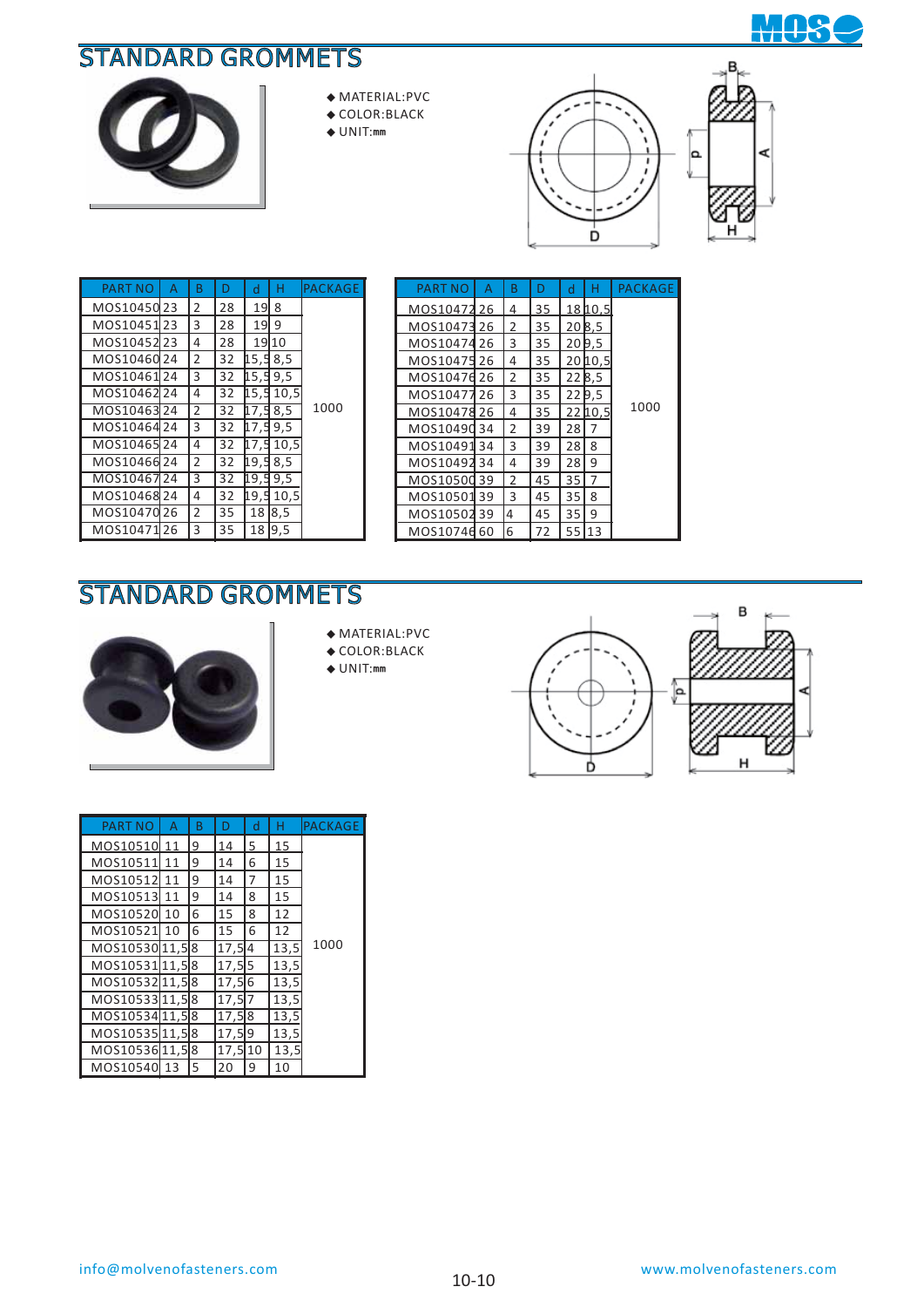



- **◆** MATERIAL:PVC
- **◆** COLOR:BLACK
- **◆** UNIT:**㎜**



| <b>PART NO</b>  | А | B | D  | d  | н  | <b>PACKAG</b> |
|-----------------|---|---|----|----|----|---------------|
| MOS1055013,510  |   |   | 16 | 5  | 14 |               |
| MOS1055113,510  |   |   | 16 | 6  | 14 |               |
| MOS1055213,510  |   |   | 16 | 7  | 14 |               |
| MOS1055313,510  |   |   | 16 | 8  | 14 |               |
| MOS1055413,510  |   |   | 16 | 9  | 14 |               |
| MOS1055513.5 10 |   |   | 16 | 10 | 14 |               |
| MOS1055613,510  |   |   | 16 | 11 | 14 | 1000          |
| MOS1057013      |   | 7 | 16 | 2  | 13 |               |
| MOS1057113      |   | 7 | 16 | 4  | 13 |               |
| MOS1057213      |   | 7 | 16 | 6  | 13 |               |
| MOS1057313      |   | 7 | 16 | 8  | 13 |               |
| MOS1057413      |   | 7 | 16 | 10 | 13 |               |
| MOS1058015      |   | 5 | 21 | 6  | 10 |               |

| PART NO         | Α | B  | D  | d              | н  | <b>PACKAGE</b> | <b>PART NO</b> | Α | B | D  | d         | н  | <b>PACKAGE</b> |
|-----------------|---|----|----|----------------|----|----------------|----------------|---|---|----|-----------|----|----------------|
| IOS1055013,5 10 |   |    | 16 | 5              | 14 |                | MOS1058115     |   | 5 | 21 |           | 10 |                |
|                 |   |    | 16 | 6              | 14 |                | MOS1058215     |   | 5 | 21 | 8         | 10 |                |
| IOS1055213.5 10 |   |    | 16 |                | 14 |                | MOS1058315     |   | 5 | 21 | <b>p</b>  | 10 |                |
| IOS1055313.5 10 |   |    | 16 | 8              | 14 |                | MOS1058415     |   | 5 | 21 | 10        | 10 |                |
| IOS1055413.5 10 |   |    | 16 | 9              | 14 |                | MOS1058515     |   | 5 | 21 | 111       | 10 |                |
| IOS1055513.5 10 |   |    | 16 | 10             | 14 |                | MOS1058615     |   | 5 | 21 | 12        | 10 |                |
| IOS1055613.5 10 |   |    | 16 | 11             | 14 | 1000           | MOS1060021     |   |   | 26 | 12        | 14 | 1000           |
| IOS1057013      |   |    | 16 | $\overline{2}$ | 13 |                | MOS1060121     |   | 7 | 26 | 13        | 14 |                |
| IOS10571113     |   |    | 16 | $\overline{4}$ | 13 |                | MOS1060221     |   |   | 26 | 14        | 14 |                |
| IOS1057213      |   |    | 16 | 6              | 13 |                | MOS1060321     |   |   | 26 | <b>15</b> | 14 |                |
| IOS1057313      |   |    | 16 | 8              | 13 |                | MOS1060421     |   |   | 26 | 16        | 14 |                |
| IOS1057413      |   |    | 16 | 10             | 13 |                | MOS1060521     |   | 7 | 26 | 17        | 14 |                |
| IOS1058015      |   | 15 | 21 | 6              | 10 |                | MOS1060d21     |   | 7 | 26 | 18        | 14 |                |



- **◆** MATERIAL:PVC
- **◆** COLOR:BLACK **◆** UNIT:**㎜**



| <b>PART NO</b> |    |           |    | <b>PACKAGE</b> |
|----------------|----|-----------|----|----------------|
| MOS1062010     |    | 19 13.5 4 | 25 |                |
| MOS1062110     | 19 | 13,55     | 25 |                |
| MOS1062210     | 19 | 13,5      | 25 | 1000           |
| MOS1062310     |    |           | 25 |                |
| MOS1062410     |    |           |    |                |

#### GROMMETS WITH MEMBRANE



- **◆** MATERIAL:PVC **◆** COLOR:BLACK
- **◆** UNIT:**㎜**



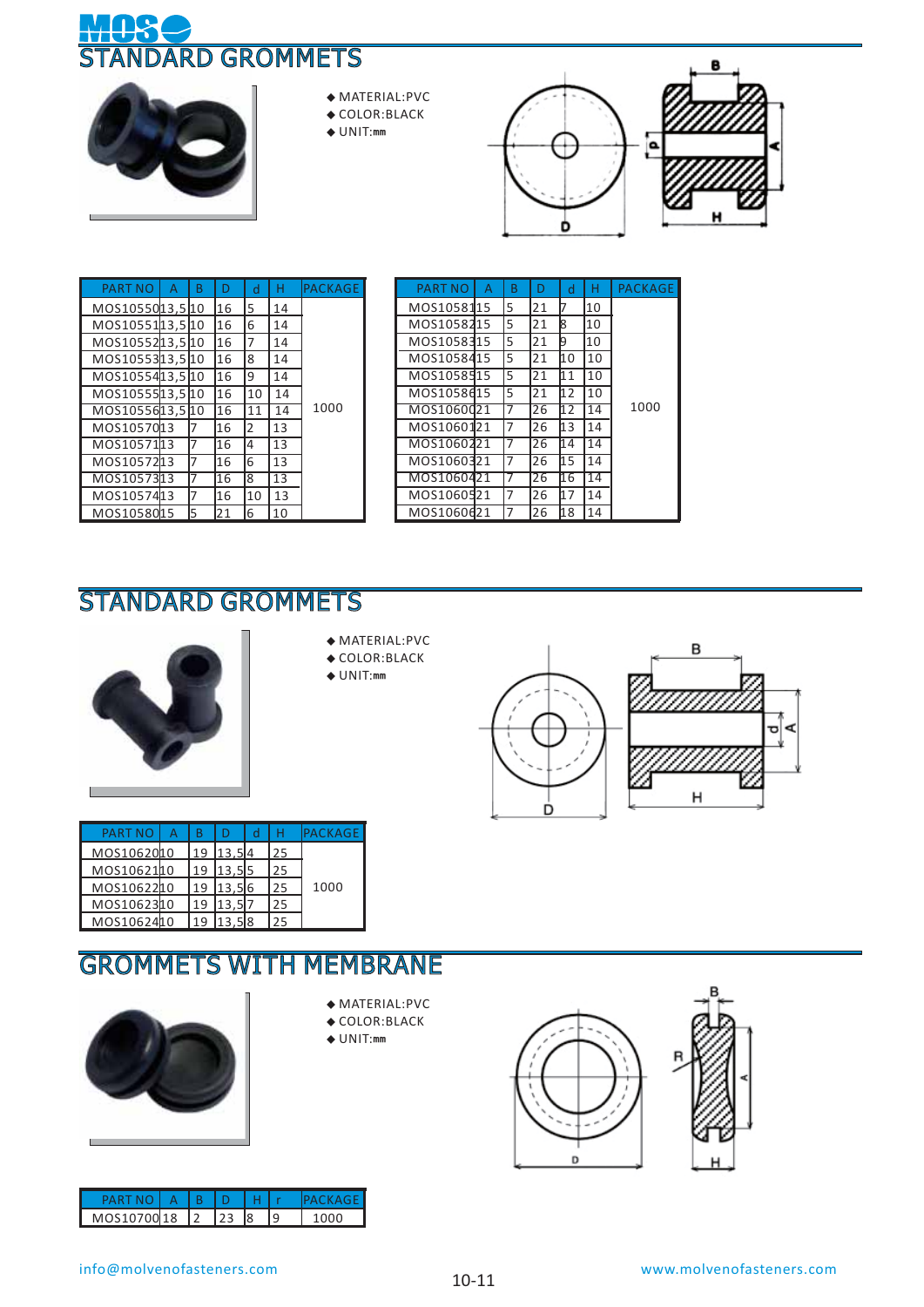

#### GROMMETS WITH MEMBRANE



- **◆** MATERIAL:PVC
- **◆** COLOR:BLACK **◆** UNIT:**㎜**



| PARING       |  |     |  |  |
|--------------|--|-----|--|--|
| MOS1011718 2 |  | 123 |  |  |

## GROMMETS WITH MEMBRANE



- **◆** MATERIAL:PVC
- **◆** COLOR:BLACK **◆** UNIT:**㎜**



| <b>PART NO</b>       |  |  | <b>PACKAGE</b> |
|----------------------|--|--|----------------|
| MOS1072321 2 28 16 8 |  |  | 1000           |

#### GROMMETS WITH MEMBRANE



- **◆** MATERIAL:PVC **◆** COLOR:BLACK
- **◆** UNIT:**㎜**





| PART NO   A   B   |          |  | <b>IPACKAGE</b> |
|-------------------|----------|--|-----------------|
| MOS1071015 1.5 19 |          |  |                 |
| MOS1071115        | $2,5$ 19 |  |                 |
| MOS1071215        | $3.5$ 19 |  | 1000            |
| MOS1071319        | 12.51    |  |                 |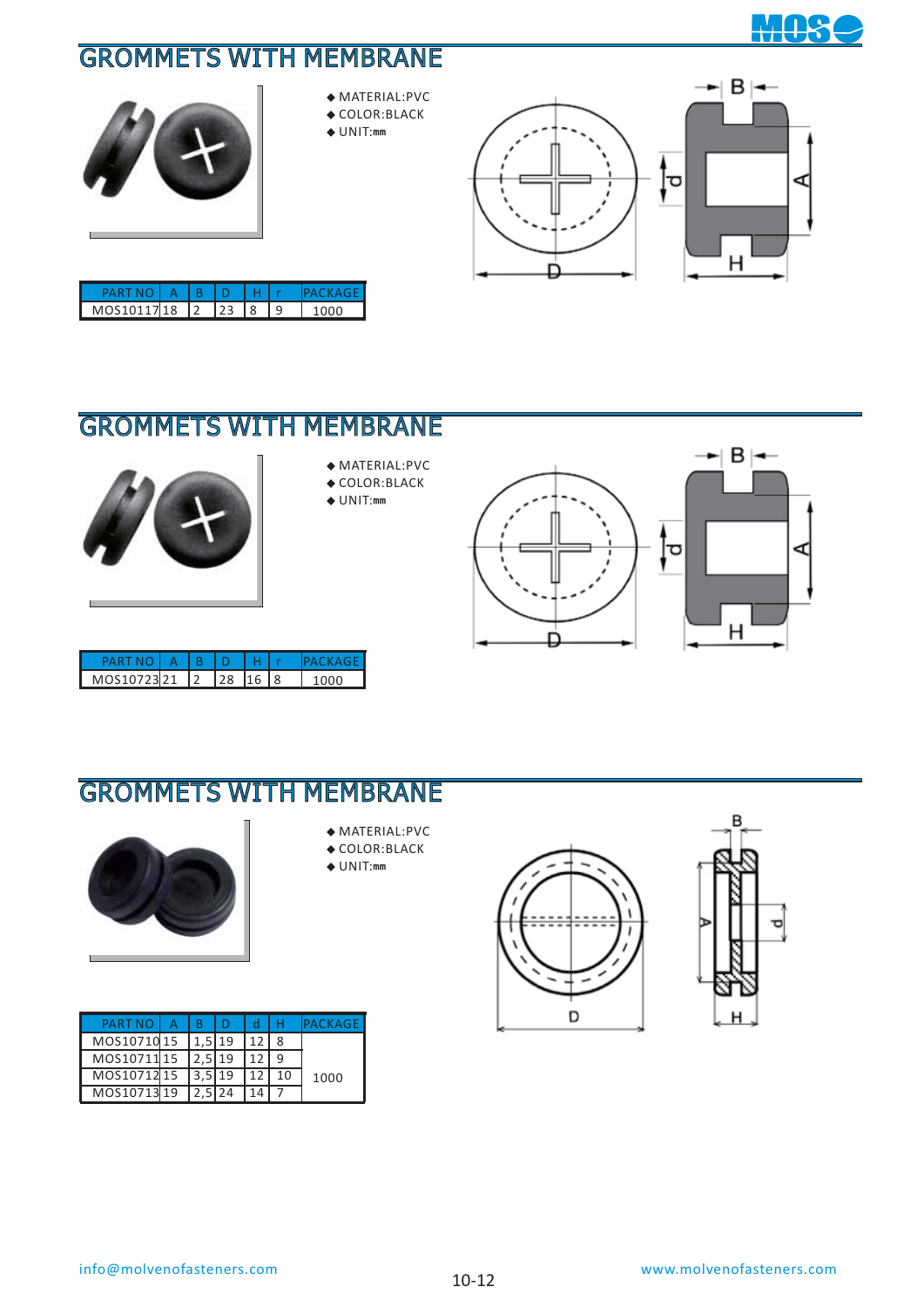



- **◆** MATERIAL:PVC
- **◆** COLOR:BLACK
- **◆** UNIT:**㎜**





| <b>PART NO</b> |   |    |    |    | <b>IPACKAGE</b> |
|----------------|---|----|----|----|-----------------|
| MOS1072021     | 2 | 28 |    |    |                 |
| MOS1072121     | 3 | 28 |    |    |                 |
| MOS1072221     |   | 28 | 16 | 10 | 1000            |
| MOS1073035     |   | 41 | 29 | 12 |                 |
| MOS1073326     |   |    |    |    |                 |

#### GROMMETS WITH MEMBRANE



- **◆** MATERIAL:PVC
- **◆** COLOR:BLACK **◆** UNIT:**㎜**





| PARTNO A B D d H PACKAGE       |  |  |  |      |
|--------------------------------|--|--|--|------|
| MOS10750 46,5 2,5 52 34,5 13,5 |  |  |  | 1000 |
| MOS1075346 2,5 54 36 10        |  |  |  |      |

#### GROMMETS WITH MEMBRANE



- **◆** MATERIAL:PVC **◆** COLOR:BLACK
- **◆** UNIT:**㎜**

| <b>PART NO</b> | А | B              |    |          | <b>PACKAGE</b> |
|----------------|---|----------------|----|----------|----------------|
| MOS1083024     |   | $\overline{2}$ | 32 | 15,58,5  |                |
| MOS1083124     |   | 3              | 32 | 15,59,5  |                |
| MOS1083224     |   | 4              | 32 | 15,510,5 |                |
| MOS1083324     |   | $\overline{2}$ | 32 | 17,58,5  |                |
| MOS1083424     |   | 3              | 32 | 17,59,5  | 1000           |
| MOS1083524     |   | 4              | 32 | 17.510.5 |                |
| MOS1083624     |   | $\overline{2}$ | 32 | 19,58,5  |                |
| MOS1083724     |   | 3              | 32 | 19,59,5  |                |
| MOS1083824     |   |                |    |          |                |



D

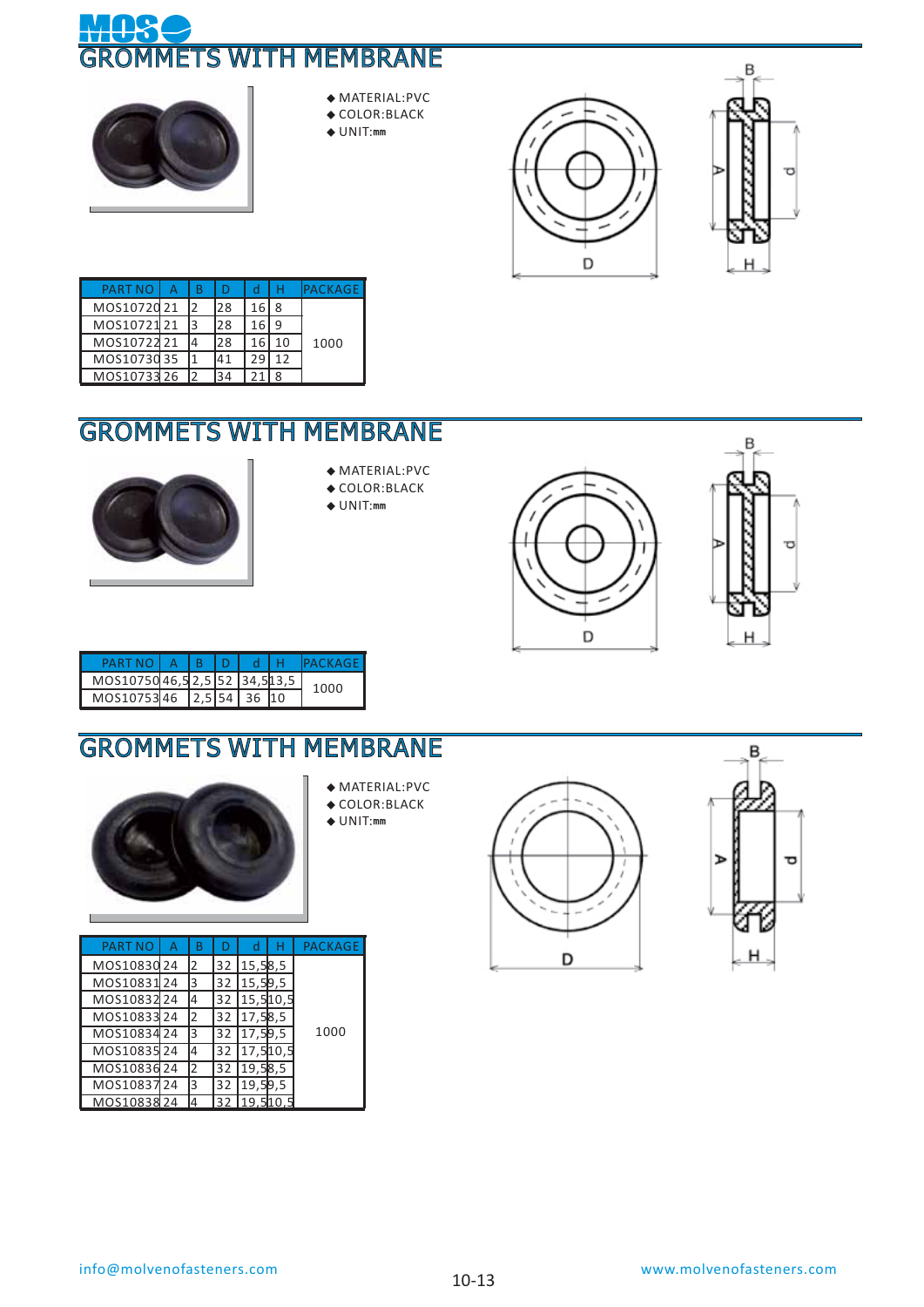#### GROMMETS WITH MEMBRANE





- **◆** MATERIAL:PVC **◆** COLOR:BLACK
- **◆** UNIT:**㎜**





| <b>PART NO</b> | B |    | d  |     | <b>PACKAGE</b> |
|----------------|---|----|----|-----|----------------|
| MOS1084526     | 2 | 35 | 18 | 8,5 |                |
| MOS1084626     | 3 | 35 | 18 | 9.5 |                |
| MOS1084726     | 4 | 35 | 18 |     |                |
| MOS1084826     | 2 | 35 | 20 | 8,5 |                |
| MOS1084926     | 3 | 35 | 20 | 9.5 | 1000           |
| MOS1085026     | 4 | 35 | 20 |     |                |
| MOS1085126     | 2 | 35 | 22 | 8,5 |                |
| MOS1085226     | 3 | 35 | 22 | 9.5 |                |
| MOS1085326     |   |    |    |     |                |

#### RUBBER-FIT



- Height of only 17-20 mm, 5,5 5,7 mm on the outside **◆** depending on size. Cable glands are approx. 30-40 mm.
- ◆ Handles large range of cable and pipe diameters.
- ◆ Installation time saving of up to 90%.
- ◆ Ergonomic installation
- Fixed in both directions when mounted. **◆**
- ◆ Integrated tension relief
- ◆ Ip67
- ◆ Self-adjusting to wall thickness.
- "Pushout" **◆**
- ◆ membrane
- ◆ Space saving design
- ◆ KLIK = No material compression during installation.
- ◆ Rubber coated tension relief for protection of the cable mantle.



 Center the RUBBERFIT in the opening (from the inside), push evenly with both thumbs until it "kliks" into place.



Insert the cable from the side with the polyamide tabs.

**Note! RUBBER-FIT** is installed from the inside.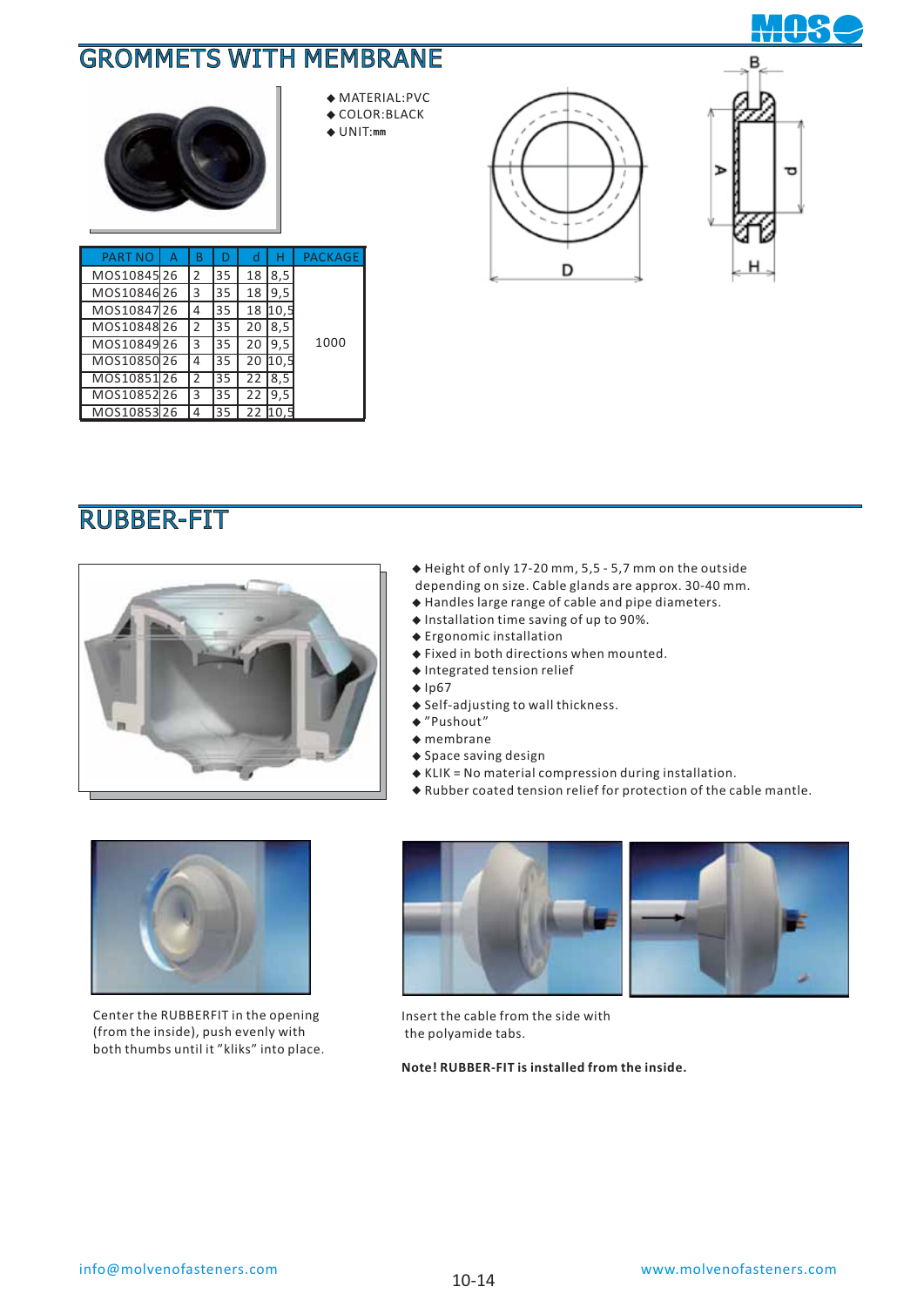# FIT(RAL.7035)



\* Cable Anchorage Type A, according to EN 50262.

- \*\* 8,1 8,9 mm only approved for tension relief.
- \*\*\* Varies depending on the thickness of material installed in.
- (1) Unstressed material.
- **◆** MATERIAL:TPE and Polyamide 66 Halogen Free
- **◆** UL approved material
- **◆** Integrated cable anchorage, wide sealing range
- **◆** Material thickness: 1,5 5 mm
- **◆** Material thickness: IP67/65 2 5 mm **◆** Quick and simple assembly without
- the use of tools. **◆** Mode.of.protection: IP67 / Ip65
- **◆** Temperature.range: -20ºC....+125ºC (1)
- **◆** Test.standard: EN60529:1991+A1, EN50262:1998,, EMKO-TUI (03-SEC) FI001/84
- **◆** Color:Gray
- **◆** UNIT:**㎜**



**Semko.report** 606620



| <b>PART NO</b> | Size | lp67 AND CABLE<br>ANCHO-RAGE<br><b>TYPE A*</b><br>FOR CABLE $\emptyset$ | <b>IP65 FOR</b><br>CABLE Ø |      | <b>BFOR</b><br>IP67/65 |           | H <sub>2</sub> | $D***$              | <b>PCS</b><br>PACK | <b>PACKAGE</b> |
|----------------|------|-------------------------------------------------------------------------|----------------------------|------|------------------------|-----------|----------------|---------------------|--------------------|----------------|
| MOST1475803    | M20  | $7 - 11$                                                                | $4 - 11$                   | 20,5 | $2 - 5$                | $17 - 20$ |                | $4,0$   29.3 - 34.5 | 50                 | 2500           |
| ∎MOST1475804   | M25  | $7 - 13**$                                                              | $4 - 13$                   | 25,5 | $2 - 5$                | 17-20     |                | $5,0$ 34,3 - 40,0   | 50                 | 2000           |

# RUBBER-FIT(RAL.9005)



\* Cable Anchorage Type A, according to EN 50262.

\*\* 8,1 - 8,9 mm only approved for tension relief.

\*\*\* Varies depending on the thickness of material installed in.

(1) Unstressed material.

- **◆** MATERIAL:TPE and Polyamide 66 -
- Halogen Free **◆** UL approved material
- 
- **◆** Integrated cable anchorage, wide sealing range
- **◆** Material thickness: 1,5 5 mm
- **◆** Material thickness: IP67/65 2 5 mm **◆** Quick and simple assembly without
- the use of tools. **◆** Mode.of.protection: IP67 / Ip65
- **◆** Temperature.range: -20ºC....+125ºC (1)
- **◆** Test.standard: EN60529:1991+A1,
- EN50262:1998,, EMKO-TUI (03-SEC) FI001/84 **◆** Color:Black
- **◆** UNIT:**㎜**





606620

| <b>PART NO</b> | Size | lp67 AND CABLE<br>ANCHO-RAGE<br><b>TYPE A*</b><br>FOR CABLE $\emptyset$ | <b>IP65 FOR</b><br>$CABLE \phi$ |      | <b>BFOR</b><br>IP67/65 |           | Η2 | D1 | $N$ ***             | <b>PCS</b><br><b>PACK</b> | <b>PACKAGE</b> |
|----------------|------|-------------------------------------------------------------------------|---------------------------------|------|------------------------|-----------|----|----|---------------------|---------------------------|----------------|
| ∎MOST1475813   | M20  | 7-11                                                                    | $4 - 11$                        | 20,5 | $2 - 5$                | $17 - 20$ |    |    | $4,0$   29,3 - 34,5 | 50                        | 2500           |
| ∎MOST1475814   | M25  | $7 - 13**$                                                              | $4 - 13$                        | 25,5 | $2 - 5$                | $17 - 20$ |    |    | $5,0$ 34,3 - 40,0   | 50                        | 2000           |

# RUBBER-FIT(RAL.9010)



\* Cable Anchorage Type A, according to EN 50262.

\*\* 8,1 - 8,9 mm only approved for

tension relief.

\*\*\* Varies depending on the thickness of material installed in. (1) Unstressed material.

- **◆** MATERIAL:TPE and Polyamide 66 Halogen Free
- **◆** UL approved material
- **◆** Integrated cable anchorage, wide sealing range
- **◆** Material thickness: 1,5 5 mm
- **◆** Material thickness: IP67/65 2 5 mm
- **◆** Quick and simple assembly without the use of tools.
- **◆** Mode.of.protection: IP67 / Ip65
- **◆** Temperature.range: -20ºC....+125ºC (1)
- **◆** Test.standard: EN60529:1991+A1,
- EN50262:1998,, EMKO-TUI (03-SEC) FI001/84 **◆** Color:white
- **◆** UNIT:**㎜**





**Semko.report** 606620

| PART NO     | <b>Size</b> | Ip67 AND CABLE<br>ANCHO-RAGE<br>TYPE A*<br>FOR CABLE Ø | <b>IP65 FOR</b><br>$CABLE \phi$ | $\mathsf{A}$ | <b>BFOR</b><br>IP67/65 | н         | Н2  | $n***$            | <b>PCS</b><br><b>PACK</b> | PACKAGE |
|-------------|-------------|--------------------------------------------------------|---------------------------------|--------------|------------------------|-----------|-----|-------------------|---------------------------|---------|
| MOST1475823 | M20         | 7-11                                                   | $4 - 11$                        | 20,5         | $2 - 5$                | $17 - 20$ | 5,5 | $4,0$ 29,3 - 34,5 | 50                        | 2500    |
| MOST1475824 | M25         | $7 - 13**$                                             | $4 - 13$                        | 25,5         | $2 - 5$                | $17 - 20$ | 5,7 | $5,0$ 34,3 - 40,0 | 50                        | 2000    |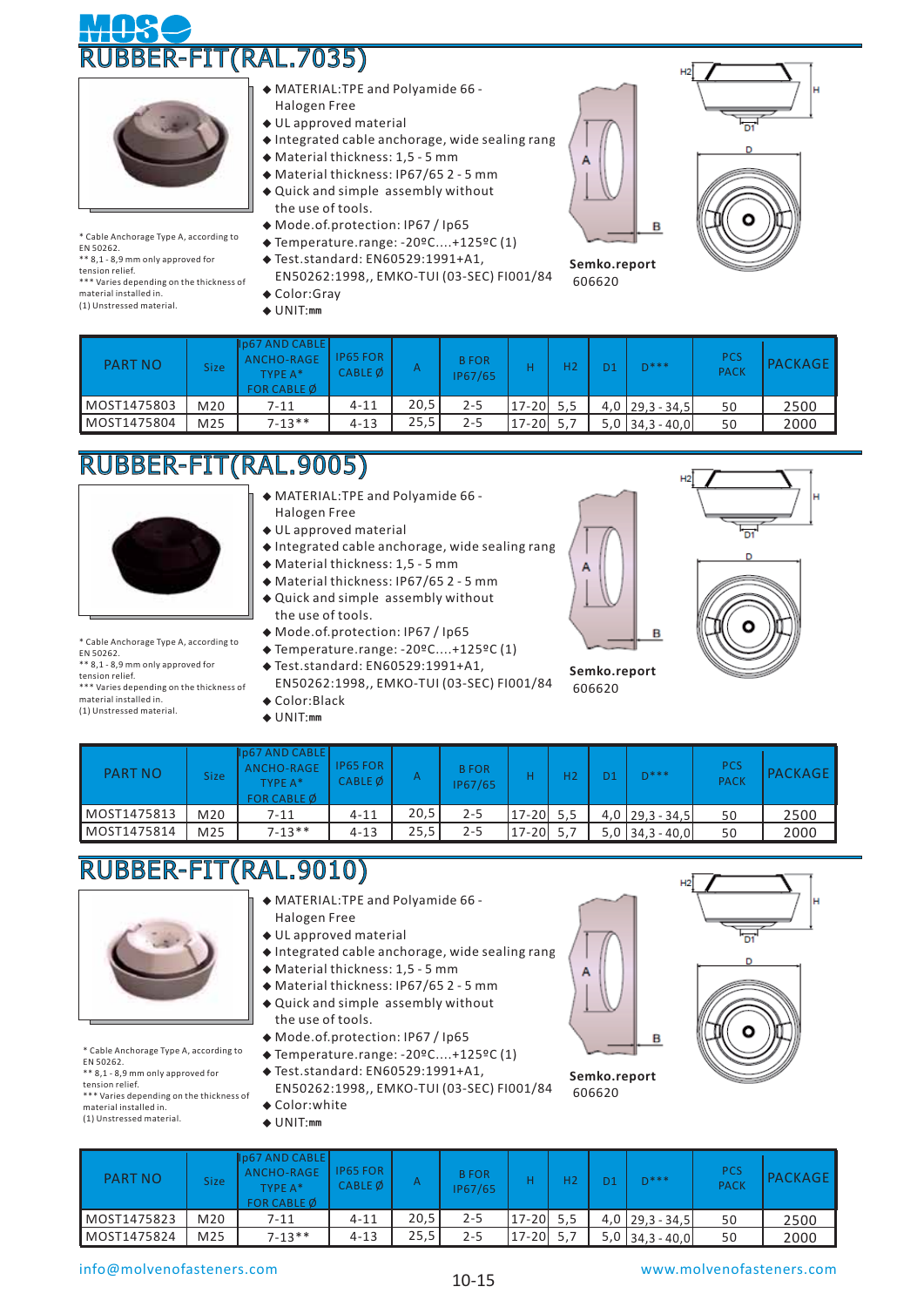

## RUBBER-FIT(RAL.XYZ)



\* Cable Anchorage Type A, according to EN 50262. \*\* 8,1 - 8,9 mm only approved for

- tension relief. \*\*\* Varies depending on the thickness of material installed in.
- (1) Unstressed material.
- **◆** MATERIAL:TPE and Polyamide 66 Halogen Free
- **◆** UL approved material
- **◆** Integrated cable anchorage, wide sealing range
- **◆** Material thickness: 1,5 5 mm
- **◆** Material thickness: IP67/65 2 5 mm
- **◆** Quick and simple assembly without the use of tools.
- **◆** Mode.of.protection: IP67 / Ip65
- **◆** Temperature.range: -20ºC....+125ºC (1)
- **◆** Test.standard: EN60529:1991+A1, EN50262:1998,, EMKO-TUI (03-SEC) FI001/84 **◆** Color:Coloured
- **◆** UNIT:**㎜**
- 



**Semko.report** 606620



'n.

| <b>PART NO</b> | Sizel | ID67 AND CABLE<br>ANCHO-RAGE<br>TYPE A*<br>FOR CABLE Ø | <b>IP65 FOR</b><br>CABLE Ø |      | <b>BFOR</b><br>IP67/65 |             |     | D. | $D***$              | <b>PCS</b><br><b>PACK</b> | PACKAGE |
|----------------|-------|--------------------------------------------------------|----------------------------|------|------------------------|-------------|-----|----|---------------------|---------------------------|---------|
| MOSTKSM20XYZ   | M20   | 7-11                                                   | $4 - 11$                   | 20,5 | $2 - 5$                | $17-20$ 5.5 |     |    | $4,0$   29,3 - 34,5 | 50                        | 2500    |
| MOSTKSM25XYZ   | M25   | $7 - 13**$                                             | $4 - 13$                   | 25,5 | $2 - 5$                | 17-20       | 5,7 |    | $5,0$ 34,3 - 40,0   | 50                        | 2000    |

## RUBBER-FITFOR THIN MATERIALS (RAL.7035)



\* Cable Anchorage Type A, according to EN 50262. \*\* 8,1 - 8,9 mm only approved for tension relief. \*\*\* Varies depending on the thickness of

material installed in. (1) Unstressed material.

- **◆** MATERIAL:TPE and Polyamide 66 -
- Halogen Free
- **◆** UL approved material
- **◆** Integrated cable anchorage, wide sealing range **◆** Material thickness 0,5 - 3 mm Material
- thickness IP67/65 2 5 mm Quick and simple assembly without the use of tools.
- **◆** Mode.of.protection: IP67 / Ip65
- **◆** Temperature.range: -20ºC....+125ºC (1)
- ◆ Test.standard EN60529:1991+A1, EN50262:19 EMKO-TUI (03-SEC) FI001/84
- **◆** Color:Gray
- **◆** UNIT:**㎜**

| <b>PART NO</b>     | <b>Size</b> | lp67 AND CABLE<br>ANCHO-RAGE<br><b>TYPE A*</b><br>FOR CABLE $\emptyset$ | <b>IP65 FOR</b><br>CABLE Ø |      | <b>BFOR</b><br>IP67/65 |             |     | $D***$              | <b>PCS</b><br><b>PACK</b> | <b>PACKAGE</b> |
|--------------------|-------------|-------------------------------------------------------------------------|----------------------------|------|------------------------|-------------|-----|---------------------|---------------------------|----------------|
| <b>MOST1475807</b> | M20         | 7-11                                                                    | $4 - 11$                   | 20,5 | $0.7 - 3$              | $17-20$ 5,5 |     | $4,0$ 34, 2 - 37, 2 | 50                        | 2500           |
| MOST1475808        | M25         | $7 - 13**$                                                              | $4 - 13$                   | 25,5 | $0.7 - 3$              | $17 - 20$   | 5.7 | $5,0$ 39,2 - 42,2   | 50                        | 2000           |

#### RUBBER-FITFOR THIN MATERIALS (RAL.9005)



\* Cable Anchorage Type A, according to EN 50262.

\*\* 8,1 - 8,9 mm only approved for

tension relief. \*\*\* Varies depending on the thickness of material installed in.

(1) Unstressed material.

- **◆** MATERIAL:TPE and Polyamide 66 Halogen Free
- **◆** UL approved material
- **◆** Integrated cable anchorage, wide sealing range
- **◆** Material thickness 0,5 3 mm Material thickness IP67/65 2 - 5 mm Quick and simple assembly without the use of tools.
- **◆** Mode.of.protection: IP67 / Ip65
- **◆** Temperature.range: -20ºC....+125ºC (1)
- ◆ Test.standard EN60529:1991+A1, EN50262:19<sub>2</sub> EMKO-TUI (03-SEC) FI001/84
- **◆** Color: Black
- **◆** UNIT:**㎜**





| PART NO            | <b>Size</b> | lp67 AND CABLE<br>ANCHO-RAGE<br>TYPE A*<br><b>FOR CABLE Ø</b> | <b>IP65 FOR</b><br>CABLE Ø |      | <b>BFOR</b><br>IP67/65 |             |     | $D***$              | <b>PCS</b><br><b>PACK</b> | <b>PACKAGE</b> |
|--------------------|-------------|---------------------------------------------------------------|----------------------------|------|------------------------|-------------|-----|---------------------|---------------------------|----------------|
| <b>MOST1475817</b> | M20         | 7-11                                                          | $4 - 11$                   | 20.5 | $0.7 - 3$              | $17-20$ 5.5 |     | $4,0$ 34, 2 - 37, 2 | 50                        | 2500           |
| MOST1475818        | M25         | $7 - 13**$                                                    | $4 - 13$                   | 25,5 | $0.7 - 3$              | 17-20       | 5.7 | $5,0$ 39.2 - 42.2   | 50                        | 2000           |

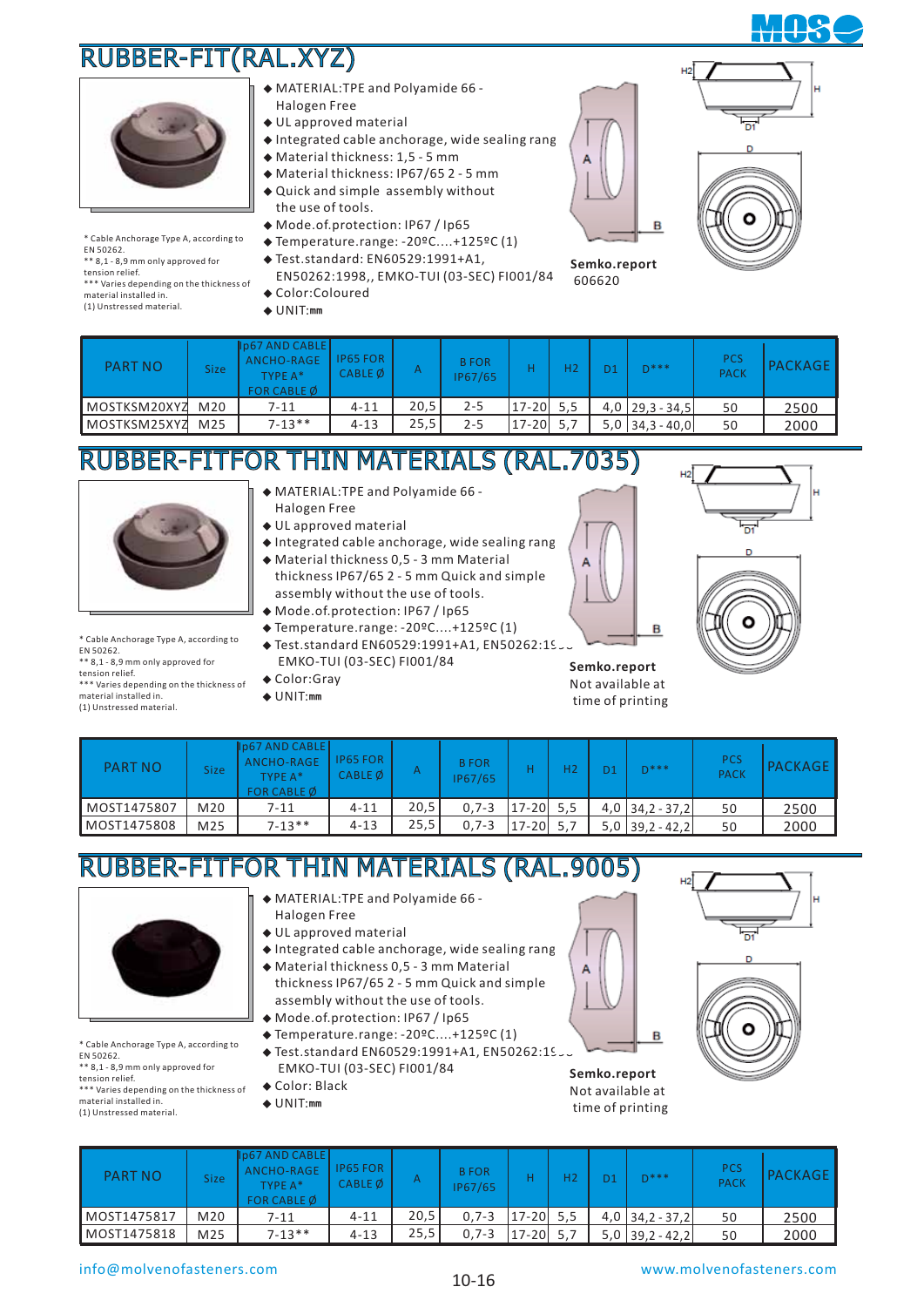# FIT FOR THIN MATERIALS (RAL.9010)



\* Cable Anchorage Type A, according to EN 50262. \*\* 8,1 - 8,9 mm only approved for tension relief. \*\*\* Varies depending on the thickness of material installed in. (1) Unstressed material.

- **◆** MATERIAL:TPE and Polyamide 66 Halogen Free
- **◆** UL approved material
- **◆** Integrated cable anchorage, wide sealing range
- **◆** Material thickness 0,5 3 mm Material thickness IP67/65 2 - 5 mm Quick and simple assembly without the use of tools.
- **◆** Mode.of.protection: IP67 / Ip65
- **◆** Temperature.range: -20ºC....+125ºC (1) ◆ Test.standard EN60529:1991+A1, EN50262:19 EMKO-TUI (03-SEC) FI001/84
- **◆** Color:white
- **◆** UNIT:**㎜**



A

time of printing



ਯਾ

| <b>PART NO</b> | Size.           | lp67 AND CABLE<br>ANCHO-RAGE<br>TYPE A*<br><b>FOR CABLE Ø</b> | <b>IP65 FOR</b><br>CABLE Ø |      | <b>BFOR</b><br>IP67/65 |           | H <sub>2</sub> | $D***$            | PCS<br><b>PACK</b> | PACKAGE |
|----------------|-----------------|---------------------------------------------------------------|----------------------------|------|------------------------|-----------|----------------|-------------------|--------------------|---------|
| l MOST1475827  | M20             | 7-11                                                          | $4 - 11$                   | 20,5 | $0,7-3$                | 17-20 5.5 |                | $4,0$ 34,2 - 37,2 | 50                 | 2500    |
| MOST1475828    | M <sub>25</sub> | $7 - 13**$                                                    | $4 - 13$                   | 25,5 | $0.7 - 3$              | 17-20 5.7 |                | $5,0$ 39,2 - 42,2 | 50                 | 2000    |

#### RUBBER-FIT FOR THIN MATERIALS (RAL.XYZ)



\* Cable Anchorage Type A, according to EN 50262. \*\* 8,1 - 8,9 mm only approved for

tension relief.

material installed in. (1) Unstressed material.

- **◆** MATERIAL:TPE and Polyamide 66 -
- Halogen Free
- **◆** UL approved material
- **◆** Integrated cable anchorage, wide sealing range
- **◆** Material thickness 0,5 3 mm Material thickness IP67/65 2 - 5 mm Quick and simple assembly without the use of tools.
- **◆** Mode.of.protection: IP67 / Ip65
- **◆** Temperature.range: -20ºC....+125ºC (1)
- ◆ Test.standard EN60529:1991+A1, EN50262:19<sub>2</sub> EMKO-TUI (03-SEC) FI001/84
- **◆** Color:Coloured
- **◆** UNIT:**㎜** \*\*\* Varies depending on the thickness of



**Semko.report** Not available at time of printing

| PART NO           | Size | ID67 AND CABLE<br>ANCHO-RAGE<br>TYPE A*<br>FOR CABLE $\emptyset$ | <b>IP65 FOR</b><br>CABLE Ø |      | <b>BFOR</b><br>IP67/65 |             | Н2 | $D***$              | <b>PCS</b><br><b>PACK</b> | PACKAGE |
|-------------------|------|------------------------------------------------------------------|----------------------------|------|------------------------|-------------|----|---------------------|---------------------------|---------|
| MOSTKSTM20XYZ M20 |      | 7-11                                                             | $4 - 11$                   | 20.5 | $0.7 - 3$              | $17-20$ 5.5 |    | $4,0$ 34, 2 - 37, 2 | 50                        | 2500    |
| MOSTKSTM25XYZLM25 |      | $7-13**$                                                         | $4 - 13$                   | 25.5 | $0.7 - 3$              | $17-20$ 5.7 |    | 5,0 39,2 - 42,2     | 50                        | 2000    |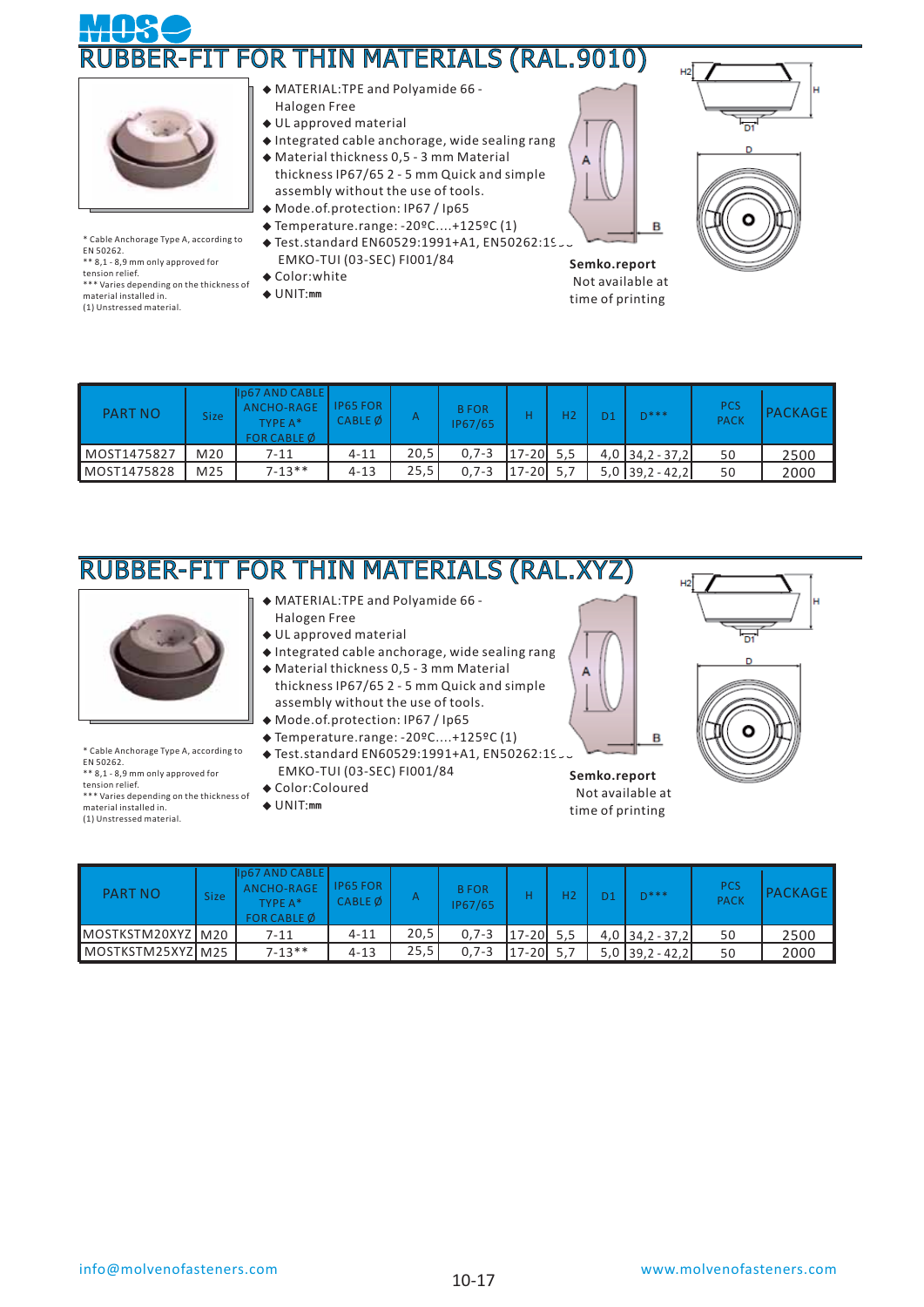#### RUBBER-FIT & RUBBER-FIT LIGHT





#### RUBBER-FIT® Rubber Grommets

RUBBER-FIT is very simple to use and demands no tools, which in turn means lower work cost. It requires no screw- driver or scissors to make the hole, which otherwise would endanger the IP-class seal. RUBBER-FIT is SEMKO tested for IP67 internally and externally. The chloroprene version is also DNV approved. RUBBER-FIT is produced in EPDM and Chloroprene in both PG and Metric. The seals are produced in black, light grey and grey. RUBBER-FIT has a very high finish and the automatic method of production guarantees the same even and high quality on all products at all times.

- **◆** IP Class: IP67 (external)
- **◆** Both Metric and PG programmes
- **◆** Internal / External holes Ip67
- **◆** Produced in halogene-free EPDM or Chloropren.
- **◆** "Pushout" membrane with 0,25 mm thickness
- **◆** Internal / External holes Ip67
- **◆** RUBBER-FIT can be assembled from either end depending upon the application.
- **◆** Hardness: 60 ± 5 (Shore density)
- **◆** Suits material thickness 0,5 4 mm both in plastic and metal





Push the grommet into the hole. Pierce the grommet with the cable. The grommet is then locked in



position by pulling it back.

## RUBBER-FIT EPDM METRIC (RAL 7001)



(1) Unstressed material.

- **◆** MATERIAL: EPDM Halogen Free Resistant to chemicals and weatherproof
- **◆** Suitable for holes in materials of 0,5 - 4 mm thickness.
- **◆** Quick and simple assembly without the use of tools.
- **◆** Mode.of.protection: IP67 acc. to EN 60529
- **◆** Temperature.range: -40ºC....+110ºC (1)
- **◆** Test.standard: SEMKO 44:1984
- **◆** Color:Gray
- 



 $Semko.report$ 606620

| <b>PART NO</b> | <b>Size</b> | <b>FOR CABLE/</b><br>PIPE Ø MM | A    | B.         | Da   | H1   | H <sub>2</sub> | <b>PCS</b><br><b>PACK</b> | PACKAGE |
|----------------|-------------|--------------------------------|------|------------|------|------|----------------|---------------------------|---------|
| MOST1458233    | M12         | $4 - 7$                        | 12,5 | $0, 5 - 2$ | 20   | 12,8 | 5,6            | 50                        | 2000    |
| MOST1458234    | M16         | $5 - 9$                        | 16,5 | $1 - 4$    | 21   | 17,7 | 11             | 50                        | 2000    |
| MOST1458235    | M20         | $8 - 13$                       | 20,5 | $1 - 4$    | 25,5 | 20   | 13,4           | 50                        | 3000    |
| MOST1458236    | M25         | $11 - 17$                      | 25,5 | 1 - 4      | 30,5 | 21,3 | 15,3           | 50                        | 2000    |
| MOST1458237    | M32         | $15 - 20$                      | 32,5 | $1 - 4$    | 38,5 | 24,6 | 18,6           | 25                        | 1000    |
| MOST1458238    | M40         | $19 - 28$                      | 40,5 | $1 - 4$    | 48,5 | 29,5 | 21,7           | 25                        | 600     |
| MOST1458239    | M50         | $27 - 35$                      | 50,5 | $1 - 4$    | 60,5 | 34.8 | 25             | 10                        | 250     |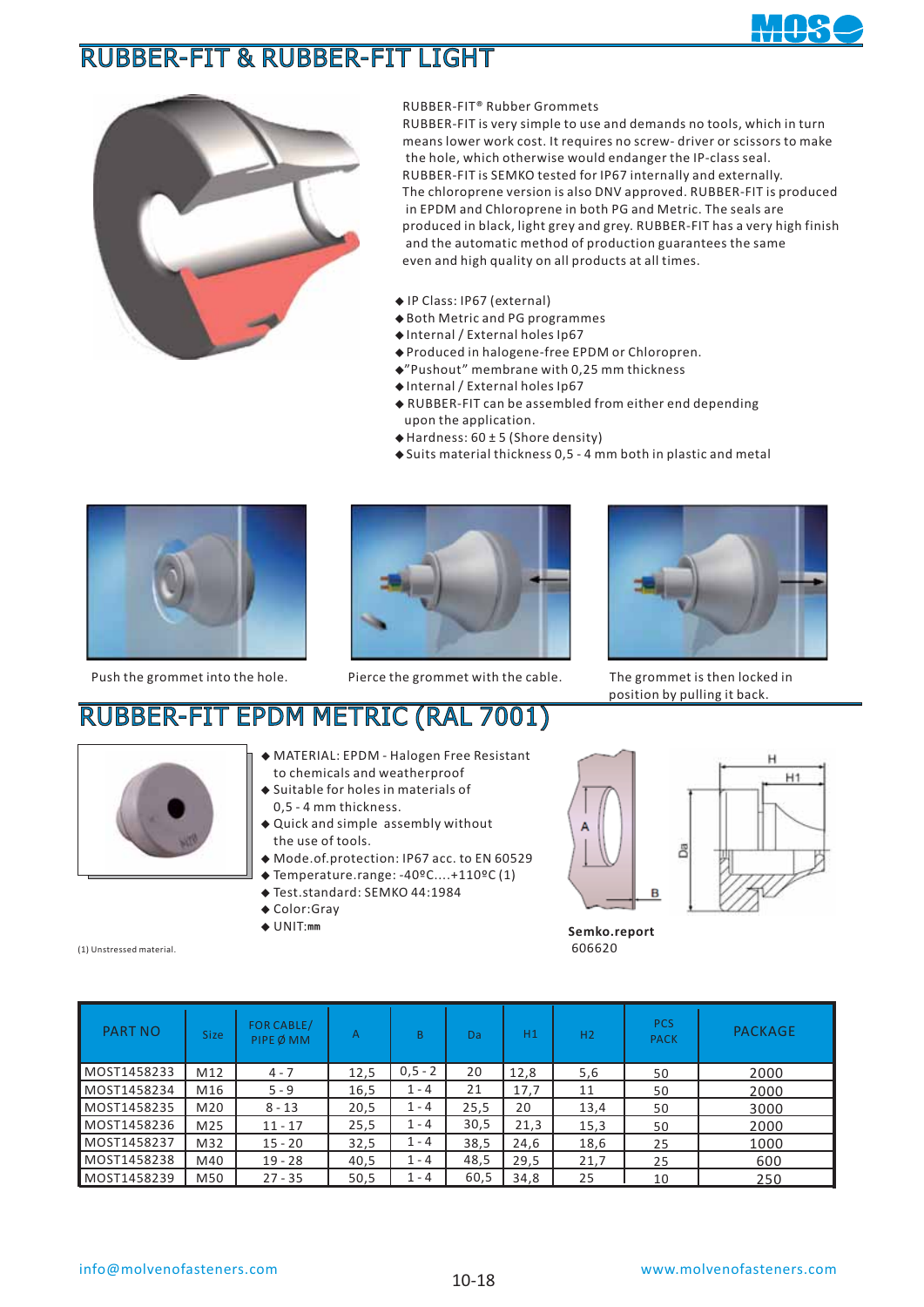# R-FIT EPDM METRIC (RAL 9005)



(1) Unstressed material.

- **◆** MATERIAL: EPDM Halogen Free Resistant to chemicals and weatherproof
- **◆** Suitable for holes in materials of
- 0,5 4 mm thickness.
- **◆** Quick and simple assembly without the use of tools.
- **◆** Mode.of.protection: IP67 acc. to EN 60529
- **◆** Temperature.range: -40ºC....+110ºC (1) **◆** Test.standard: SEMKO 44:1984
	-
- **◆** Color:Black
- 

 $\overline{H}$  $H1$ B B

 $Semko. report$ 606620

| <b>PART NO</b> | <b>Size</b> | <b>FOR CABLE/</b><br>PIPE Ø MM | А    | R.         | <b>Da</b> | H1   | H <sub>2</sub> | <b>PCS</b><br><b>PACK</b> | <b>PACKAGE</b> |
|----------------|-------------|--------------------------------|------|------------|-----------|------|----------------|---------------------------|----------------|
| MOST1458293    | M12         | $4 - 7$                        | 12,5 | $0, 5 - 2$ | 20        | 12,8 | 5,6            | 50                        | 2000           |
| MOST1458294    | M16         | $5 - 9$                        | 16,5 | $1 - 4$    | 21        | 17,7 | 11             | 50                        | 2000           |
| MOST1458295    | M20         | $8 - 13$                       | 20,5 | $1 - 4$    | 25,5      | 20   | 13,4           | 50                        | 3000           |
| MOST1458296    | M25         | $11 - 17$                      | 25,5 | $1 - 4$    | 30,5      | 21,3 | 15,3           | 50                        | 2000           |
| MOST1458297    | M32         | $15 - 20$                      | 32,5 | $1 - 4$    | 38,5      | 24,6 | 18,6           | 25                        | 1000           |
| MOST1458298    | M40         | $19 - 28$                      | 40,5 | $1 - 4$    | 48,5      | 29,5 | 21,7           | 25                        | 600            |
| MOST1458299    | M50         | $27 - 35$                      | 50,5 | $1 - 4$    | 60,5      | 34,8 | 25             | 10                        | 250            |

#### RUBBER-FIT EPDM METRIC (RAL 7035)



- **◆** MATERIAL: EPDM Halogen Free Resistant to chemicals and weatherproof
- **◆** Suitable for holes in materials of 0,5 - 4 mm thickness.
- **◆** Quick and simple assembly without the use of tools.
- **◆** Mode.of.protection: IP67 acc. to EN 60529
- **◆** Temperature.range: -40ºC....+110ºC (1)
- **◆** Test.standard: SEMKO 44:1984
- ◆ Color:White<br>◆ UNIT:mm
- 



 $Semko.report$ 606620

| <b>PART NO</b> | <b>Size</b> | FOR CABLE/<br>PIPE Ø MM | A    | <sub>R</sub> | Da   | H1   | H <sub>2</sub> | <b>PCS</b><br><b>PACK</b> | PACKAGE |
|----------------|-------------|-------------------------|------|--------------|------|------|----------------|---------------------------|---------|
| MOST1458203    | M12         | $4 - 7$                 | 12,5 | $0, 5 - 2$   | 20   | 12,8 | 5,6            | 50                        | 2000    |
| MOST1458204    | M16         | $5 - 9$                 | 16,5 | 1 - 4        | 21   | 17,7 | 11             | 50                        | 2000    |
| MOST1458205    | M20         | $8 - 13$                | 20,5 | $1 - 4$      | 25,5 | 20   | 13,4           | 50                        | 3000    |
| MOST1458206    | M25         | $11 - 17$               | 25,5 | $1 - 4$      | 30,5 | 21,3 | 15,3           | 50                        | 2000    |
| MOST1458207    | M32         | $15 - 20$               | 32,5 | $1 - 4$      | 38,5 | 24,6 | 18,6           | 25                        | 1000    |
| MOST1458208    | M40         | $19 - 28$               | 40,5 | $1 - 4$      | 48,5 | 29,5 | 21,7           | 25                        | 600     |
| MOST1458209    | M50         | $27 - 35$               | 50,5 | $1 - 4$      | 60,5 | 34.8 | 25             | 10                        | 250     |

(1) Unstressed material.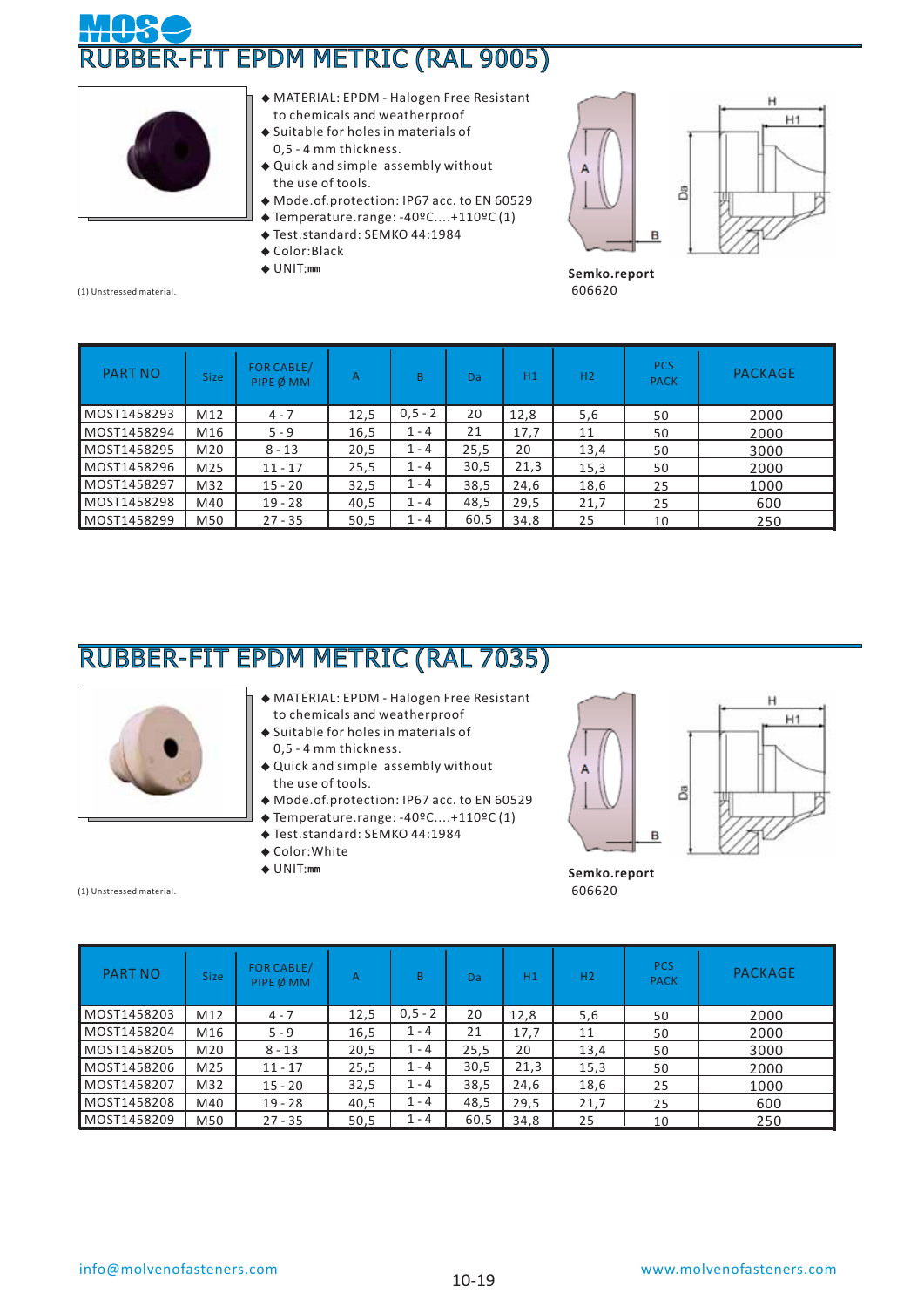

#### RUBBER-FIT Chloroprene METRIC



(1) Unstressed material.

- **◆** MATERIAL: Chloroprene Resistant to chemicals, ageing and weatherproof
- **◆** Suitable for holes in materials of 0,5 - 4 mm thickness.
- **◆** Quick and simple assembly without the use of tools.
- **◆** Mode.of.protection: IP67 acc. to EN 60529
- **◆** Temperature.range: -30ºC....+100ºC (1)
- **◆** Test.standard: EMKO TUI (03-SEC) FI 001/84
- ◆ DNV report E-8009<br>◆ UNIT·mm
- 



 $Semko.report$ 410375

| <b>PART NO</b> | <b>Size</b> | FOR CABLE/<br>PIPE Ø MM | A    | <sub>R</sub> | Da   | н    | H1   | <b>PCS</b><br><b>PACK</b> | <b>PACKAGE</b> |
|----------------|-------------|-------------------------|------|--------------|------|------|------|---------------------------|----------------|
| MOST1458253    | M12         | $4 - 7$                 | 12,5 | $0,5 - 2$    | 20   | 12,8 | 5,6  | 50                        | 2000           |
| MOST1458254    | M16         | $5 - 9$                 | 16,5 | $1 - 4$      | 21   | 17,7 | 11   | 50                        | 2000           |
| MOST1458255    | M20         | $8 - 13$                | 20,5 | $1 - 4$      | 25,5 | 20   | 13,4 | 50                        | 3000           |
| MOST1458256    | M25         | $11 - 17$               | 25,5 | $1 - 4$      | 30,5 | 21,3 | 15,3 | 50                        | 2000           |
| MOST1458257    | M32         | $15 - 20$               | 32,5 | $1 - 4$      | 38,5 | 24,6 | 18,6 | 25                        | 1000           |
| MOST1458258    | M40         | $19 - 28$               | 40,5 | $1 - 4$      | 48,5 | 29,5 | 21,7 | 25                        | 600            |
| MOST1458259    | M50         | $27 - 35$               | 50,5 | $1 - 4$      | 60,5 | 34,8 | 25   | 10                        | 250            |

#### RUBBER-FIT EPDM Metric



RUBBER-FIT RUBBER-FIT LIGHT

RUBBER-FIT LIGHT was originally designed for strip lighting manufacturers and similar applications. Less material makes it lighter and easier to install, while providing IP67 protection. At the same time it is also easier to pull it out of the opening.

#### RUBBER-FIT LIGHT® EPDM Metric (RAL 7001)



- **◆** MATERIAL: EPDM Halogen Free Resistant
- to chemicals and weatherproof.
- **◆** Suitable for holes in materials of 1 - 4 mm thickness.
- **◆** Quick and simple assembly without the use of tools.
- **◆** Mode.of.protection: IP67 acc. to EN 60529
- **◆** Temperature.range: -40ºC....+110ºC (1)
- **◆** Test.standard: SEMKO 44:1984
- **◆** Color: Gray
- 

(1) Unstressed material.

**◆** UNIT:**㎜ Semko.report** 300965 PCS

| <b>PART NO</b> | Size | <b>FOR CABLE/</b><br>PIPE Ø MM |      |      | Da   |      | H1   | <b>PCS</b><br><b>PACK</b> | <b>PACKAGE</b> |
|----------------|------|--------------------------------|------|------|------|------|------|---------------------------|----------------|
| MOST1458326    | M16  | $5 - 9$                        | 16,5 | $-4$ | 21   | 17.5 | 11   | 50                        | 2000           |
| MOST1458327    | M20  | $8 - 12$                       | 20,5 | - 4  | 25,5 | 19.6 | 13,4 | 50                        | 3000           |
| MOST1458328    | M25  | $11 - 16$                      | 25.5 | - 4  | 30.5 | 20.9 | 15.3 | 50                        | 2000           |

н  $H1$ 

å

B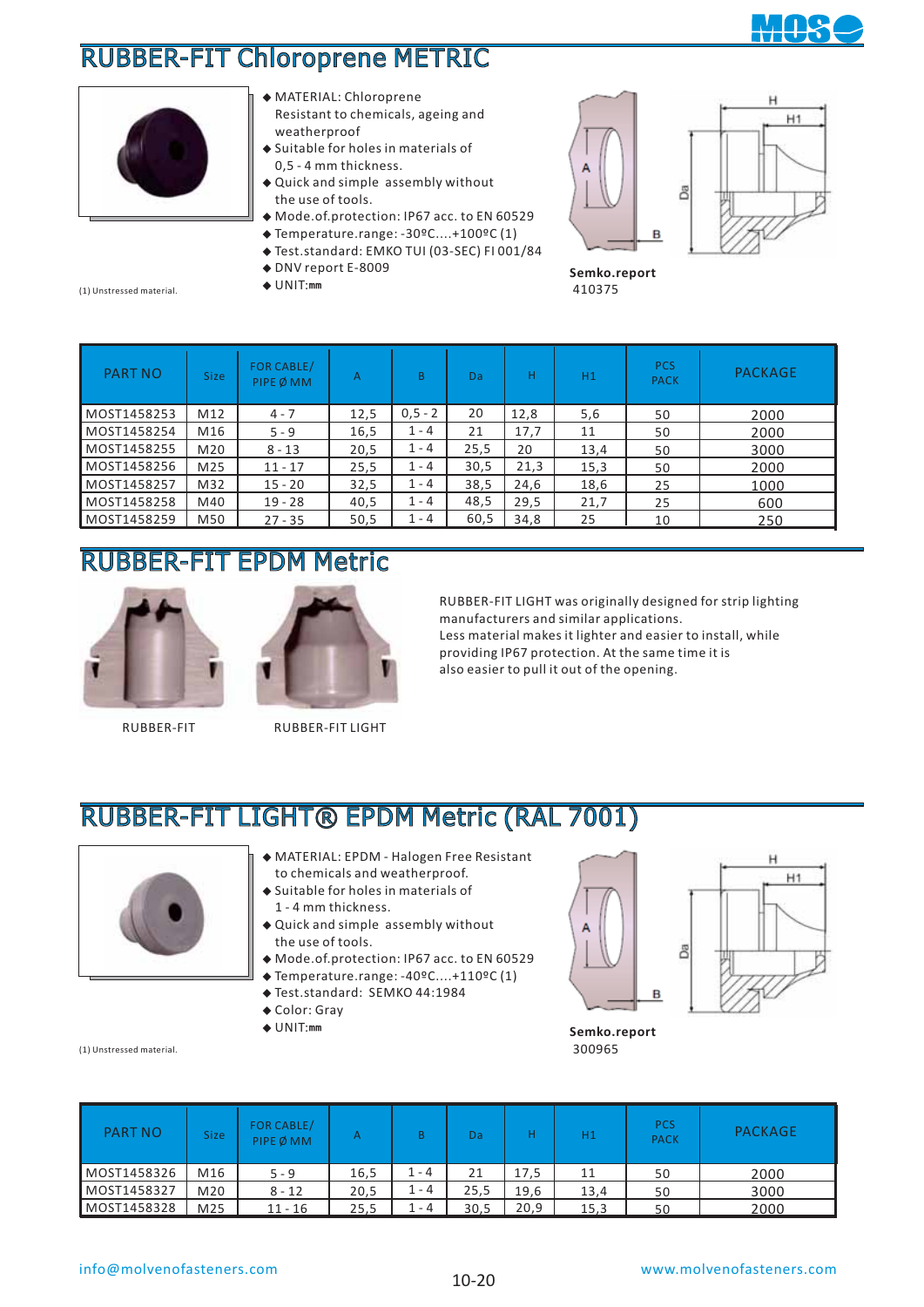# R-FIT EPDM Metric (RAL 9005)



(1) Unstressed material.

- **◆** MATERIAL: EPDM Halogen Free Resistant to chemicals and weatherproof.
- **◆** Suitable for holes in materials of 1 - 4 mm thickness.
- **◆** Quick and simple assembly without the use of tools.
- **◆** Mode.of.protection: IP67 acc. to EN 60529
- **◆** Temperature.range: -40ºC....+110ºC (1)
- **◆** Test.standard: SEMKO 44:1984
- **◆** Color: Black
- 



 $Semko.report$ 300965

| <b>PART NO</b> | Size: | <b>FOR CABLE/</b><br>PIPE Ø MM |      | B     | Da   |      | H <sub>1</sub> | <b>PCS</b><br><b>PACK</b> | <b>PACKAGE</b> |
|----------------|-------|--------------------------------|------|-------|------|------|----------------|---------------------------|----------------|
| MOST1458330    | M16   | $5 - 9$                        | 16,5 | $-4$  | 21   | 17.5 | 11             | 50                        | 2000           |
| MOST1458331    | M20   | $8 - 12$                       | 20,5 | 1 - 4 | 25,5 | 19,6 | 13,4           | 50                        | 3000           |
| MOST1458332    | M25   | $11 - 16$                      | 25,5 | 1 - 4 | 30.5 | 20,9 | 15,3           | 50                        | 2000           |

#### RUBBER-FIT EPDM Metric (RAL 7035)



- **◆** MATERIAL: EPDM Halogen Free Resistant to chemicals and weatherproof.
- **◆** Suitable for holes in materials of 1 - 4 mm thickness.
- **◆** Quick and simple assembly without the use of tools.
- **◆** Mode.of.protection: IP67 acc. to EN 60529
- **◆** Temperature.range: -40ºC....+110ºC (1)
- **◆** Test.standard: SEMKO 44:1984
- ◆ Color: White<br>◆ UNIT:mm
- 

(1) Unstressed material.



н

 $Semko.report$ 300965

| <b>PART NO</b> | <b>Size</b> | <b>FOR CABLE/</b><br>PIPE Ø MM |      |         | Da   |      | H1   | <b>PCS</b><br><b>PACK</b> | <b>PACKAGE</b> |
|----------------|-------------|--------------------------------|------|---------|------|------|------|---------------------------|----------------|
| MOST1458334    | M16         | $5 - 9$                        | 16,5 | $-4$    | 21   | 17.5 | 11   | 50                        | 2000           |
| MOST1458335    | M20         | $8 - 12$                       | 20,5 | $1 - 4$ | 25,5 | 19,6 | 13,4 | 50                        | 3000           |
| MOST1458336    | M25         | $11 - 16$                      | 25,5 | $1 - 4$ | 30.5 | 20.9 | 15.3 | 50                        | 2000           |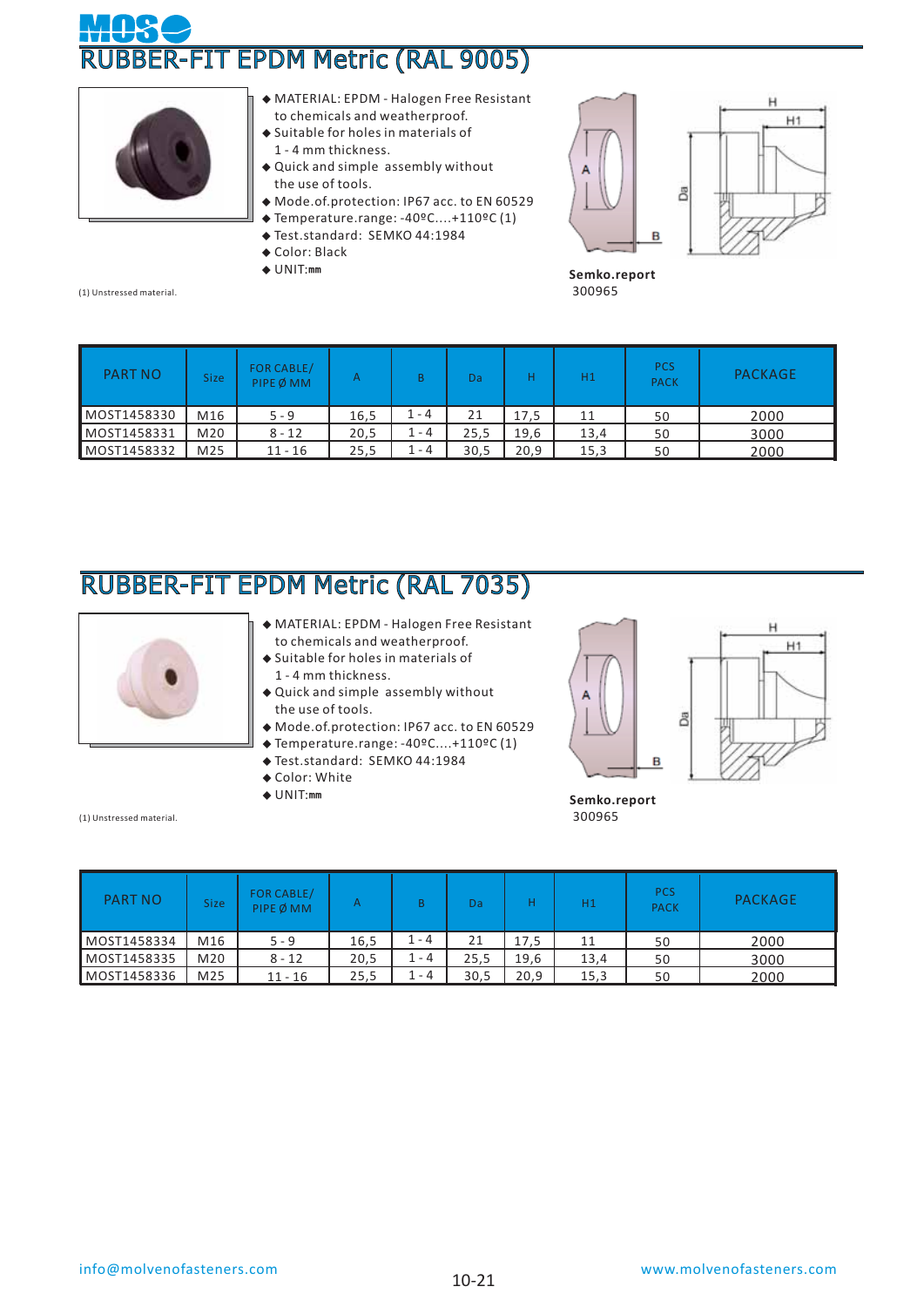

н  $H1$ 

#### RUBBER-FIT EPDM PG (RAL 7001)



- **◆** MATERIAL: EPDM Halogen Free Resistant to chemicals, ageing and weatherproof
- **◆** Suitable for holes in materials of 0,5 - 4 mm thickness.
- **◆** Quick and simple assembly without the use of tools.
- **◆** Mode.of.protection: IP67 acc. to EN 60529
- **◆** Temperature.range: -40ºC....+110ºC (1)
- **◆** Test.standard: EMKO TUI (03-SEC) FI 001/84
- **◆** Color Gray

(1) Unstressed material.

B<sub>B</sub> в



| <b>PART NO</b> | <b>Size</b> | <b>FOR CABLE/</b><br>PIPE Ø MM | $\mathsf{A}$ | <sub>R</sub> | Da | н    | H1   | <b>PCS</b><br><b>PACK</b> | <b>PACKAGE</b> |
|----------------|-------------|--------------------------------|--------------|--------------|----|------|------|---------------------------|----------------|
| MOST1458220    | PG7/12,5    | $3 - 5$                        | 13           | $0, 5 - 2$   | 20 | 12,6 | 5,6  | 50                        | 2000           |
| MOST1458221    | PG9/15,2    | $5 - 7$                        | 16           | $1 - 4$      | 21 | 17,8 | 10,3 | 50                        | 2000           |
| MOST1458222    | PG11/18,6   | $7 - 10$                       | 19           | $1 - 4$      | 24 | 19,8 | 12,7 | 50                        | 3000           |
| MOST1458223    | PG16/22,5   | $10 - 14$                      | 23           | $1 - 4$      | 28 | 21,6 | 14,7 | 50                        | 2000           |
| MOST1458224    | PG21/28,3   | $14 - 20$                      | 29           | $1 - 4$      | 35 | 24,6 | 17,6 | 25                        | 1000           |
| MOST1458225    | PG29/37,0   | $20 - 26$                      | 38           | $1 - 4$      | 46 | 28,5 | 20   | 25                        | 600            |
| MOST1458226    | PG36/47,0   | $26 - 35$                      | 48           | $1 - 4$      | 58 | 34,9 | 23,9 | 10                        | 250            |

#### RUBBER-FIT EPDM PG (RAL 9005)



(1) Unstressed material.

- **◆** MATERIAL: EPDM Halogen Free Resistant to chemicals, ageing and weatherproof
- **◆** Suitable for holes in materials of 0,5 - 4 mm thickness.
- **◆** Quick and simple assembly without the use of tools.
- **◆** Mode.of.protection: IP67 acc. to EN 60529 **◆** Temperature.range: -40ºC....+110ºC (1)
- **◆** Test.standard: EMKO TUI (03-SEC) FI 001/84
- **◆** Color Black **◆** UNIT:**㎜ Semko.report**
- 



410375

| PART NO     | <b>Size</b> | <b>FOR CABLE/</b><br>PIPE Ø MM | A  | <sub>B</sub> | Da | н    | H1   | <b>PCS</b><br><b>PACK</b> | <b>PACKAGE</b> |
|-------------|-------------|--------------------------------|----|--------------|----|------|------|---------------------------|----------------|
| MOSTRSPG7S  | PG7/12,5    | $3 - 5$                        | 13 | $0, 5 - 2$   | 20 | 12,6 | 5,6  | 50                        | 2000           |
| MOSTRSPG9S  | PG9/15,2    | $5 - 7$                        | 16 | $1 - 4$      | 21 | 17,8 | 10,3 | 50                        | 2000           |
| MOSTRSPG11S | PG11/18,6   | $7 - 10$                       | 19 | $1 - 4$      | 24 | 19,8 | 12,7 | 50                        | 3000           |
| MOSTRSPG16S | PG16/22.5   | $10 - 14$                      | 23 | $1 - 4$      | 28 | 21,6 | 14,7 | 50                        | 2000           |
| MOSTRSPG21S | PG21/28,3   | $14 - 20$                      | 29 | $1 - 4$      | 35 | 24,6 | 17,6 | 25                        | 1000           |
| MOSTRSPG29S | PG29/37,0   | $20 - 26$                      | 38 | $1 - 4$      | 46 | 28,5 | 20   | 25                        | 600            |
| MOSTRSPG36S | PG36/47,0   | $26 - 35$                      | 48 | $1 - 4$      | 58 | 34,9 | 23,9 | 10                        | 250            |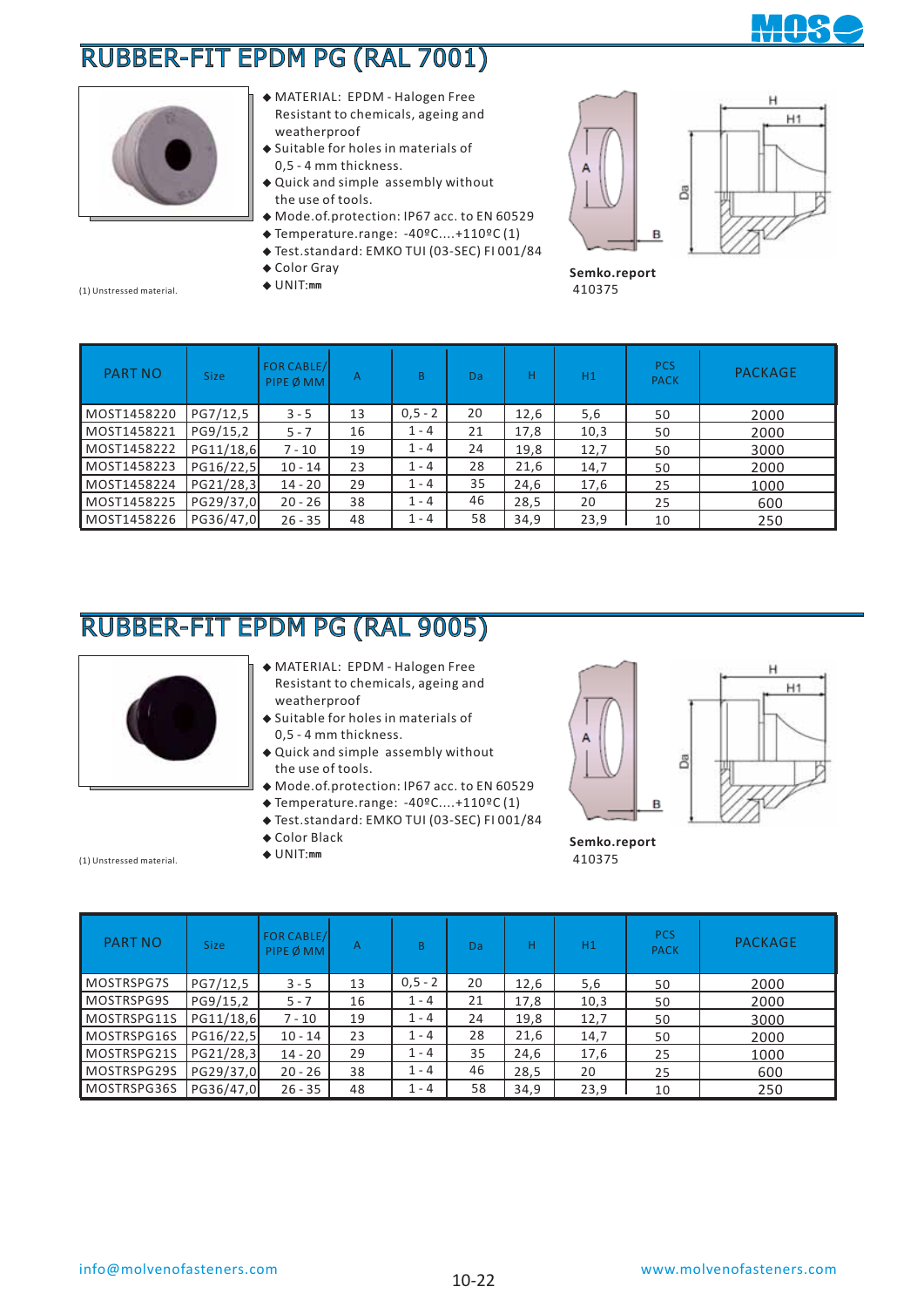# R-FIT EPDM PG (RAL 7035)



(1) Unstressed material.

- **◆** MATERIAL: EPDM Halogen Free Resistant to chemicals, ageing and weatherproof
- **◆** Suitable for holes in materials of 0,5 - 4 mm thickness.
- **◆** Quick and simple assembly without the use of tools.
- **◆** Mode.of.protection: IP67 acc. to EN 60529
- **◆** Temperature.range: -40ºC....+110ºC (1)
- **◆** Test.standard: EMKO TUI (03-SEC) FI 001/84
- ◆ Color White



 $Semko.report$ 410375

| <b>PART NO</b> | <b>Size</b> | <b>FOR CABLE/</b><br>PIPE Ø MM | A  | B.         | Da | н    | H1   | <b>PCS</b><br><b>PACK</b> | <b>PACKAGE</b> |
|----------------|-------------|--------------------------------|----|------------|----|------|------|---------------------------|----------------|
| MOST1458212    | PG7/12,5    | $3 - 5$                        | 13 | $0, 5 - 2$ | 20 | 12,6 | 5,6  | 50                        | 2000           |
| MOST1458213    | PG9/15,2    | $5 - 7$                        | 16 | $1 - 4$    | 21 | 17,8 | 10,3 | 50                        | 2000           |
| MOST1458214    | PG11/18,6   | $7 - 10$                       | 19 | $1 - 4$    | 24 | 19,8 | 12,7 | 50                        | 3000           |
| MOST1458215    | PG16/22,5   | $10 - 14$                      | 23 | $1 - 4$    | 28 | 21,6 | 14,7 | 50                        | 2000           |
| MOST1458216    | PG21/28.3   | $14 - 20$                      | 29 | $1 - 4$    | 35 | 24,6 | 17,6 | 25                        | 1000           |
| MOST1458217    | PG29/37,0   | $20 - 26$                      | 38 | $1 - 4$    | 46 | 28,5 | 20   | 25                        | 600            |
| MOST1458218    | PG36/47,0   | $26 - 35$                      | 48 | $1 - 4$    | 58 | 34,9 | 23,9 | 10                        | 250            |

#### RUBBER-FIT Chloroprene PG



(1) Unstressed material. 410375

- **◆** MATERIAL: Chloroprene Resistant to chemicals, ageing and weatherproof
- **◆** Suitable for holes in materials of 0,5 - 4 mm thickness.
- **◆** Quick and simple assembly without the use of tools.
- **◆** Mode.of.protection: IP67 acc. to EN 60529
- **◆** Temperature.range: -30ºC....+100ºC (1)
- **◆** Test.standard: EMKO TUI (03-SEC) FI 001/84
- **◆** DNV report E-8009



**Semko.report**<br>410375

PART NO Size FOR CABLE/ PIPEØMM A B Da H H1 PACK PACKAGE MOST1458242 PG7/12,5 3-5 13 0,5-2 20 12,6 5,6 50 2000<br>MOST1458243 PG9/15,2 5-7 16 1-4 21 17,8 10,3 50 2000 Size PCS PACK  $PG7/12,5$ A  $0, 5 - 2$  $H$   $H$ <sub>1</sub> 5,6 B  $12,6$ MOST1458243 PG9/15,2 5-7 16 1-4 21 17,8 10,3 50 2000<br>MOST1458244 PG11/18,6 7-10 19 1-4 24 19,8 12,7 50 3000 MOST1458244 PG11/18,6 7-10 19 1-4 24 19,8 12,7 50 3000<br>MOST1458245 PG16/22,5 10-14 23 1-4 28 21,6 14,7 50 2000 MOST1458245 PG16/22,5 10-14 23 1-4 28 21,6 14,7 50 2000<br>MOST1458246 PG21/28,3 14-20 29 1-4 35 24,6 17,6 25 1000 MOST1458246 PG21/28,3 14-20 29 1-4 35 24,6 17,6 25 1000<br>MOST1458247 PG29/37,0 20-26 38 1-4 46 28,5 20 25 600 MOST1458247 PG29/37,0 20-26 38 1-4 46 28,5 20 25 600<br>MOST1458248 PG36/47,0 26-35 48 1-4 58 34,9 23,9 10 250 MOST1458248 PG36/47,0 26 - 35 48 1 - 4 58 34,9 23,9 10

10-23 info@molvenofasteners.com www.molvenofasteners.com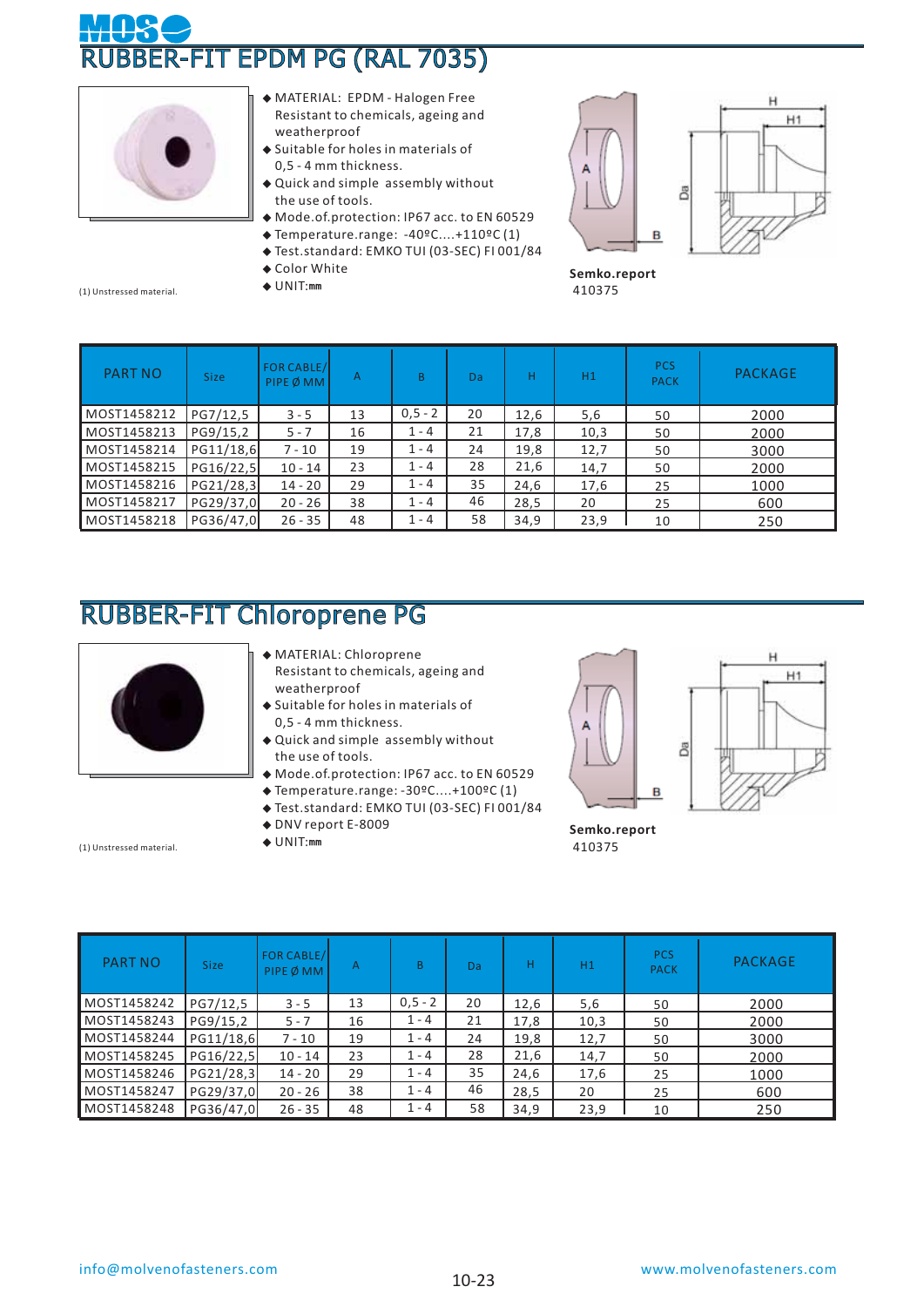#### BBFR-FIT





The **RUBBER-FIT** is the latest addition to the MOS grommet range.

What makes the **RUBBER-FIT** different from existing products on the market are the built-in features that you do not find in this otherwise relatively simple product.

RUBBER-FIT handles an exceptionelly large cable span. It is the only "simple" grommet manufactured in a rubber-like material, and the only TPE-based end-plug. With the "pushout" membrane you always have a round opening and are guaranteed to have IP67.

The RUBBER-FIT is equipped with a sock that closes tight around the cable and allows for it to be moved around like a "joy-stick" in the opening without endangering the IP-classification.

So it works extremely well with cables passing through at an angle. The design makes sure that the grommet stays in place, even when large cables are installed. These are some of the features that creates a lot of value added in the RUBBER-FIT, and makes it a unique product.

- **◆** End-plug/grommet for all applications
- **◆** Ergonomic installation
- **◆** Handles exceptionally large cablespan 5 24 mm
- **◆** Suits material thickness 0,5 4,5 mm
- **◆** Temperature range -50°C....+125°C
- **◆** "Pushout"membrane
- **◆** "Joy-stick" effect thanks to built-in sock
- **◆** Easy and fast installation
- **◆** Secure installation in opening
- **◆** IP67 = Waterproof
- **◆** Significant timesaving
- **◆** Self-adjusting to cable diameter
- **◆** Not for temporary use





Push the grommet into the hole. Pierce the grommet with the cable.



#### RUBBER-FIT (RAL 7035)



\* Varies depending on the thickness of material installed in. (1) Unstressed material.

- **◆** MATERIAL: TPE Thermoplastic Elastomer - Halogen Free UL approved material
- **◆** Temperature.range -50ºC....+125ºC (1)
- **◆** Test.standard EN60529:1991+A1, EMKO-TUI (03-SEC) FI001/84 Semko.report M16 - 708555-1, M20 - 708555-2, M25 - 708555-3, M32 - 708555-4
- **◆** Quick and simple assembly without the use of tools
- **◆** Handles exceptionally large cable span
- **◆** An end-plug for all applications
- **◆** Color: Gray
- **◆** UNIT:**㎜**



| <b>PART NO</b> | <b>Size</b>     | <b>FOR CABLE/</b><br>PIPE Ø MM | A    | B.          | D*   | D <sub>1</sub> |    | H1 | $H2*$ | <b>PCS</b><br>PACK | <b>PACKAGE</b> |
|----------------|-----------------|--------------------------------|------|-------------|------|----------------|----|----|-------|--------------------|----------------|
| MOST1475711    | M16             | $5 - 10$                       | 16,5 | $0, 5 - 3$  | 23,5 | 4              | 11 | 4  | 6,75  | 50                 | 2000           |
| MOST1475712    | M20             | $6 - 13$                       | 20,5 | $0, 5 - 3$  | 27,5 |                | 11 | 4  | 6,75  | 50                 | 2000           |
| MOST1475713    | M25             | $8 - 17$                       | 25,5 | $0, 5 - 3$  | 32.5 |                | 11 |    | 6,75  | 50                 | 3000           |
| MOST1475714    | M <sub>32</sub> | 12 - 24                        | 32.5 | $0,5 - 4,5$ | 39,5 | 11             | 11 | 4  | 6.75  | 25                 | 2000           |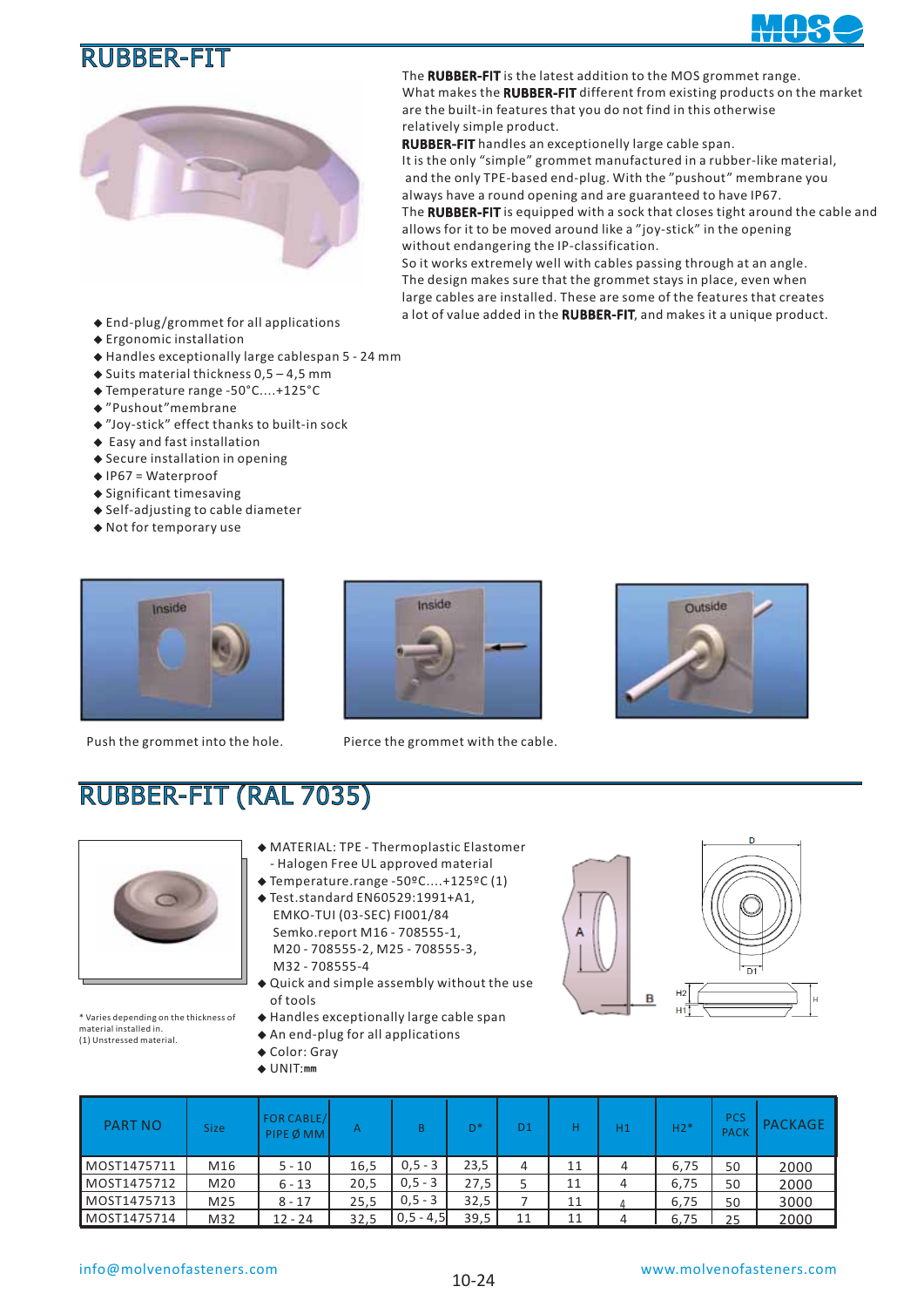



\* Varies depending on the thickness of

material installed in. (1) Unstressed material. **◆** MATERIAL: TPE - Thermoplastic Elastomer - Halogen Free UL approved material

- **◆** Temperature.range -50ºC....+125ºC (1)
- **◆** Test.standard EN60529:1991+A1, EMKO-TUI (03-SEC) FI001/84 Semko.report M16 - 708555-1, M20 - 708555-2, M25 - 708555-3, M32 - 708555-4
- **◆** Handles exceptionally large cable span
- **◆** An end-plug for all applications
- **◆** Quick and simple assembly without the use of tools
- **◆** Color: Black





|                |      | $\triangle$ UNIT:mm            |      |               |       |                |    |    |       |                           |                |
|----------------|------|--------------------------------|------|---------------|-------|----------------|----|----|-------|---------------------------|----------------|
| <b>PART NO</b> | Size | <b>FOR CABLE/</b><br>PIPE Ø MM | A.   | B             | $D^*$ | D <sub>1</sub> | н  | H1 | $H2*$ | <b>PCS</b><br><b>PACK</b> | <b>PACKAGE</b> |
| MOST1475716    | M16  | $5 - 10$                       | 16,5 | $0, 5 - 3$    | 23,5  | 4              | 11 | 4  | 6,75  | 50                        | 2000           |
| MOST1475717    | M20  | $6 - 13$                       | 20,5 | $0, 5 - 3$    | 27,5  | 5              | 11 | 4  | 6,75  | 50                        | 2000           |
| MOST1475718    | M25  | $8 - 17$                       | 25,5 | $0, 5 - 3$    | 32,5  |                | 11 |    | 6,75  | 50                        | 3000           |
| MOST1475719    | M32  | $12 - 24$                      | 32,5 | $0, 5 - 4, 5$ | 39,5  | 11             | 11 | 4  | 6,75  | 25                        | 2000           |

#### RUBBER-FIT (RAL 9010)



- **◆** MATERIAL: TPE Thermoplastic Elastomer - Halogen Free UL approved material
- **◆** Temperature.range -50ºC....+125ºC (1)
- **◆** Test.standard EN60529:1991+A1, EMKO-TUI (03-SEC) FI001/84 Semko.report M16 - 708555-1, M20 - 708555-2, M25 - 708555-3, M32 - 708555-4

**◆** An end-plug for all applications





\* Varies depending on the thickness of material installed in. (1) Unstressed material.

- **◆** Color: White
- **◆** UNIT:**㎜**

| <b>PART NO</b> | <b>Size</b>     | <b>FOR CABLE/</b><br>PIPE Ø MM | A    | B             | D*   | D <sub>1</sub> |    | H1 | $H2*$ | <b>PCS</b><br><b>PACK</b> | <b>PACKAGE</b> |
|----------------|-----------------|--------------------------------|------|---------------|------|----------------|----|----|-------|---------------------------|----------------|
| MOST1475721    | M16             | $5 - 10$                       | 16,5 | $0, 5 - 3$    | 23,5 | 4              | 11 | 4  | 6,75  | 50                        | 2000           |
| MOST1475722    | M20             | $6 - 13$                       | 20,5 | $0, 5 - 3$    | 27,5 |                | 11 | 4  | 6,75  | 50                        | 2000           |
| MOST1475723    | M25             | $8 - 17$                       | 25,5 | $0, 5 - 3$    | 32,5 |                | 11 |    | 6,75  | 50                        | 3000           |
| MOST1475724    | M <sub>32</sub> | $12 - 24$                      | 32,5 | $0, 5 - 4, 5$ | 39,5 | 11             | 11 | 4  | 6.75  | 25                        | 2000           |

## RUBBER-FIT (RAL XYZ)

- **◆** MATERIAL: TPE Thermoplastic Elastomer - Halogen Free UL approved material
- **◆** Temperature.range -50ºC....+125ºC (1)
- **◆** Test.standard EN60529:1991+A1, EMKO-TUI (03-SEC) FI001/84 Semko.report M16 - 708555-1, M20 - 708555-2, M25 - 708555-3, M32 - 708555-4
- **◆** Handles exceptionally large cable span
- **◆** An end-plug for all applications
- **◆** Quick and simple assembly without the use of tools
- **◆** Color: Colored
- **◆** UNIT:**㎜**



\* Varies depending on the thickness of

material installed in. (1) Unstressed material.

#### 10-25 info@molvenofasteners.com www.molvenofasteners.com

B

 $H<sub>2</sub>$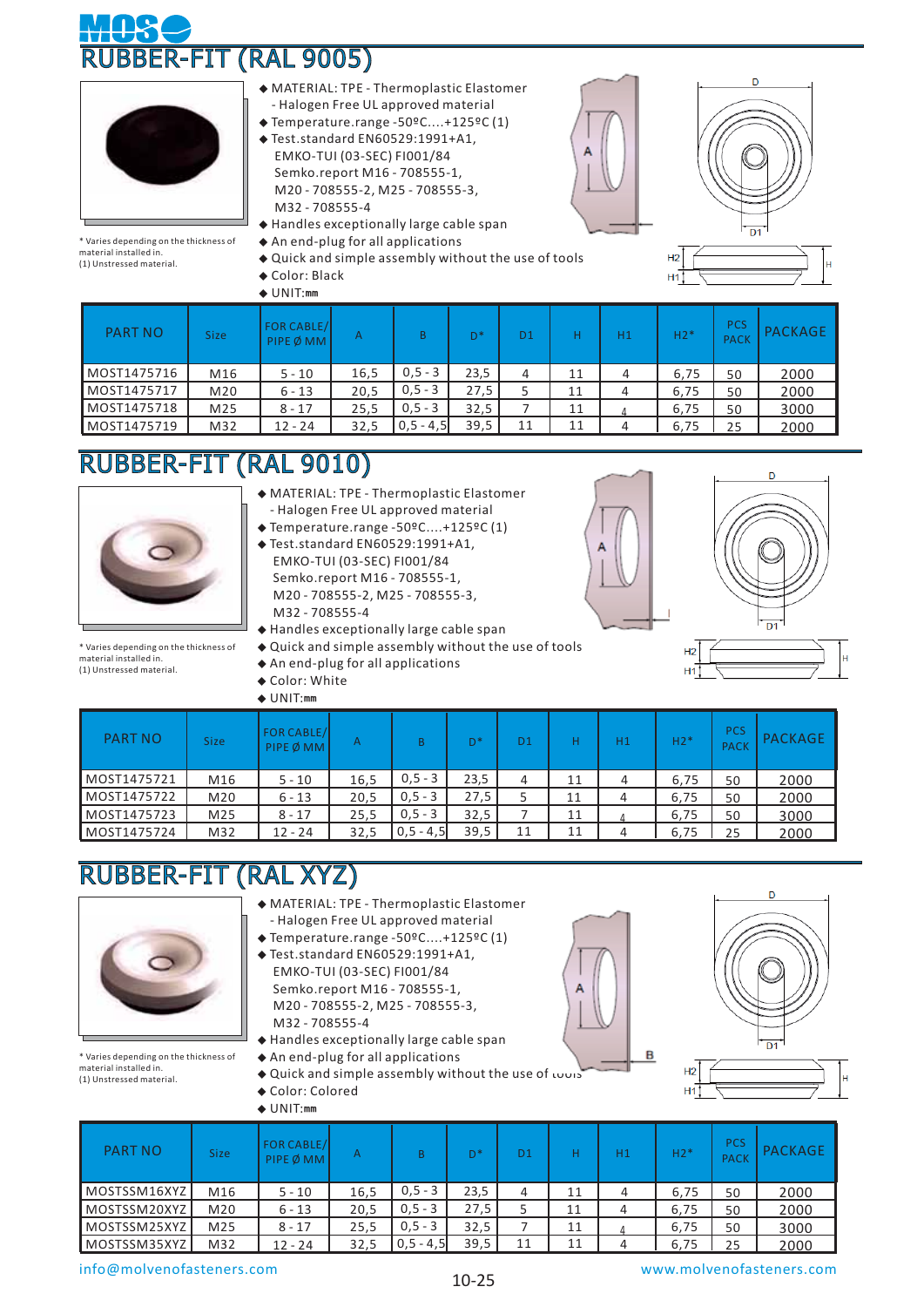

#### SQUARE STRAIN RELIEF BUSHING

- **◆** MATERIAL:NYLON 66(UL)
- **◆** FLAME CLASS :94V-2
- **◆** COLOR:BLACK

**◆** UNIT:**㎜**













| <b>MOSSRII44</b> | п |
|------------------|---|

| PART NO   | PACKAGE |
|-----------|---------|
| MOSSBU441 | 1000    |

#### STARAIN RELIEF BUSHING

- **◆** MATERIAL:NYLON 66 (UL)
- **◆** FLAME CLASS :94V-2
- **◆** COLOR:GRAY

9.5 10.5

 $\overline{1}$ 







| MOSSBQC1 |  |  |  |  |  |  |
|----------|--|--|--|--|--|--|

#### SQUARE SNAP BUSHING



- **◆** MATERIAL:NYLON 66(UL)
- **◆** FLAME CLASS :94V-2
- **◆** COLOR:BLACK **◆** UNIT:**㎜**







MOUNTING HOLE

| PARTNO   A   B   C   D   E   F   G   H  PACKAGE              |  |  |  |  |     |
|--------------------------------------------------------------|--|--|--|--|-----|
| MOSSQB1   18.4   14.5   8.9   11.0   14.0   12.3   2.7   2.7 |  |  |  |  | 500 |
| MOSSQB2 21.5 18.8 11.9 13.9 17.2 18.5 3.5 3.0                |  |  |  |  |     |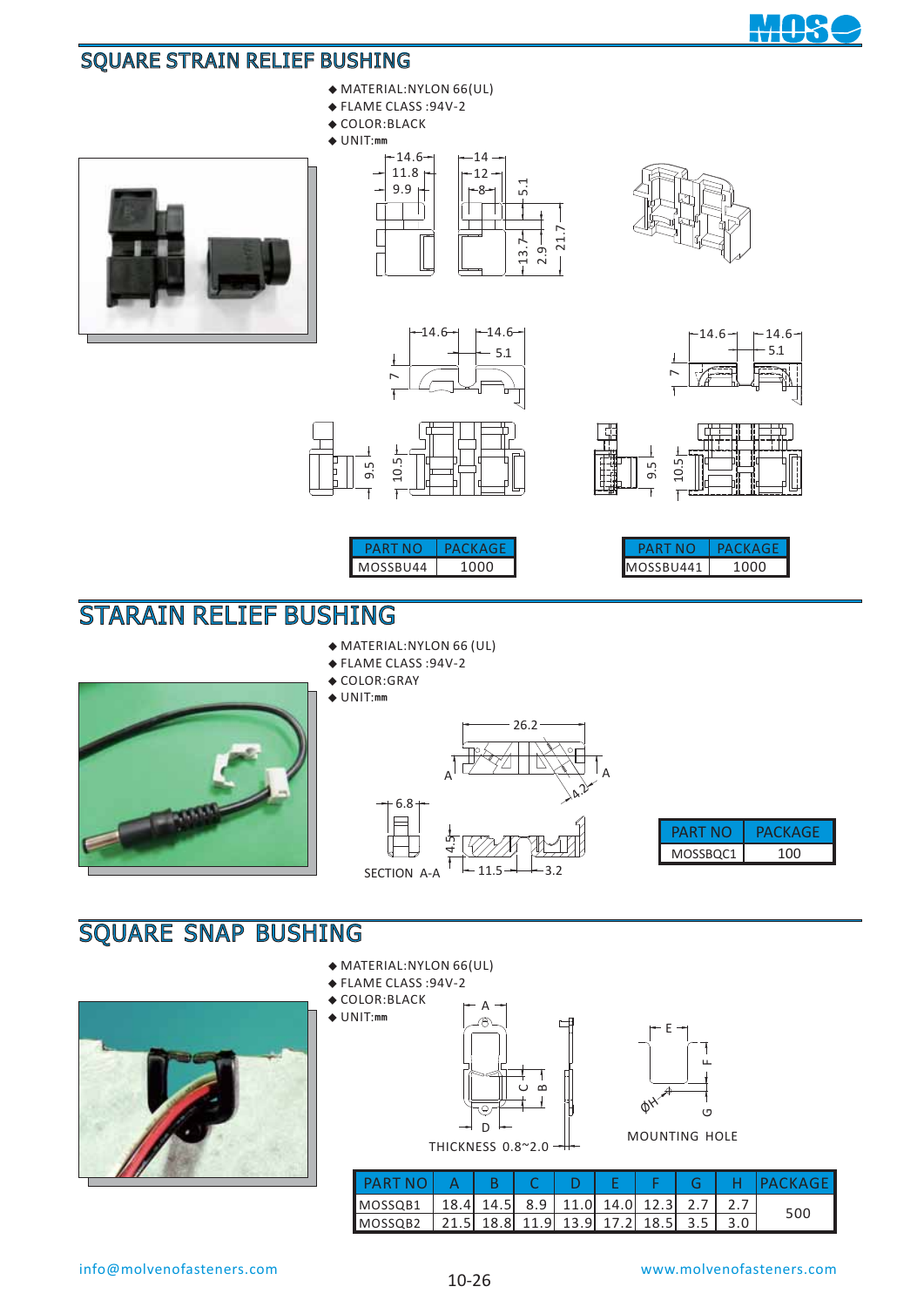

- **◆** MATERIAL:NYLON 66(UL)
- **◆** FLAME CLASS:94V-2
- **◆** COLOR:NATURAL

**◆** UNIT:**㎜**







MOUNTING HOLE THICKNESS 0.8~2.0

| <b>PART NO</b> |                   |      |      |      | F    |      | G.  | PACKAGE |
|----------------|-------------------|------|------|------|------|------|-----|---------|
| MOSSQE1        | 12.1              | 11.5 | 7.3  | 19.8 | 12.3 | 14.0 | 2.8 | 1000    |
| MOSSQE2        | 21.0              | 17.0 | 14.0 | 26.0 |      |      | 2.7 |         |
| MOSSQE21       | 21.0 <sub>1</sub> | 17.0 | 14.0 | 26.0 |      |      | 2.7 | 500     |
| MOSSQE3        | 28.81             | 22.7 | 22.4 | 33.2 | 29.0 |      | 2.8 |         |

#### SQUARE SNAP BUSHING

- **◆** MATERIAL:NYLON 66(UL)
- **◆** FLAME CLASS :94V-2
- **◆** COLOR:BLACK/NATURAL
- **◆** UNIT:**㎜**







MOUNTING HOLE

|                                                  |  |  |  | PART NO   A   B   C   D   E   F   G   THICKNESS   PACKAGE |     |
|--------------------------------------------------|--|--|--|-----------------------------------------------------------|-----|
| MOSSQF1 11.6 20.0 10.0 6.2 14.0 16.0 4.8 0.8~1.2 |  |  |  |                                                           |     |
| $MOSQF2 14.6 22.0 8.0 4.2 17.0 19.0 6.0 1.2^2.8$ |  |  |  |                                                           | 500 |

#### SQUARE SNAP BUSHING

- **◆** MATERIAL:NYLON 66 (UL)
- **◆** FLAME CLASS:94V-2
- **◆** COLOR:BLACK/NATURAL

#### **◆** UNIT:**㎜**





8.2 2.2 11.2 MOUNTING HOLE

| <b>MOSSOF4</b> |  |
|----------------|--|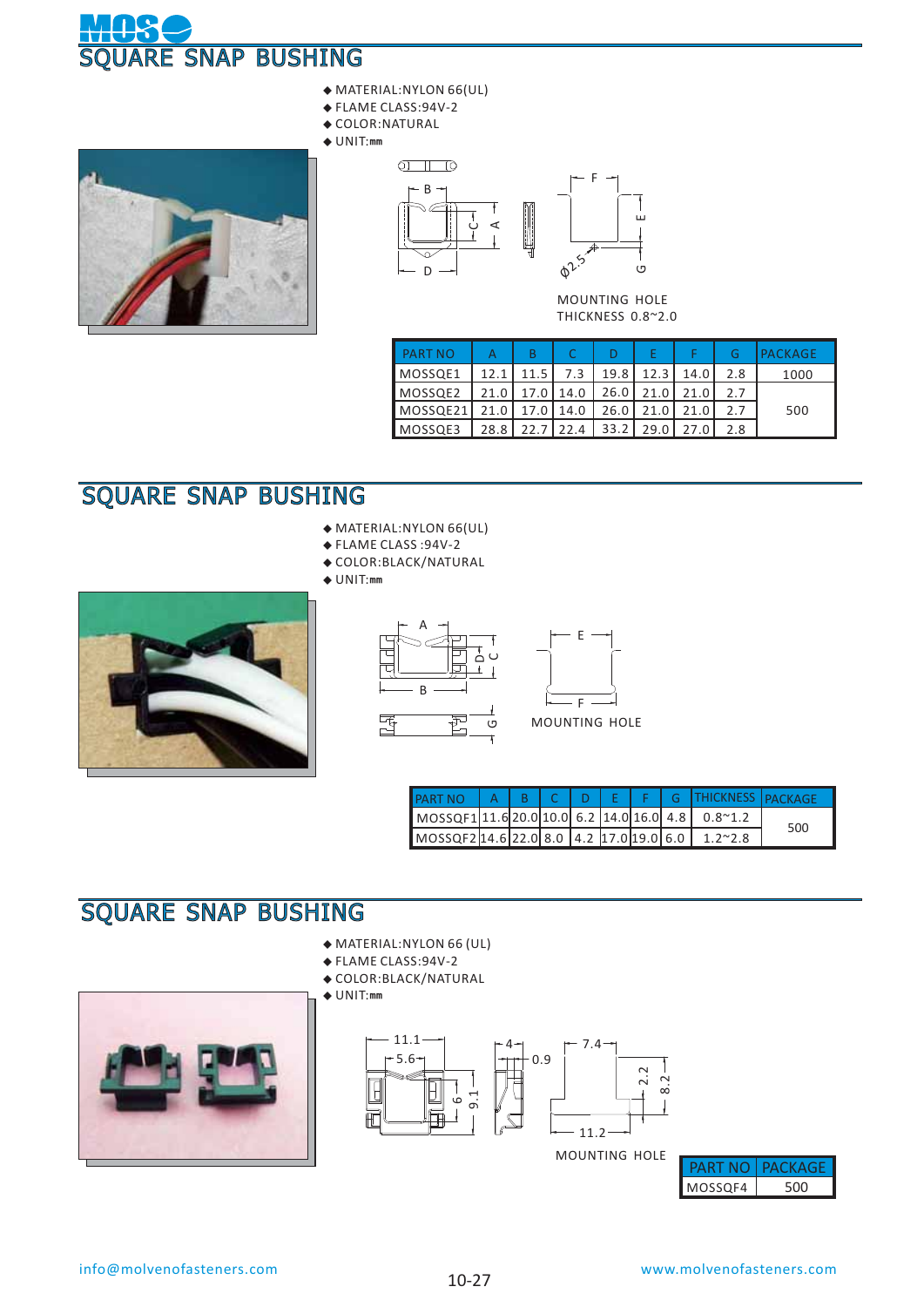



| PART NO | PACKAGE |
|---------|---------|
| MOSSQF5 | 500     |

**MOS** 

#### SQUARE SNAP BUSHING

- **◆** MATERIAL:NYLON 66 (UL)
- **◆** FLAME CLASS:94V-2
- **◆** COLOR:NATURAL
- **◆** UNIT:**㎜**







MOSSQK1 1000 PART NO | PACKAGE

#### SQUARE SNAP BUSHING

- **◆** MATERIAL:NYLON 66 (UL)
- **◆** FLAME CLASS :94V-2
- **◆** COLOR:BLACK







|         | EKAGE |
|---------|-------|
| MOSSQB3 | ∩∩    |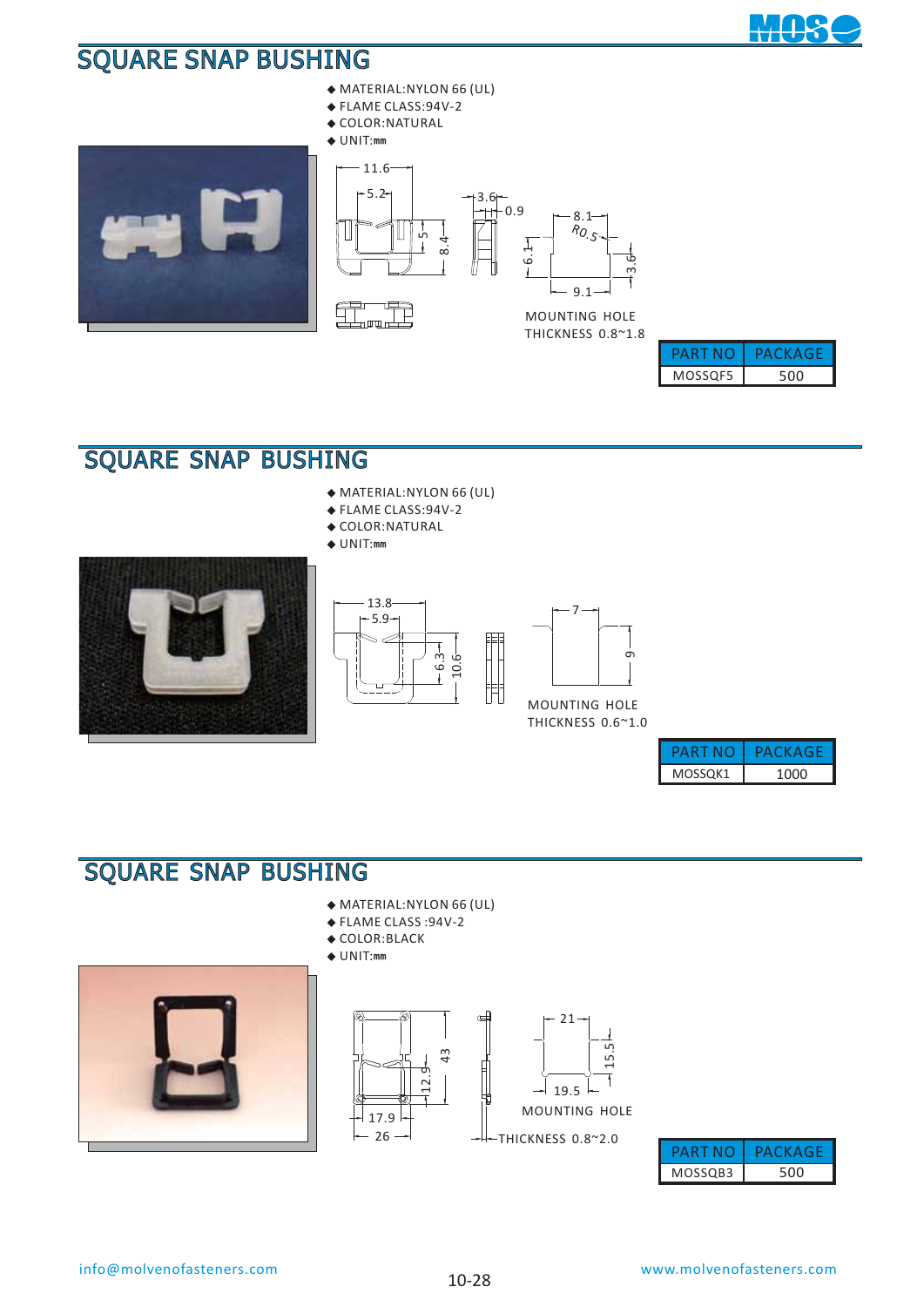



| <b>PART NO</b>                            |  |  |  | A B C D E F G PACKAGE |
|-------------------------------------------|--|--|--|-----------------------|
| MOSSQB422.014.031.5 9.0 17.0 19.0 13.5    |  |  |  | 500                   |
| MOSSQB5 17.9 10.9 26.0 6.8 14.0 16.0 10.5 |  |  |  | 100                   |

#### SQUARE SNAP BUSHING

- **◆** MATERIAL:NYLON 66 (UL)
- **◆** FLAME CLASS :94V-0/94V-2
- **◆** COLOR:NATURAL
- **◆** UNIT:**㎜**





6.2

5.2

3.2

1.8



MOUNTING HOLE THICKNESS 0.8~3.0

| MOSSOA1 | 1000 |
|---------|------|

#### SQUARE SNAP BUSHING

- **◆** MATERIAL:NYLON 66 (UL)
- **◆** FLAME CLASS :94V-2
- **◆** COLOR:BLACK

#### **◆** UNIT:**㎜**







THICKNESS 0.8~2.0

| MOSSO11 | ነበበ |
|---------|-----|